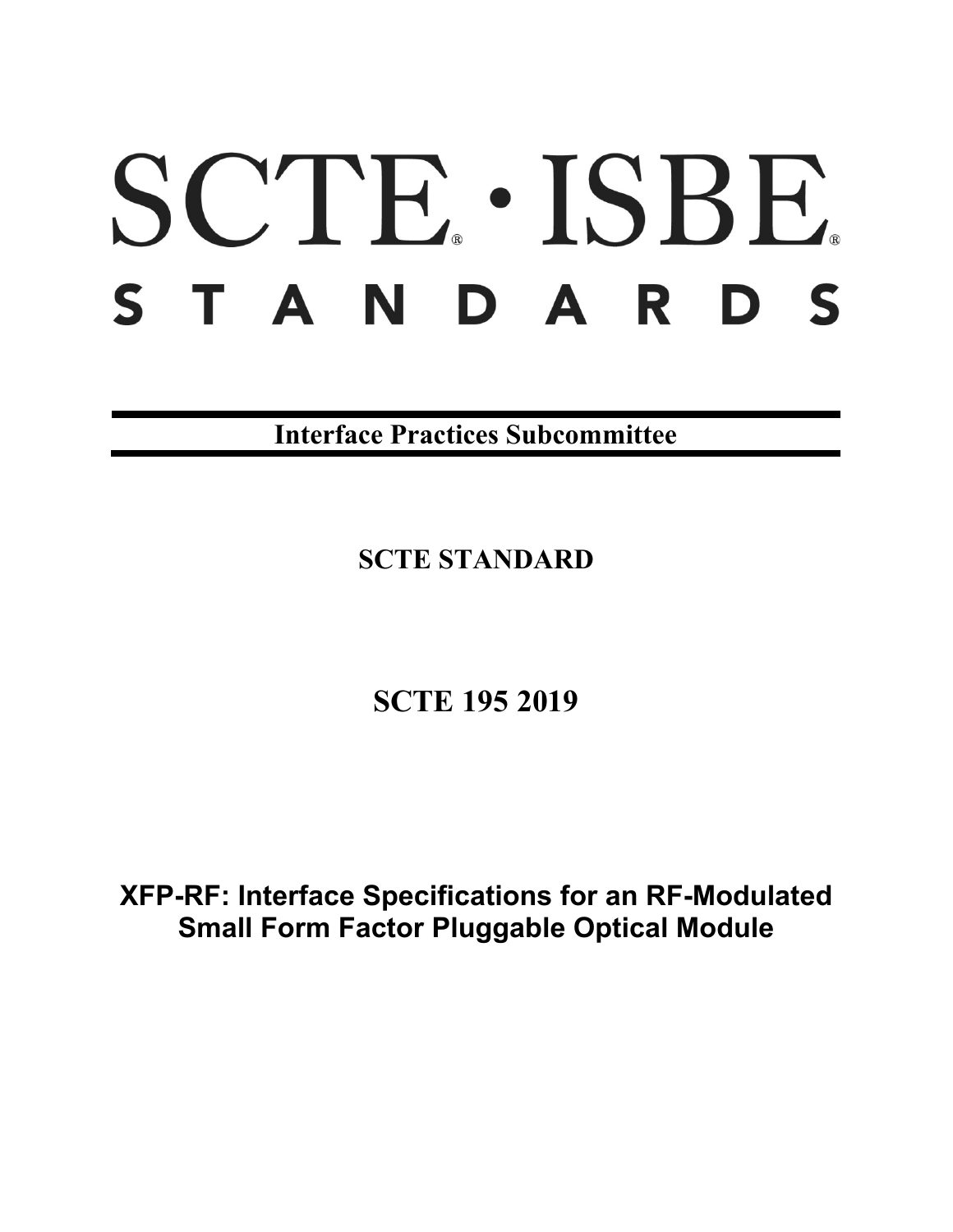# **NOTICE**

The Society of Cable Telecommunications Engineers (SCTE) / International Society of Broadband Experts (ISBE) Standards and Operational Practices (hereafter called "documents") are intended to serve the public interest by providing specifications, test methods and procedures that promote uniformity of product, interchangeability, best practices and ultimately the longterm reliability of broadband communications facilities. These documents shall not in any way preclude any member or non-member of SCTE•ISBE from manufacturing or selling products not conforming to such documents, nor shall the existence of such standards preclude their voluntary use by those other than SCTE•ISBE members.

SCTE•ISBE assumes no obligations or liability whatsoever to any party who may adopt the documents. Such adopting party assumes all risks associated with adoption of these documents, and accepts full responsibility for any damage and/or claims arising from the adoption of such documents.

Attention is called to the possibility that implementation of this document may require the use of subject matter covered by patent rights. By publication of this document, no position is taken with respect to the existence or validity of any patent rights in connection therewith. SCTE•ISBE shall not be responsible for identifying patents for which a license may be required or for conducting inquiries into the legal validity or scope of those patents that are brought to its attention.

Patent holders who believe that they hold patents which are essential to the implementation of this document have been requested to provide information about those patents and any related licensing terms and conditions. Any such declarations made before or after publication of this document are available on the SCTE•ISBE web site at http://www.scte.org.

All Rights Reserved

© Society of Cable Telecommunications Engineers, Inc. 2019 140 Philips Road Exton, PA 19341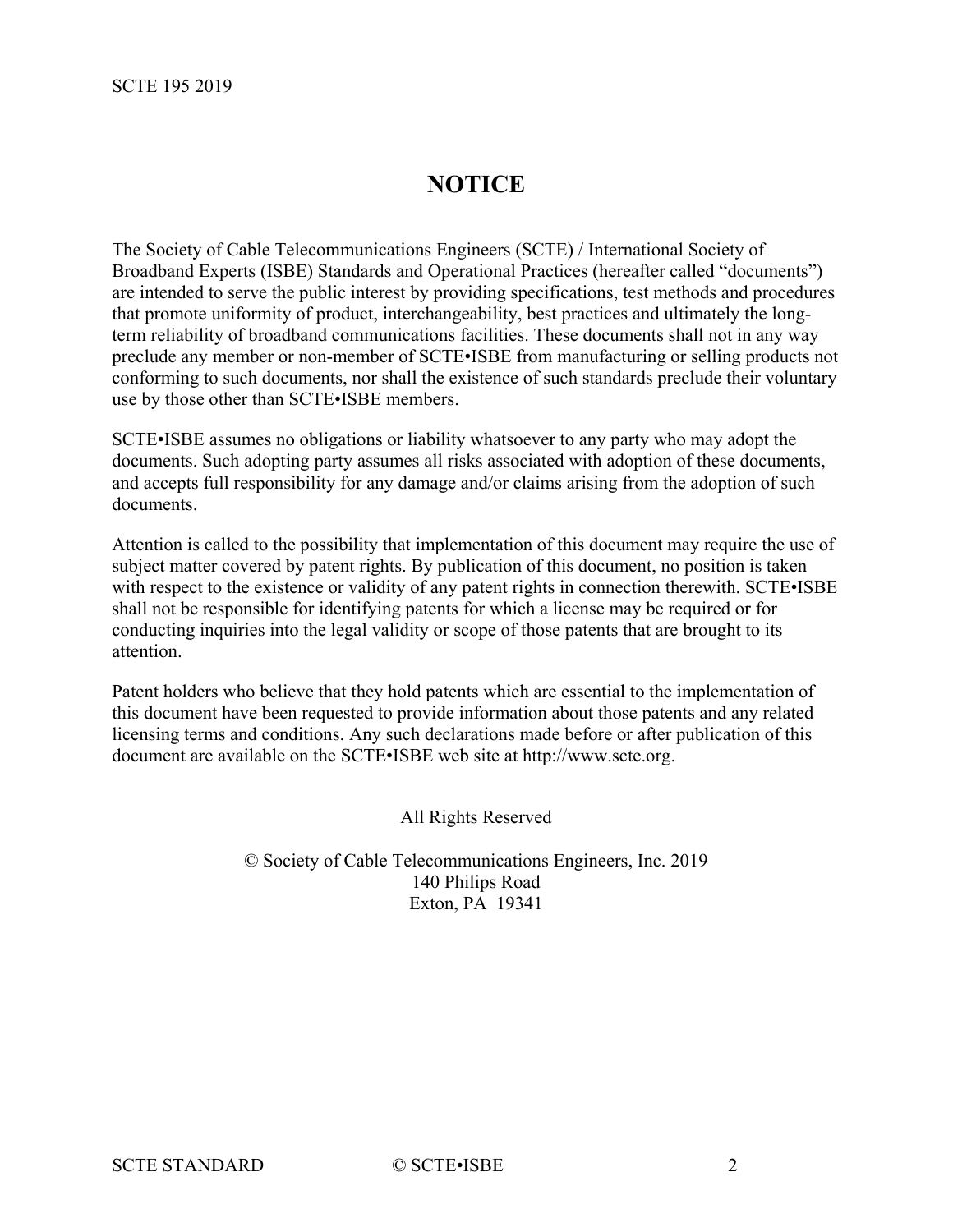## **TABLE OF CONTENTS**

| 1.0   |    |
|-------|----|
| 2.0   |    |
| 3.0   |    |
| 3.1   |    |
| 3.2   |    |
| 4.0   |    |
| 5.0   |    |
| 6.0   |    |
| 6.1   |    |
| 6.2   |    |
| 6.2.1 |    |
| 6.2.2 |    |
| 6.2.3 |    |
| 6.2.4 |    |
| 6.2.5 |    |
| 6.3   |    |
| 6.4   |    |
|       | 23 |
| 6.4.2 |    |
| 6.4.3 |    |
| 7.0   |    |
| 7.1   |    |
| 7.2   |    |
| 7.2.1 |    |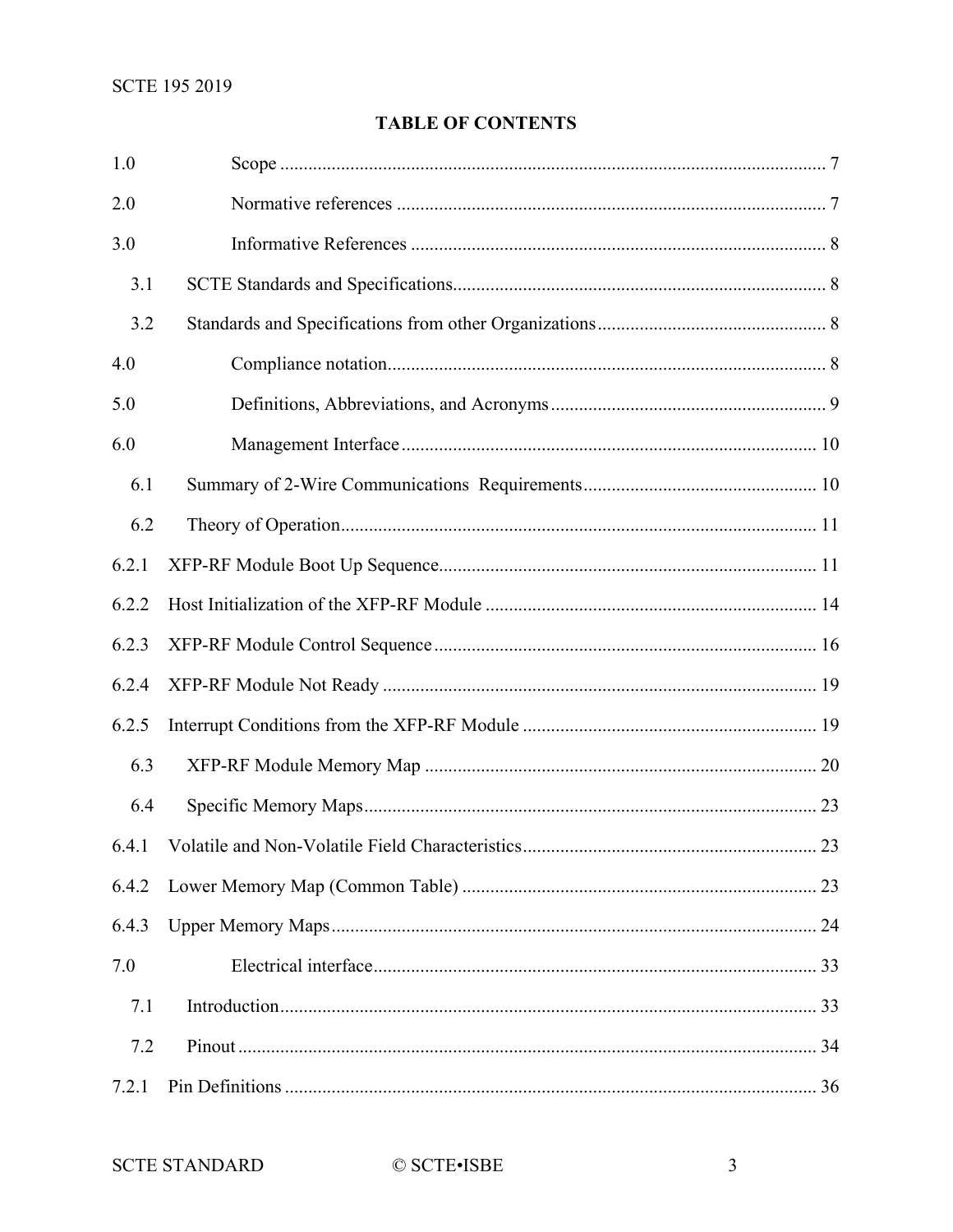| 7.3   |                                                                   |  |
|-------|-------------------------------------------------------------------|--|
| 7.3.1 |                                                                   |  |
| 7.3.2 |                                                                   |  |
| 7.3.3 |                                                                   |  |
| 7.3.4 |                                                                   |  |
| 7.3.5 |                                                                   |  |
| 7.3.6 |                                                                   |  |
| 7.4   |                                                                   |  |
| 7.4.1 |                                                                   |  |
| 7.4.2 |                                                                   |  |
| 7.5   |                                                                   |  |
| 7.6   |                                                                   |  |
| 8.0   |                                                                   |  |
| 8.1   |                                                                   |  |
| 8.2   |                                                                   |  |
| 8.3   | Mating of XFP-RF Module PCB to XFP-RF Electrical Connector  46    |  |
| 8.4   |                                                                   |  |
| 8.5   | Insertion, Extraction and Retention Forces for XFP-RF Modules  47 |  |
| 8.6   |                                                                   |  |
| 8.7   |                                                                   |  |
| 8.8   |                                                                   |  |
| 8.9   |                                                                   |  |
| 8.10  |                                                                   |  |
| 8.11  |                                                                   |  |
| 8.12  |                                                                   |  |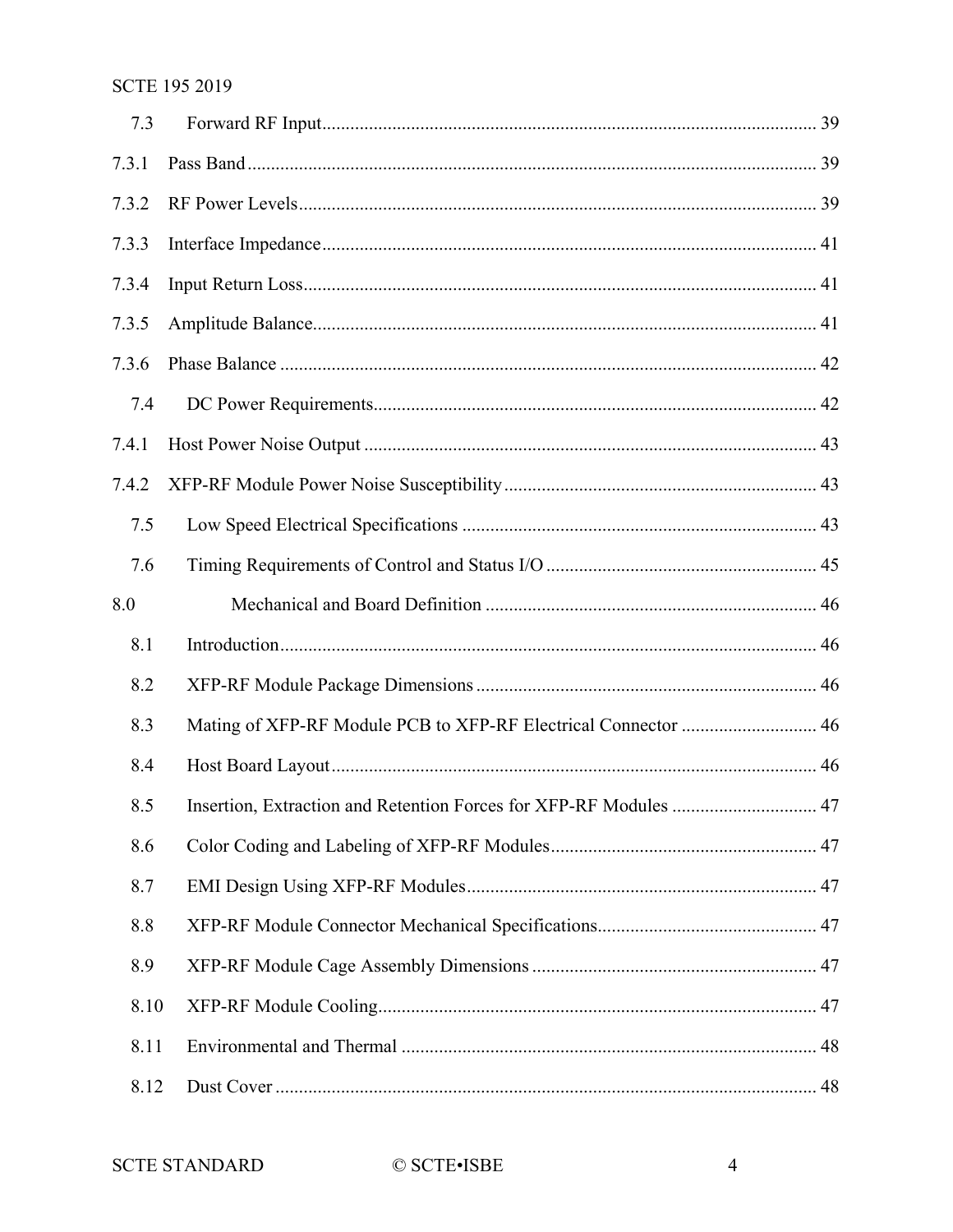| 8.13                    |                                                                                         |
|-------------------------|-----------------------------------------------------------------------------------------|
| Hosts                   | Appendix A: Power Differences Due to Number of Active Channels for DRFI-Compliant<br>48 |
| Appendix B:<br>Channels | Example Power Changes into the Module as a Function of the Number of Active<br>56       |
|                         |                                                                                         |

## LIST OF FIGURES

| FIGURE 1 - XFP-RF MODULE BOOT SEQUENCE                       | 13 |
|--------------------------------------------------------------|----|
| FIGURE 2 - HOST XFP-RF MODULE INITIALIZATION                 | 14 |
| FIGURE 3 - MODULE CONTROL SEQUENCE                           | 17 |
| FIGURE 4 - XFP-RF MODULE MEMORY LAYOUT                       | 22 |
| FIGURE 5 – EXAMPLE XFP-RF MODULE BLOCK DIAGRAM               | 39 |
| FIGURE 6 – EXAMPLE OF MULTIPLE INPUTS INTO THE XFP-RF MODULE | 40 |
| FIGURE 7 - EXAMPLE XFP-RF MODULE INPUT INTERFACE             | 41 |
| FIGURE 8 - EXAMPLE MODULE WITH DRFI-COMPLIANT INPUT          | 49 |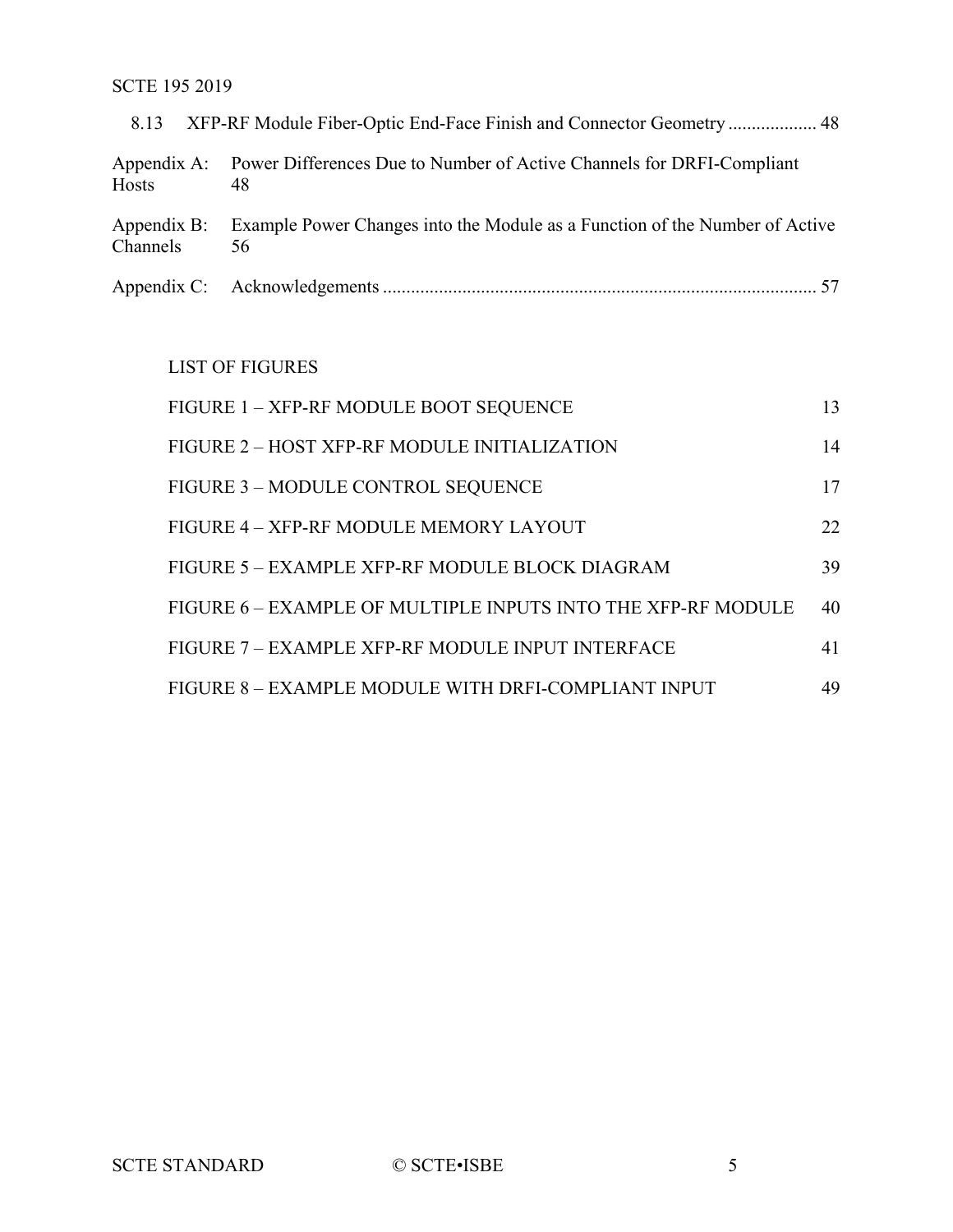LIST OF TABLES

| <b>TABLE 1 - MAXIMUM CURRENT FIELDS</b>                                             | 25 |
|-------------------------------------------------------------------------------------|----|
| <b>TABLE 2 - AUXILIARY INPUT TYPES</b>                                              | 25 |
| TABLE 3 - TABLE 70H READ ONLY VALUES                                                | 28 |
| TABLE 4 - TABLE 70H WRITABLE VALUES                                                 | 31 |
| TABLE 5 - XFP-RF MODULE ELECTRICAL PIN DEFINITION                                   | 34 |
| TABLE 6 – COMMANDED STEP SIZE AND STEP SIZE ACCURACY                                | 40 |
| TABLE 7 – EXAMPLE POWER LEVELS AND STEP SIZES                                       | 41 |
| <b>TABLE 8 - POWER PER RAIL</b>                                                     | 42 |
| TABLE 9 - LOW SPEED CONTROL AND SENSE SIGNALS, ELECTRONIC<br><b>CHARACTERISTICS</b> | 44 |
| TABLE 10 - TIMING PARAMETERS FOR XFP-RF MANAGEMENT                                  | 45 |
| TABLE 11 - NUMBER OF CHANNELS IMPACT ON POWER PER CHANNEL                           | 50 |
| TABLE 12 - DRFI OUTPUT COMPOSITE POWER COMPARISON                                   | 51 |
| TABLE 13 – COMPOSITE POWER WHEN $PMAX = 3$ DBM                                      | 56 |
| TABLE $14$ – COMPOSITE POWER WHEN PMAX = 6 DBM                                      | 56 |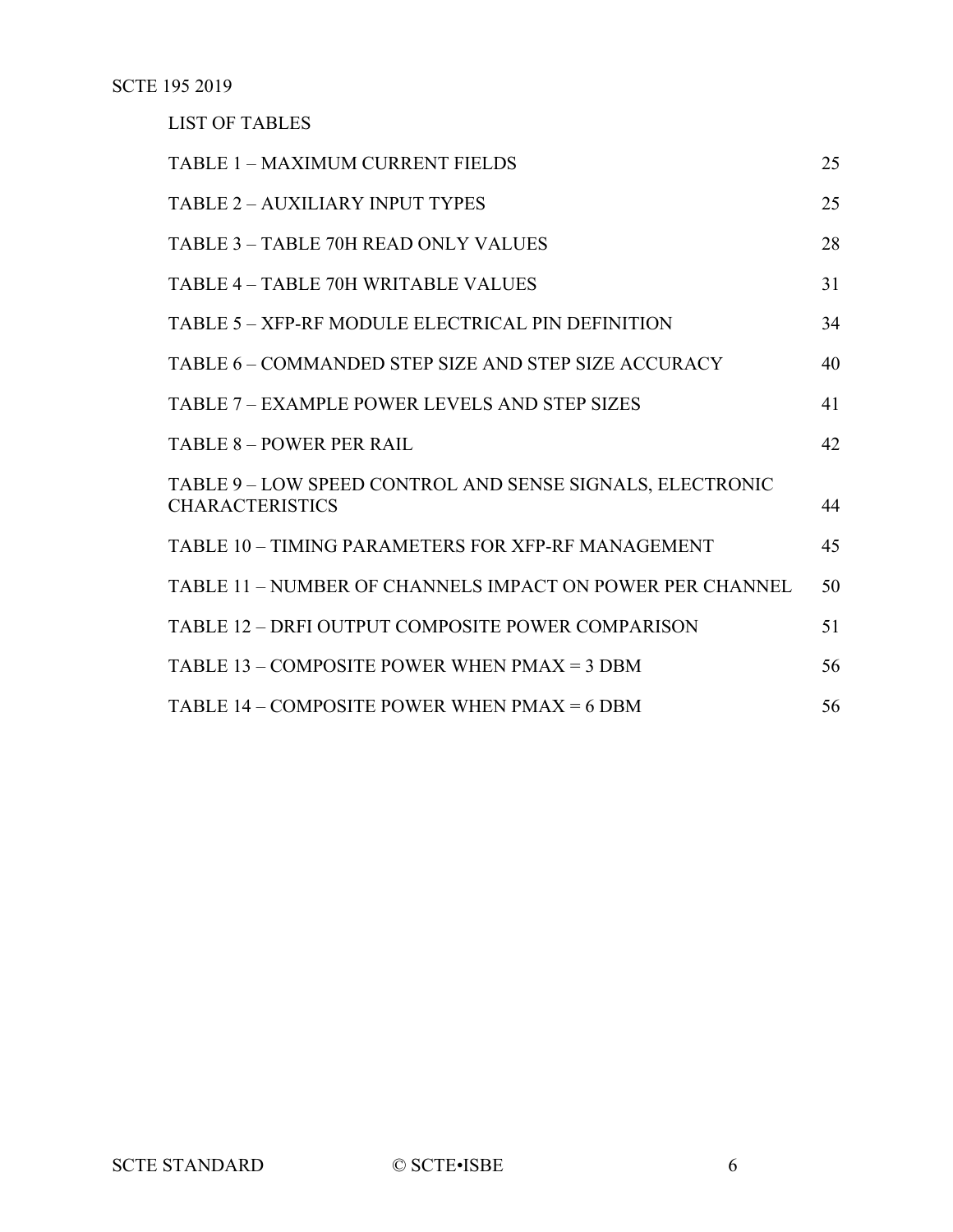#### <span id="page-6-0"></span>**1.0 SCOPE**

This document is identical to SCTE 195 2013 except for informative components which may have been updated such as the title page, NOTICE text, headers and footers. No normative changes have been made to this document.

The standardization and deployment of pluggable optical interfaces for headend equipment offer cost and power savings to cable operators. However, implementing pluggable optical interfaces in these devices presents significant technical challenges, since the lack of standardization may result in too many combinations of interfaces to support effectively in a headend device (power, wavelengths, cards, etc.).

Because of this challenge, the following specification proposes a standard for the interfaces between a downstream laser transmitter module and its host. The module is based on the [\[XFP MSA\],](#page-7-4) but the input will consist of RF-modulated signals that will be amplitude modulated onto an optical carrier. For the purpose of this specification, this module is referred to as XFP-RF. This pluggable XFP-RF optical transmitter module could be integrated into headend equipment, such as a Converged Cable Access Platform (CCAP), a Cable Modem Termination System (CMTS) an Edge QAM modulator, or a forward optical transmitter shelf, reducing the need for devices dedicated to forward lasers. The XFP-RF optical transmitter module will function as a downstream laser for the output of cable edge devices.

This specification will focus on the communications, electrical, and mechanical interfaces for the XFP-RF optical transmitter module. Unless otherwise noted, requirements within this specification apply both to the transmitter module and its host.

#### <span id="page-6-1"></span>**2.0 NORMATIVE REFERENCES**

The following documents contain provisions, which, through reference in this text, constitute provisions of the standard. At the time of Subcommittee approval, the editions indicated were valid. All standards are subject to revision; and while parties to any agreement based on this standard are encouraged to investigate the possibility of applying the most recent editions of the documents listed below, they are reminded that newer editions of those documents may not be compatible with the referenced version.

<span id="page-6-2"></span>

| Reference | <b>Description</b>                                                       |
|-----------|--------------------------------------------------------------------------|
|           | [IEC 61755-3-1]   IEC 61755-3-1:2006, ed. 1.0, July 1, 2006, Fibre optic |
|           | connector optical interfaces $-$ Part 3-1: Optical interface, 2,5        |
|           | mm and 1,25 mm diameter cylindrical full zirconia PC ferrule,            |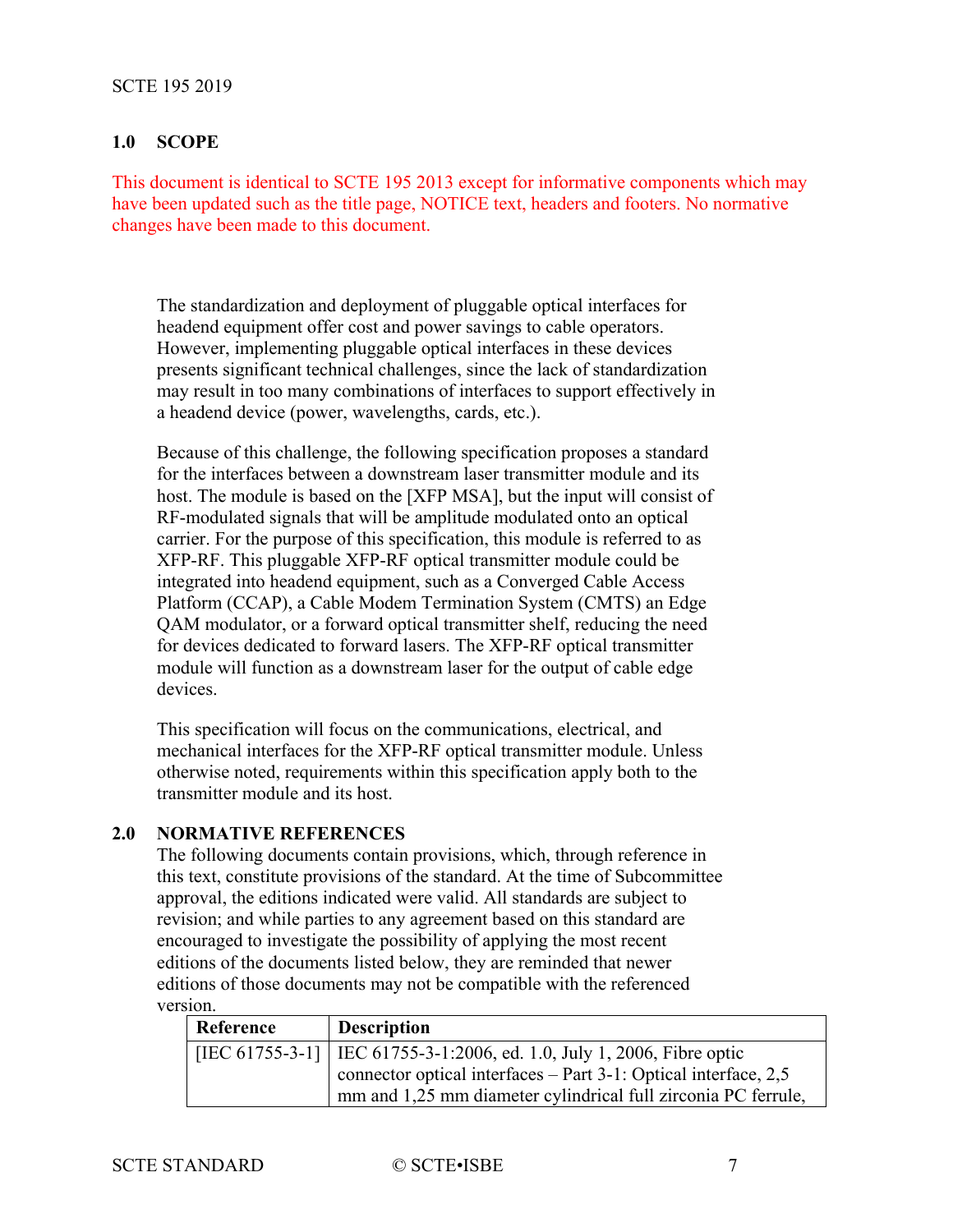<span id="page-7-11"></span><span id="page-7-10"></span>

|                    | single mode fibre. IEC Sub-committee 86B                          |
|--------------------|-------------------------------------------------------------------|
| [IEC $61755-3-2$ ] | IEC 61755-3-2, ed. 1.0, July 12, 2006, Fibre optic connector      |
|                    | optical interfaces - Part 3-2: Optical interface, 2,5 mm and 1,25 |
|                    | mm diameter cylindrical full zirconia ferrules for 8 degrees      |
|                    | angled-PC single mode fibres, IEC Sub-committee 86B               |
| [FINISH]           | IEC 61300-3-35, ed. 1.0, November 20, 2009, Fibre optic           |
|                    | interconnecting devices and passive components - Basic test       |
|                    | and measurement procedures - Part 3-35: Examinations and          |
|                    | measurements - Fibre optic connector endface visual and           |
|                    | automated inspection, IEC Sub-committee 86B                       |
| [XFP MSA]          | INF-8077i, Revision 4.5, August 31, 2005, 10 Gigabit Small        |
|                    | Form Factor Pluggable Module, SFF Committee,                      |
|                    | http://www.sffcommittee.com/                                      |
| $[SFF-8477]$       | SFF-8477, Revision 1.4, December 4, 2009, Tunable XFP for         |
|                    | ITU Frequency Grid Applications, SFF Committee,                   |
|                    | http://www.sffcommittee.com/                                      |

## <span id="page-7-6"></span><span id="page-7-4"></span><span id="page-7-0"></span>**3.0 INFORMATIVE REFERENCES**

The following documents may provide valuable information to the reader but are not required when complying with this specification.

<span id="page-7-9"></span><span id="page-7-7"></span>

| Reference     | <b>Description</b>                                         |
|---------------|------------------------------------------------------------|
| [DRFI]        | ANSI/SCTE 133 2010 Downstream RF Interface for Cable       |
|               | <b>Modem Termination Systems</b>                           |
| $[SCTE 55-1]$ | ANSI/SCTE 55-1 2009 Digital Broadband Delivery System: Out |
|               | of Band Transport Part 1: Mode A                           |
| $[SCTE 55-2]$ | ANSI/SCTE 55-2 2008 Digital Broadband Delivery System: Out |
|               | of Band Transport Part 2: Mode B                           |

<span id="page-7-1"></span>3.1 SCTE Standards and Specifications

## <span id="page-7-8"></span><span id="page-7-2"></span>3.2 Standards and Specifications from other Organizations

<span id="page-7-5"></span>

| Reference | <b>Description</b>                                                                                       |
|-----------|----------------------------------------------------------------------------------------------------------|
| [UM10204] | UM10204, Version 4.0, February 13 2012, The I2C-Bus<br>specification and user manual, NXP Semiconductors |

## <span id="page-7-3"></span>**4.0 COMPLIANCE NOTATION**

| "SHALL"     | This word or the adjective "REQUIRED" means that the item is an<br>absolute requirement of this specification.                                                                                                                                                 |
|-------------|----------------------------------------------------------------------------------------------------------------------------------------------------------------------------------------------------------------------------------------------------------------|
| "SHALL NOT" | This phrase means that the item is an absolute prohibition of this<br>specification.                                                                                                                                                                           |
| "SHOULD"    | This word or the adjective "RECOMMENDED" means that there<br>may exist valid reasons in particular circumstances to ignore this<br>item, but the full implications should be understood and the case<br>carefully weighted before choosing a different course. |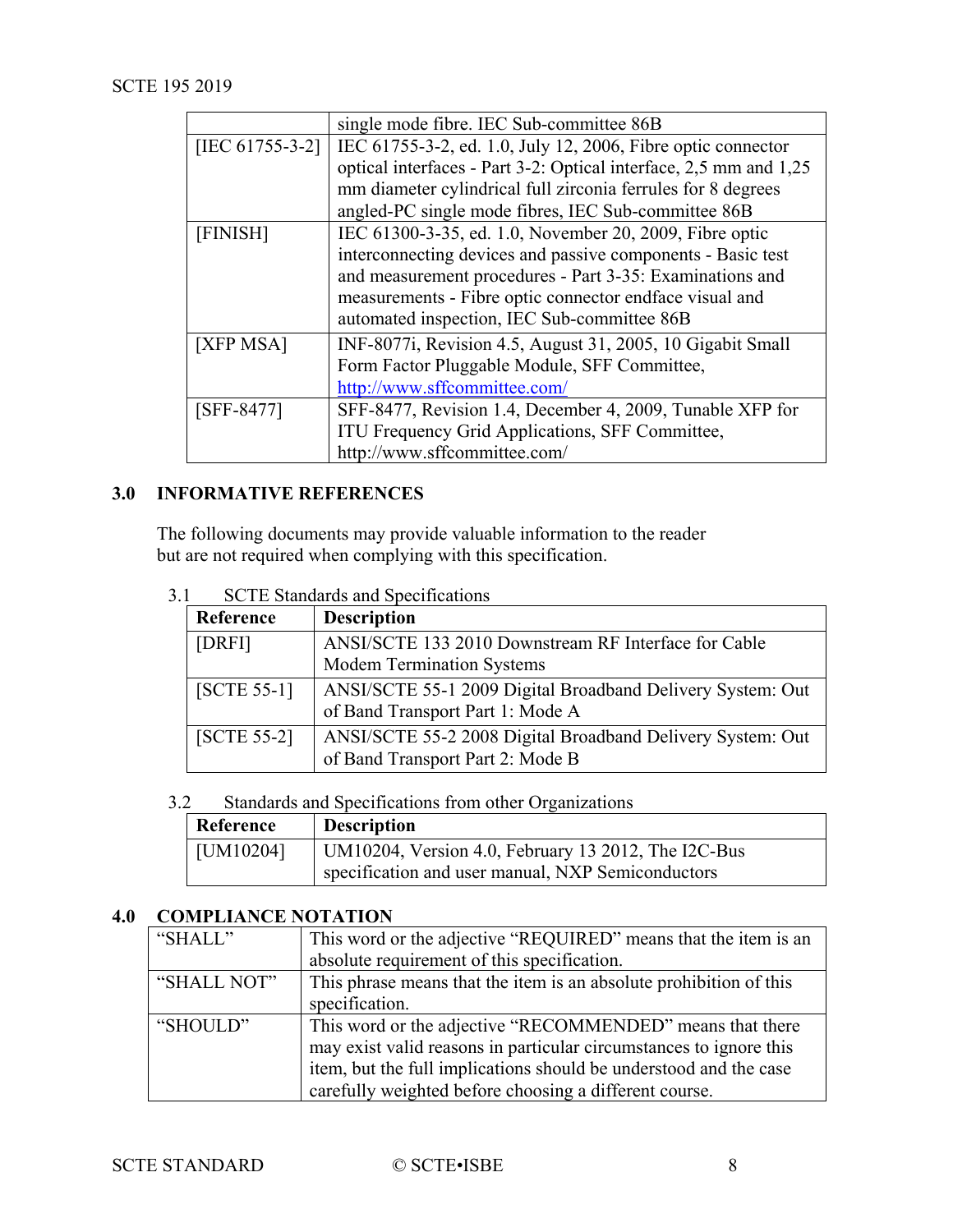<span id="page-8-1"></span>

| "SHOULD NOT" | This phrase means that there may exist valid reasons in particular  |
|--------------|---------------------------------------------------------------------|
|              | circumstances when the listed behavior is acceptable or even        |
|              | useful, but the full implications should be understood and the case |
|              | carefully weighed before implementing any behavior described        |
|              | with this label.                                                    |
| " $MAX"$     | This word or the adjective "OPTIONAL" means that this item is       |
|              | truly optional. One vendor may choose to include the item because   |
|              | a particular marketplace requires it or because it enhances the     |
|              | product, for example; another vendor may omit the same item.        |

# <span id="page-8-0"></span>**5.0 DEFINITIONS, ABBREVIATIONS, AND ACRONYMS**

| <b>Term</b>   | <b>Definition</b>                                                 |
|---------------|-------------------------------------------------------------------|
| <b>ADC</b>    | Analog-to-Digital Converter                                       |
| <b>AGC</b>    | <b>Automatic Gain Control</b>                                     |
| <b>APC</b>    | <b>Angled Physical Contact</b>                                    |
| <b>APD</b>    | Avalanche Photodiode                                              |
| balun         | A device or component that provides a transition between a        |
|               | balanced transmission line, circuit, source, or load, and an      |
|               | unbalanced transmission line, circuit, source, or load.           |
| <b>CLEI</b>   | Common Language Equipment Identification                          |
| <b>EEPROM</b> | Electrically Erasable Programmable Read-Only Memory               |
| <b>HFC</b>    | Hybrid Fiber-Coax                                                 |
| host          | The device into which the optical module is integrated.           |
| $\rm LO$      | Input/Output                                                      |
| $I^2C$        | Inter-Integrated Circuit, a 2-wire communication interface        |
| <b>ITU</b>    | <b>International Telecommunication Union</b>                      |
| <b>NVRAM</b>  | Non-Volatile Random-Access Memory                                 |
| Pmax          | Maximum Composite Power                                           |
| Pref          | Reference composite power level that produces the optimal         |
|               | performance of the XFP-RF module                                  |
| R/W           | Read/Write                                                        |
| RF            | Radio Frequency                                                   |
| <b>RX</b>     | Receive                                                           |
| <b>SCL</b>    | Serial Clock                                                      |
| <b>SDA</b>    | Serial Data                                                       |
| <b>SFP</b>    | Small Formfactor Pluggable                                        |
| <b>SNR</b>    | Signal-to-Noise Ratio                                             |
| <b>TEC</b>    | Thermo-Electric Cooler                                            |
| <b>TX</b>     | Transmit                                                          |
| <b>UPC</b>    | <b>Ultra Physical Contact</b>                                     |
| <b>XFP</b>    | 10 Gigabit Small Form Factor Pluggable; a standard for an optical |
|               | transceiver. See [XFP MSA].                                       |
| XFP-RF        | Downstream optical transmitter module, based on the XFP MSA,      |
|               | that transmits RF-modulated signals.                              |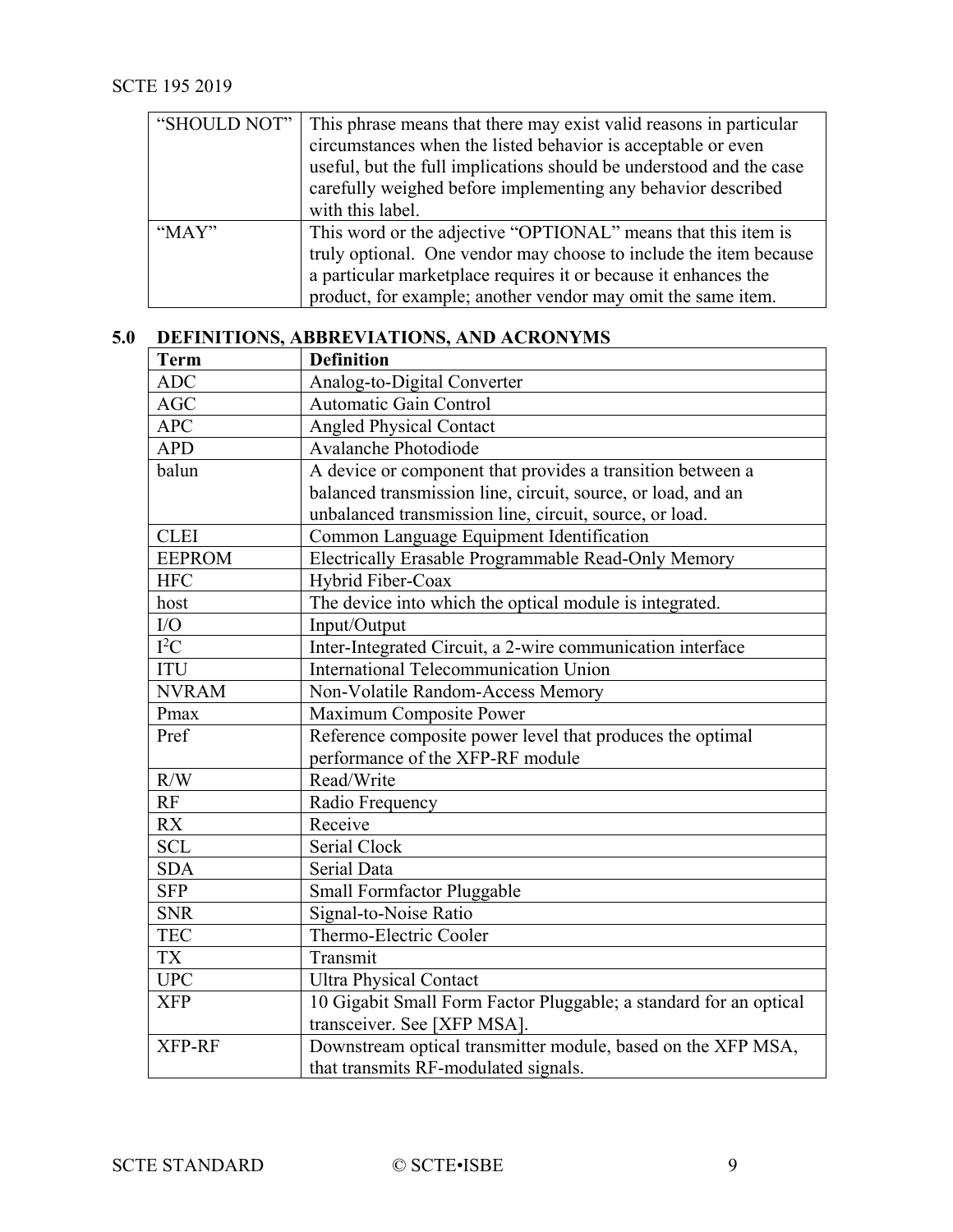## **6.0 MANAGEMENT INTERFACE**

2-Wire Communications (I²C) for the XFP-RF module are based upon [\[XFP](#page-7-4)  [MSA\].](#page-7-4) I²C is an implementation of the NXP (formerly Philips) I²C [\[UM10204\]](#page-7-5) specification with mapped memory address locations (also known as "well-known addresses") for diagnostics and operations. The SFF Committee specifies the I²C common memory mapping in [\[XFP MSA\]](#page-7-4) and [\[SFF-8477\]](#page-7-6) for SFP and XFP, as well as additional physical layer requirements. This specification uses the same well-known memory map locations (addresses) for functions that are the same or substantially similar. Because the XFP-RF is a RF transmitter (and not a digital transceiver), some memory map fields from [\[XFP MSA\]](#page-7-4) and [\[SFF-8477\]](#page-7-6) are re-allocated or not used; in addition, some memory map fields have been added.

The XFP-RF module shall implement the  $I<sup>2</sup>C$  requirements specified in [\[XFP MSA\],](#page-7-4) except where specified differently in the following sections.

<span id="page-9-0"></span>6.1 Summary of 2-Wire Communications Requirements

In [\[XFP MSA\]](#page-7-4) 2-wire communication requirements are spread across several sections, including Section 4.2 and Table 26, Section 2.6 and Table 3. The following bullets summarize these requirements; refer to [\[XFP MSA\]](#page-7-4) for complete details.

- I²C communications may not be available for up to 300 ms after power up or reset
- The Mod DeSel Pin functions as defined in section 4.2 of [\[XFP MSA\].](#page-7-4) Note, if the I²C interface bus is not shared, the Mod\_DeSel Pin may be pulled *low* permanently.
- There must be at least 20 µs between the STOP signal and the next START signal for a particular module.
- The clock rate can be as high as 400 kHz (I<sup>2</sup>C fast mode).
- Up to two START signals per command are allowed (the second START is also known as a RESTART signal).
- Only one STOP signal is allowed per command.
- Multiple master systems are not supported.
- Host boards shall accommodate XFP-RF modules which hold the SCL line *low* (clock stretching) for up to a maximum of 500 µs during an I²C read or write operation.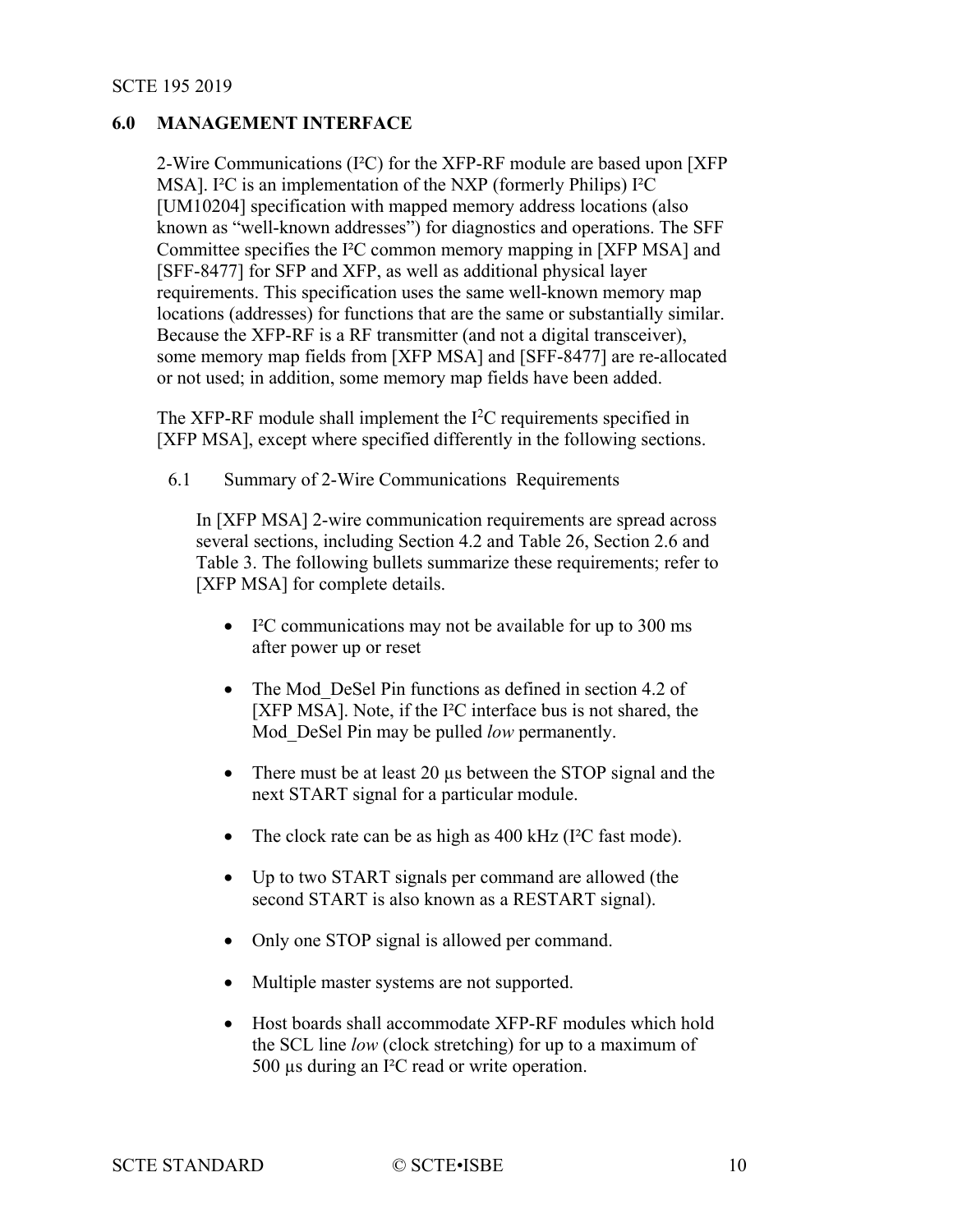- After a write from the host to the module, the module may not respond to further I²C commands for up to 40 ms (typically this would be for writing non-volatile values). The phrase "not respond" means that the device address given immediately after the START signal from the host is not acknowledged by the module.
- I<sup>2</sup>C packet error checking protocol is optional as defined in the [\[XFP MSA\].](#page-7-4)
- <span id="page-10-0"></span>6.2 Theory of Operation

Using Chapter 5: Management Interface of [\[XFP MSA\]](#page-7-4) as reference, the following sections define the operation of the XFP-RF module I²C interface that is used for serial ID, digital diagnostics and other control/monitoring functions.

## <span id="page-10-1"></span>6.2.1 XFP-RF Module Boot Up Sequence

When a XFP-RF module is plugged in, the host needs to perform a number of initialization steps in a particular order with a particular timing. Some of these involve the XFP-RF module pins, including the RF input, and some involve I²C communications. As most of these are documented in the [\[XFP](#page-7-4)  [MSA\]](#page-7-4) or are implied by stated dependencies, a reference to the location(s) in that document will accompany each step in the following sequence descriptions.

Before the boot up sequence can be discussed, communications and host requirements need to be understood.

6.2.1.1 I²C Communications Requirements

Once I²C is operational, the host shall adhere to the following timing and pin requirements (see [\[XFP MSA\]](#page-7-4) Section 4.2, Table 26):

- The host shall pull Mod\_DeSel *low* for a minimum of 2 ms before issuing the START signal (Host select setup).
- While Mod\_DeSel is *low*, the host shall wait at least 20 µs after the previous STOP signal before issuing a new START signal (tBUF).

If the XFP-RF module is not sharing the I²C interface bus with other XFP-RF modules, the Mod\_DeSel pin may be left *low* indefinitely. Otherwise, it shall be pulled *high* for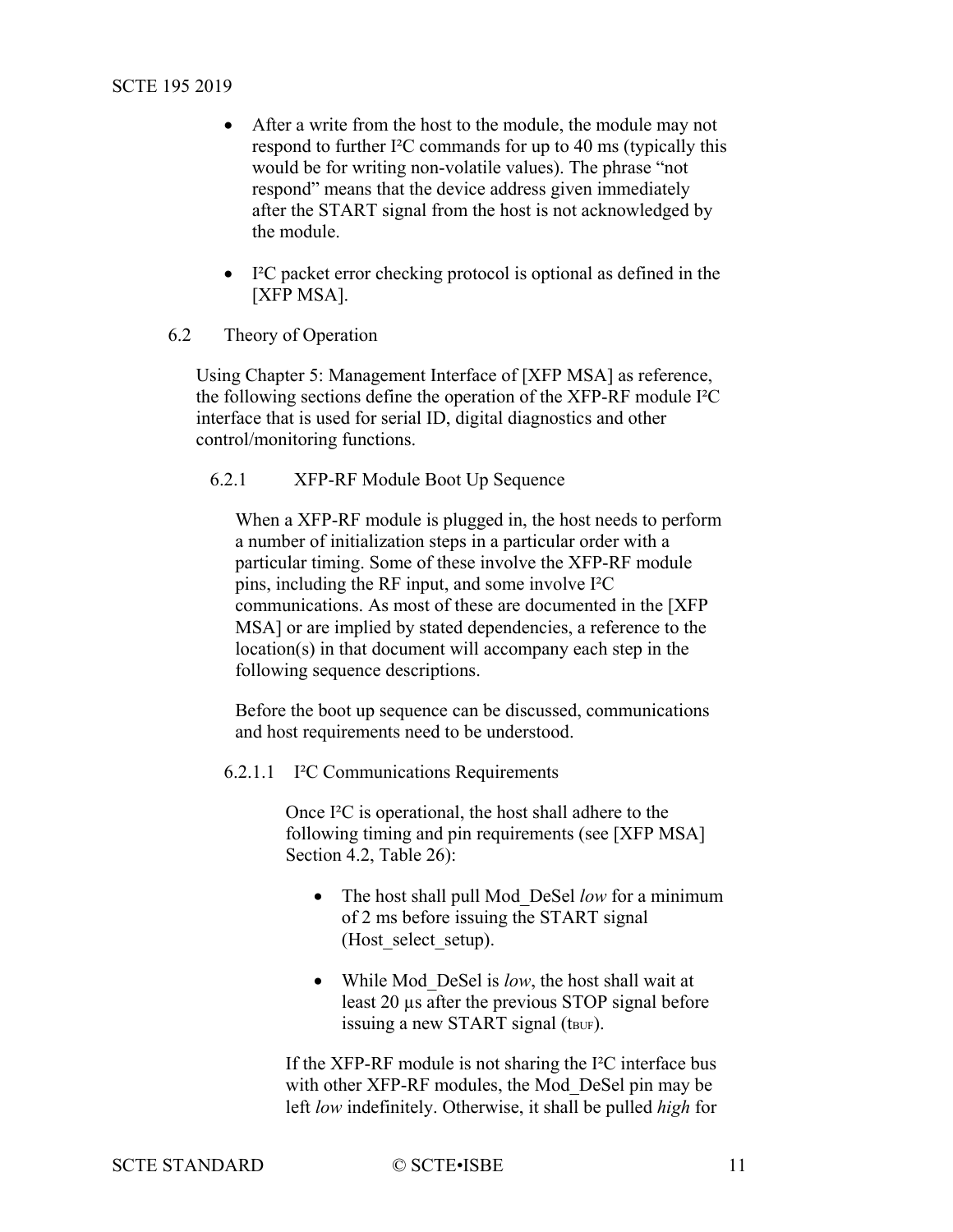at least 2 ms before another command is executed on the shared bus (presumably to a different XFP-RF module).

Write operations may cause the XFP-RF module to not respond to further I²C signals or messages for up to 40 ms (twk in Section 4.3, Table 27, and Section 4.5.7 of [XFP] [MSA\]\)](#page-7-4). The specification does not restrict this to EEPROM writes. This applies for writes from one to four bytes (the limit for a write is four bytes).

The XFP-RF module may perform a clock stretch of up to 500 µs during read or write operations (T\_clock\_hold, [\[XFP MSA\]](#page-7-4) Section 4.3, Table 27). This is distinct from unresponsiveness after a write operation (twn).

6.2.1.2 Pin State Prior to XFP-RF Module Boot Up

Before a XFP-RF module can begin boot up, the host shall meet the following pin requirements.

The voltages listed for pins 2 (VEE5), 6 (VCC5), 8 (VCC3\_ANALOG), and 9 (VCC3\_DIGITAL) in [Table](#page-33-0) 5 shall be available.

The value of pin 21 (P\_Down/RST) should be set to *low* to allow the XFP-RF module to run in full power (power levels 2 or 3), although a setting of *high* may be used to limit the XFP-RF module to low power consumption (≤ 1.5 watts). Refer to section 2.4.7.3, Module Behavior During Power Down and Reset of [\[XFP MSA\]](#page-7-4) for further details.

Pin 4 (Interrupt) shall be pulled *high* by the host. If an unmasked error, alarm or warning condition is encountered during operation, the XFP-RF module shall pull this value *low*.

6.2.1.3 Initial XFP-RF Module Boot Sequence

Once the XFP-RF module is inserted, it goes through its initialization sequence, as shown in the following flow chart.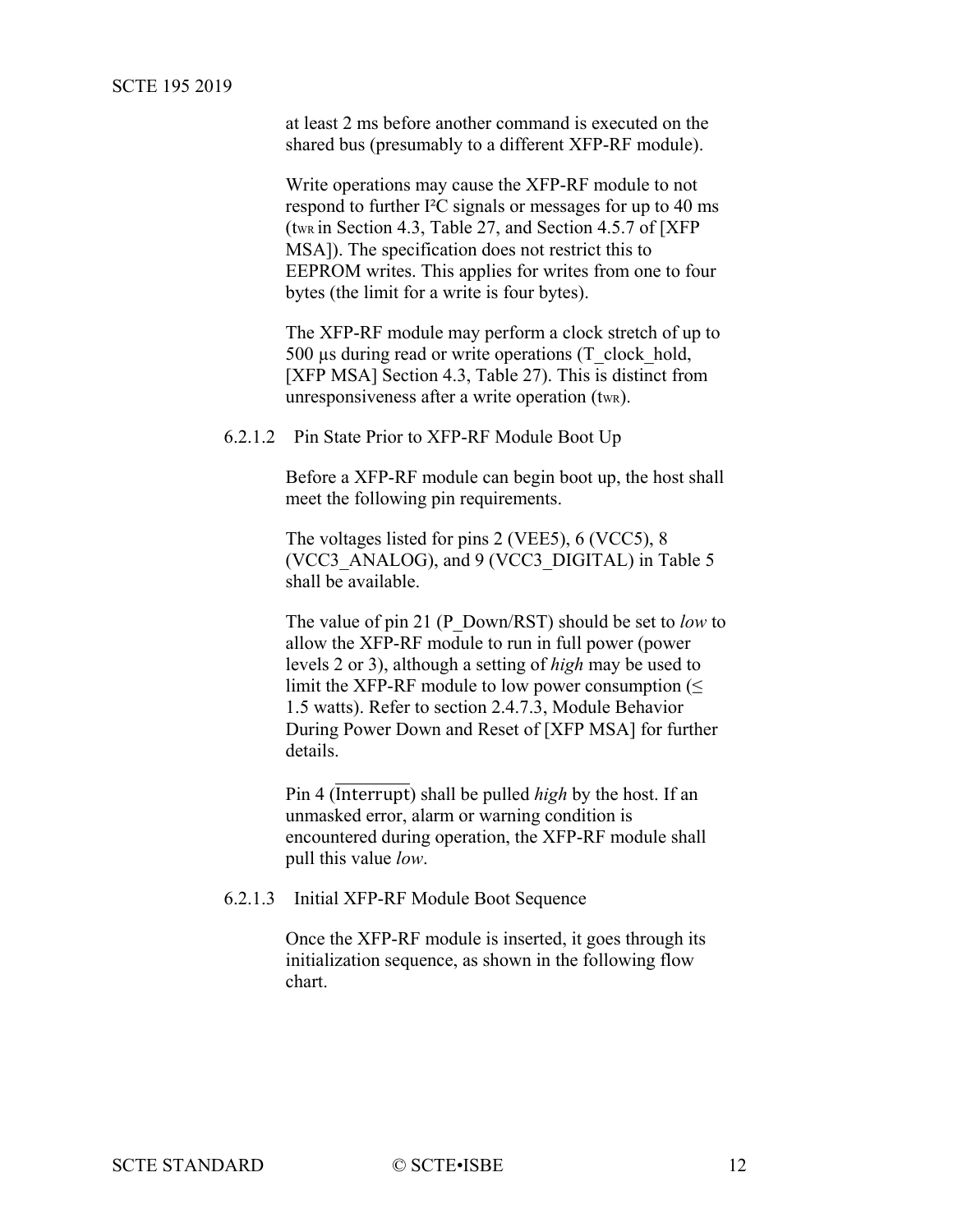

#### <span id="page-12-0"></span>**Figure 1 – XFP-RF Module Boot Sequence**

This series of actions is described here.

- 1. The XFP-RF module shall indicate its presence to the host by grounding pin 12 (Mod\_Abs) upon insertion.
- 2. After 300 ms, XFP-RF module initialization (aka *Reset Complete*, described in Table 39 of [\[XFP](#page-7-4)  [MSA\]\)](#page-7-4) shall be finished (t\_init, [\[XFP MSA\]](#page-7-4) Section 2.6, Table 3).
- 3. The XFP-RF module shall assert pin  $4$  (Interrupt) to *low* and set corresponding *Reset Complete* flag [\(\[XFP MSA\]](#page-7-4) Section 2.4.7.3, Table 39). *Reset Complete* can be detected by the host via an Interrupt signal (pin 4 pulled *low*) with a corresponding *Reset Complete* flag being set.

Note that until the boot sequence is complete, pin signals may not be valid and the XFP-RF module shall not assert the Interrupt pin spuriously, as detailed in Section 2.4.7.3 of [\[XFP MSA\].](#page-7-4)

Note that completing these steps does not imply that the XFP-RF transmitter module is ready—the Mod\_NR pin is a better indicator of that condition. The *Reset Complete*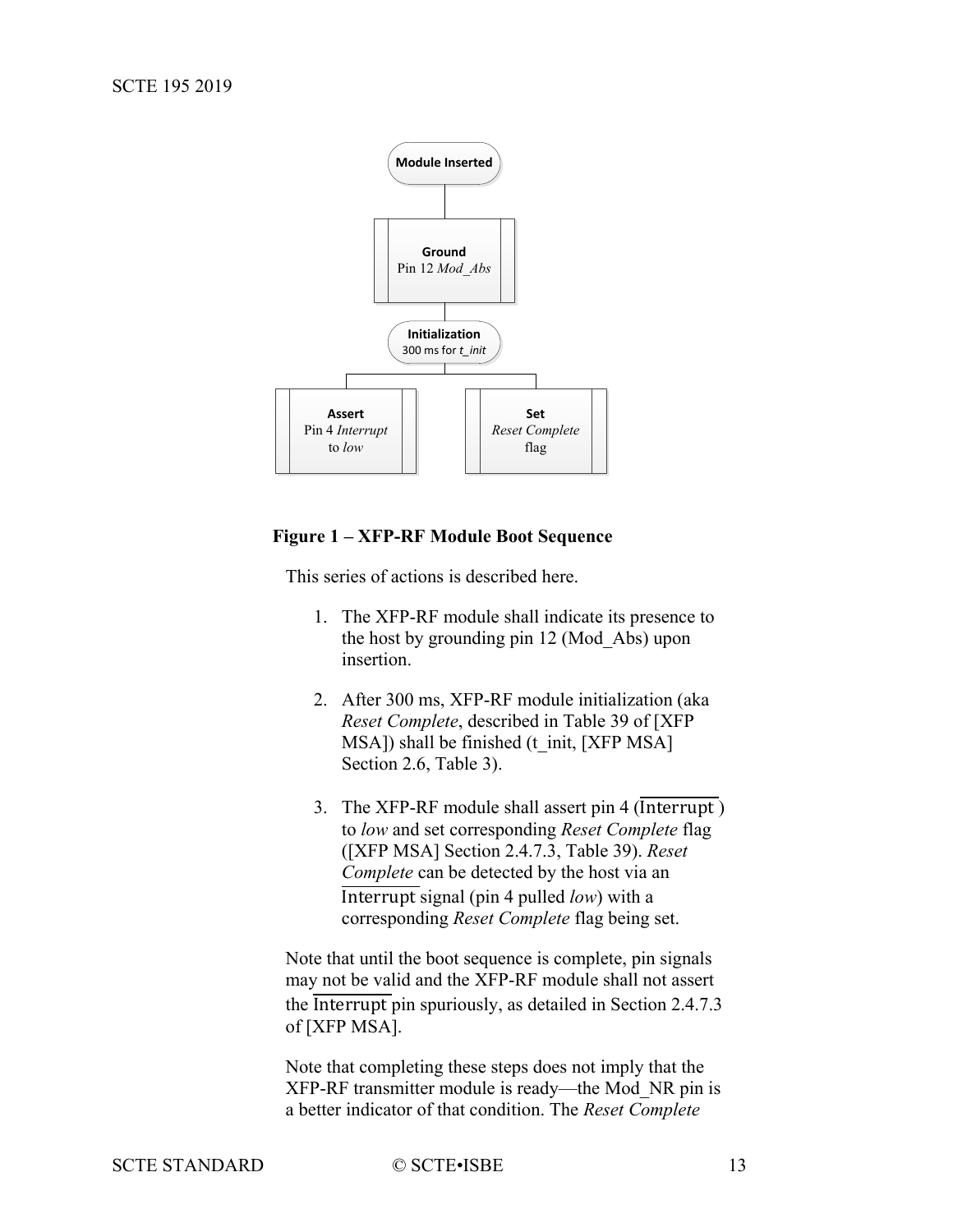flag also does not imply that registers are valid; the module sets the *Data\_Not\_Ready* flag (from Table 42 in [\[XFP MSA\]\)](#page-7-4) to *low* to indicate that register contents are valid and can be read.

<span id="page-13-0"></span>6.2.2 Host Initialization of the XFP-RF Module

After completion of the XFP-RF module boot sequence, the host shall initialize the module, including interrupt masks, RF control, and miscellaneous parameters, as detailed in the following flow chart.



<span id="page-13-1"></span>**Figure 2 – Host XFP-RF Module Initialization**

This series of actions is described here.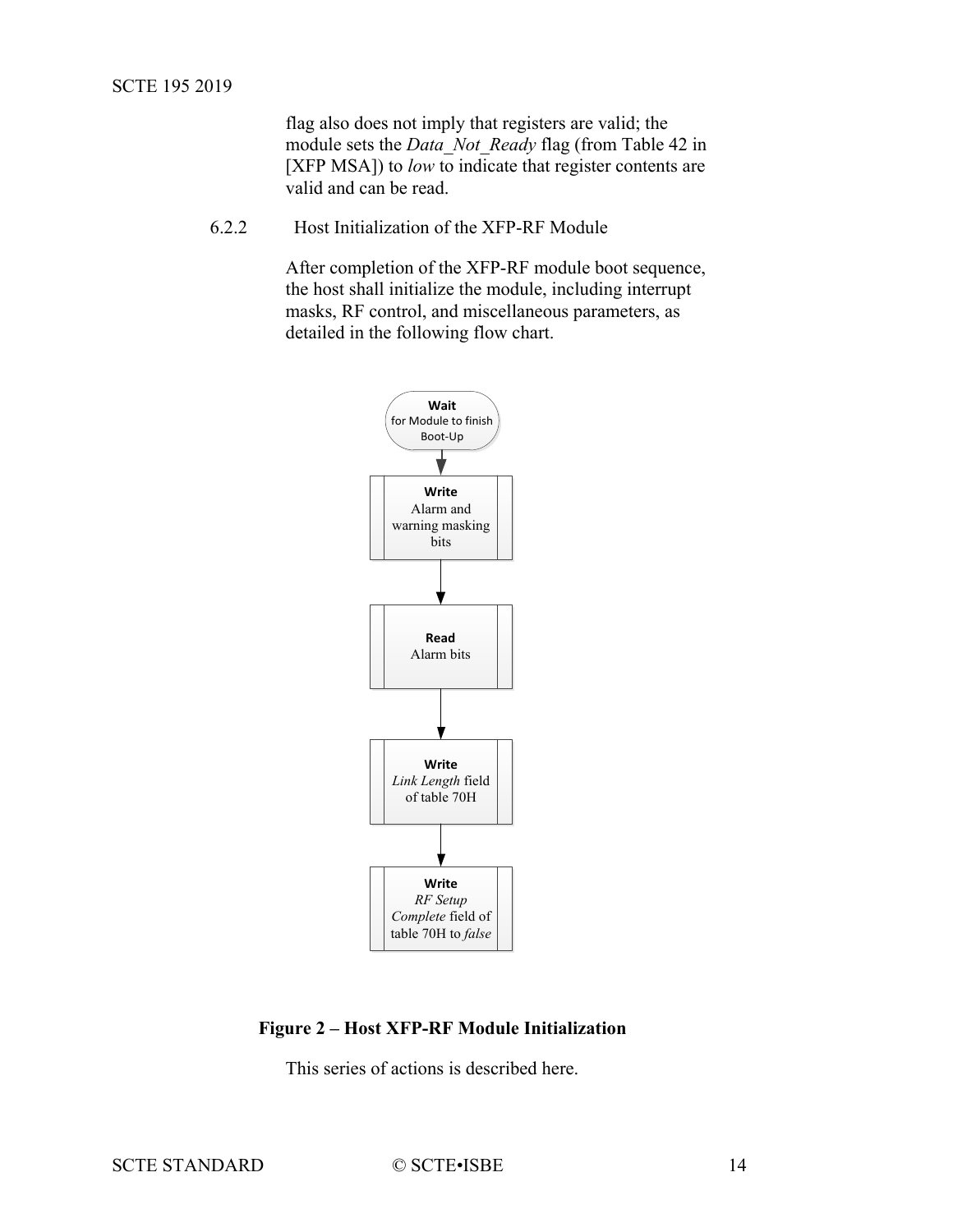- 1. The host can set alarm and warning masks for any events of interest. These can be found in Table 40 in Section 5.11.1 of [\[XFP MSA\]](#page-7-4) with the exception of those alarms and warnings listed in section [6.4.2,](#page-22-1) Lower Memory [Map \(Common Table\).](#page-22-1) By default none of these is masked. In particular, the *Reset Complete* status bit (and its corresponding Interrupt ) is not masked. At a minimum, the host should set the masking bits for:
	- Receiver values (RX Power, RX NR Status, RX LOS, RX CDR Loss of Lock)
	- APD Supply (which is not supported)
	- Wavelength Unlocked
- 2. The host can clear any existing latched alarms by reading those alarm bits (the alarm bits are listed in Table 39 in Section 5.11.1 of [\[XFP MSA\]\)](#page-7-4). As these flags are latched, their initial presence does not necessarily indicate a continuing fault. For example, the presence of the *Reset Complete* flag upon insertion of the module is not a fault. During initialization the XFP-RF module may not have set the TX Bias and TX Power before testing for errors. Among those that can be reasonably expected are:
	- TX NR Status
	- Receiver values as listed above
	- Reset Complete
	- Wavelength Unlocked
	- TX Bias Low
	- TX Power Low
- 3. In Table 70h in upper memory, the host should update the *Link Length* field. This is a non-volatile field.
- 4. In Table 70h in upper memory, the host shall set the *RF Input Initialization Complete* flag to *false*.

SCTE STANDARD © SCTE•ISBE 15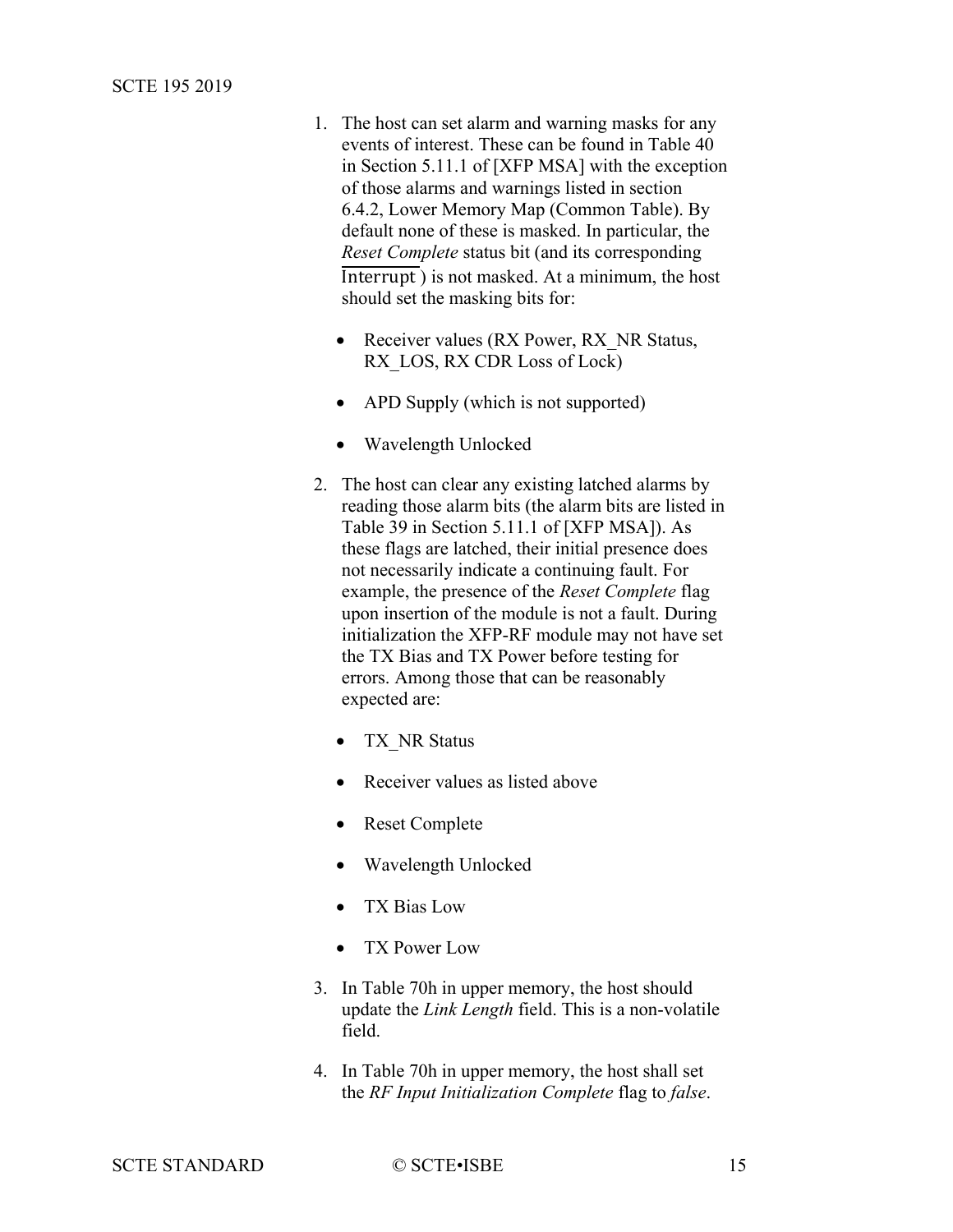Once all RF input level tweaking is done, this flag shall be set to *true* by the host, whereupon the XFP-RF module can make any further internal adjustments that may have interfered with the host or taken a long time.

Table 70h is a new table described in section [6.4.3.3](#page-25-0) of this document.

## <span id="page-15-0"></span>6.2.3 XFP-RF Module Control Sequence

Once the boot up sequence is complete and the module has indicated that it is ready, or when the host needs to change the RF input level (e.g. to add channels), the host and module exchange information through a series of read and write actions to the module's non-volatile and volatile memory, as shown in [Figure](#page-16-0)  [3.](#page-16-0) These actions are written from the host's point of view.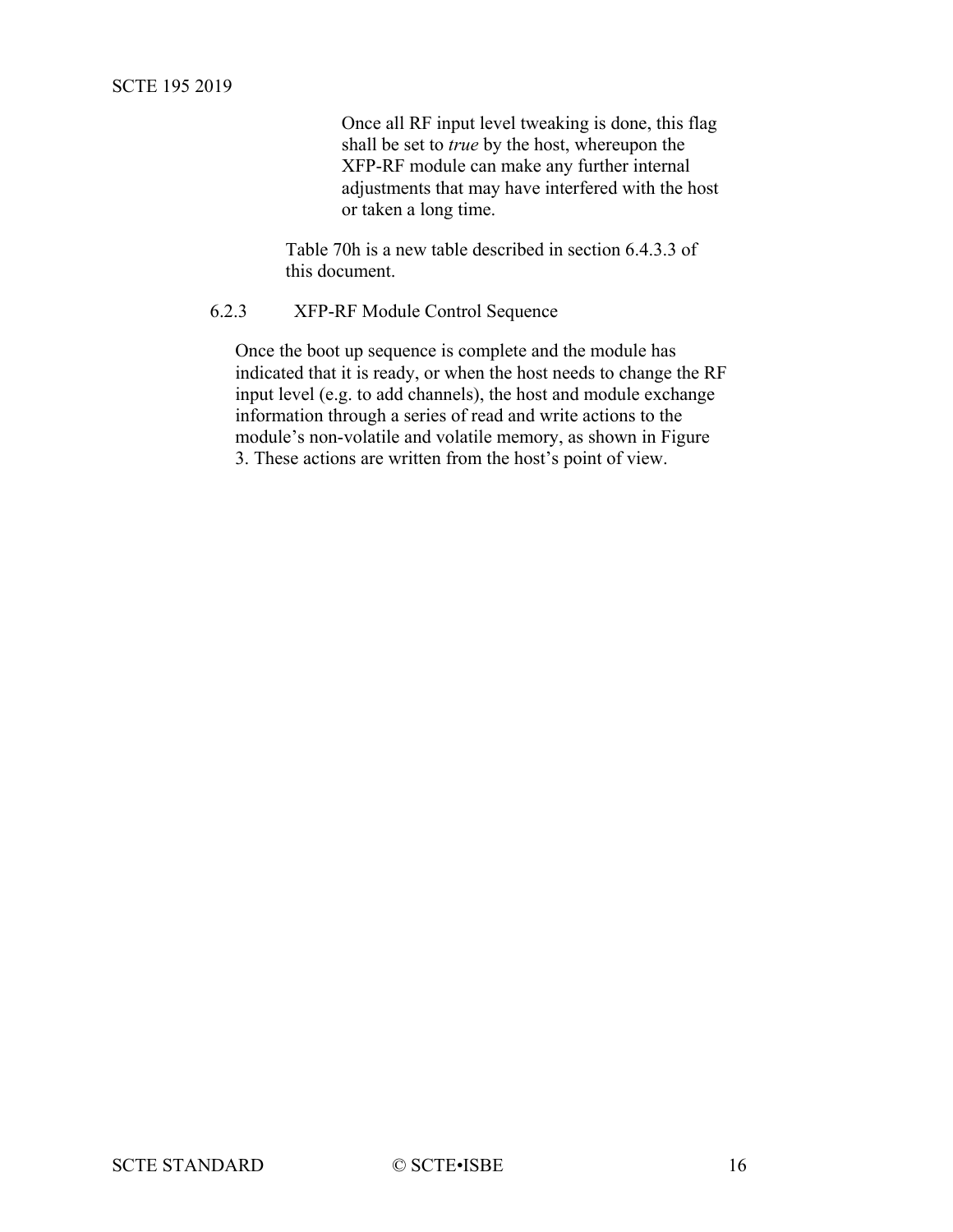

**Figure 3 – Module Control Sequence**

<span id="page-16-0"></span>This series of actions by the host is described here. Note that if the RF level is being changed while the module is in operation, the flow begins at step 2.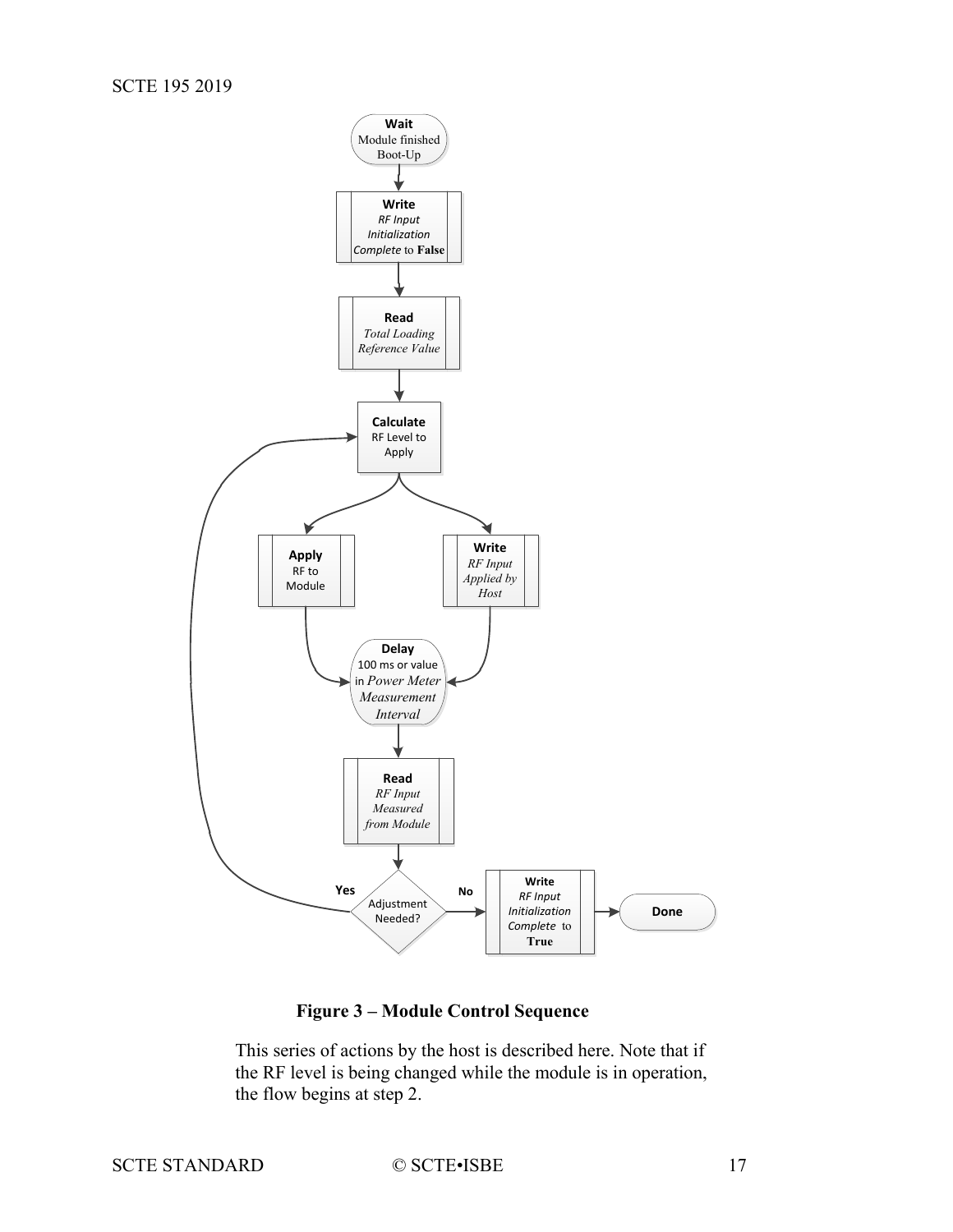- 1. After boot up, the host shall wait for the XFP-RF module power-up or reset initialization (at least 300 ms).
- 2. The host shall read the *Pref* value from the XFP-RF module. This value reflects the RF power level required for optimal performance.
- 3. The host shall write *false* to *RF Input Initialization Complete* in the XFP-RF module.
- 4. Using the *Pref value*, as well as other values known to the host (such as channel plan, RF offset, etc.), the host calculates RF level to apply. The resulting RF level could be lower than the reference value if the host is not providing the full range of channels to the XFP-RF module.
- 5. The host shall write the RF level to the *RF Input Applied from Host* field. At the same time, the host shall apply RF at the module input.

At this point, there is the potential for tighter control in a loop. This makes sense only if the XFP-RF module has a power meter as indicated by the *Power Meter Measurement Interval* being a value other than 0 (zero). However running the loop is harmless even without a power meter; this can simplify control logic in the host.

- 6. Host shall pause to allow time for the XFP-RF module to update the *RF Input Measured from Module* field. This pause shall be at least the duration in the *Power Meter Measurement Interval* field or 100 ms, whichever is greater. Additional delay may be inserted to reduce dithering or network traffic.
- 7. Host shall read the *RF Input Measured from Module* field and decide if an adjustment is required. If there is a power meter in the XFP-RF module, its calibration may differ from the host and hysteresis should enter into the decision.
- 8. If an adjustment is required, the host shall go to step 4 and re-calculate the RF needed, write that value to *RF Input Applied from Host* and apply RF to the XFP-RF module. Otherwise, the host shall write *true* to *RF Input Initialization Complete* and exit the loop.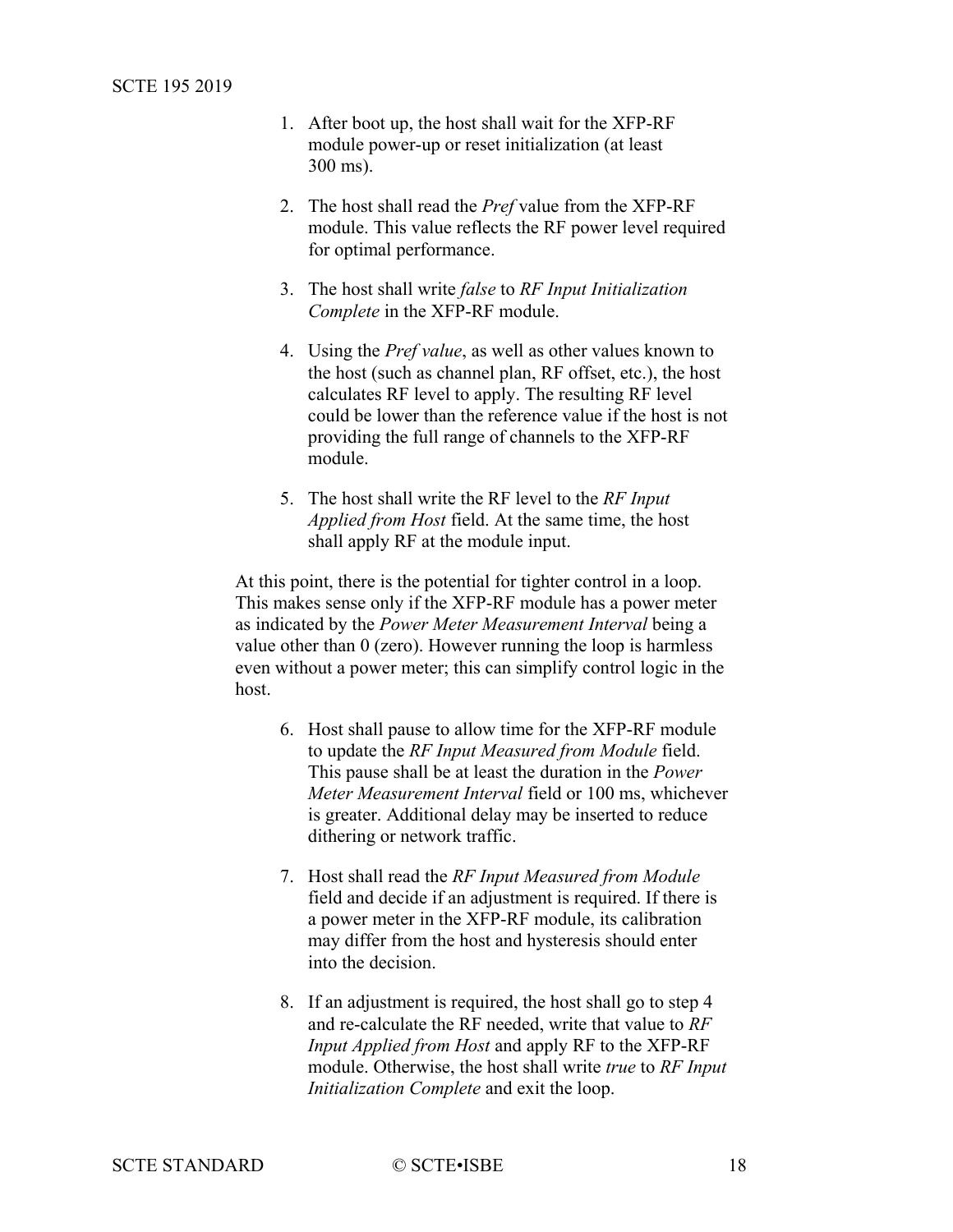The XFP-RF module detects write events to its memory; this allows the XFP-RF module to know when the host has changed the input RF level.

Implicit in this flow is the assumption that the XFP-RF module will not implement Automatic Gain Control (AGC), as it cannot know the current and future channel plans or other loading details. The host may choose to implement AGC by applying different RF inputs (and indicating those values via the *RF Input Applied by Host* field). That value may be used by the XFP-RF module for non-AGC purposes.

#### <span id="page-18-0"></span>6.2.4 XFP-RF Module Not Ready

When an XFP-RF module is removed or a fatal condition is encountered, the Mod\_NR pin (pin 13) is pulled *high*. When Mod\_NR pin is *high*, it is recommended that the host mute the RF applied to the module to prevent any spurious emissions.

<span id="page-18-1"></span>6.2.5 Interrupt Conditions from the XFP-RF Module

The following section is based on Section 5.11 of [\[XFP MSA\];](#page-7-4) modifications have been made for this specification.

The XFP-RF module shall implement a real-time hardware Interrupt pin (pin 4) to alert the host system to any condition outside normal operating conditions. Interrupt system logic shall be triggered and latched by a set of flags. These include:

- Alarm and warning flags as described in section 5.6, Basic Monitoring Functions of [\[XFP MSA\].](#page-7-4) These correspond to monitored quantities going outside factory programmed threshold values.
- Flags corresponding to basic XFP-RF module status conditions including:
	- TX NR: Any condition leading to invalid data on the TX path
	- TX Fault: Laser fault condition
	- MOD NR: Module Not Ready (mirroring hardware output pin)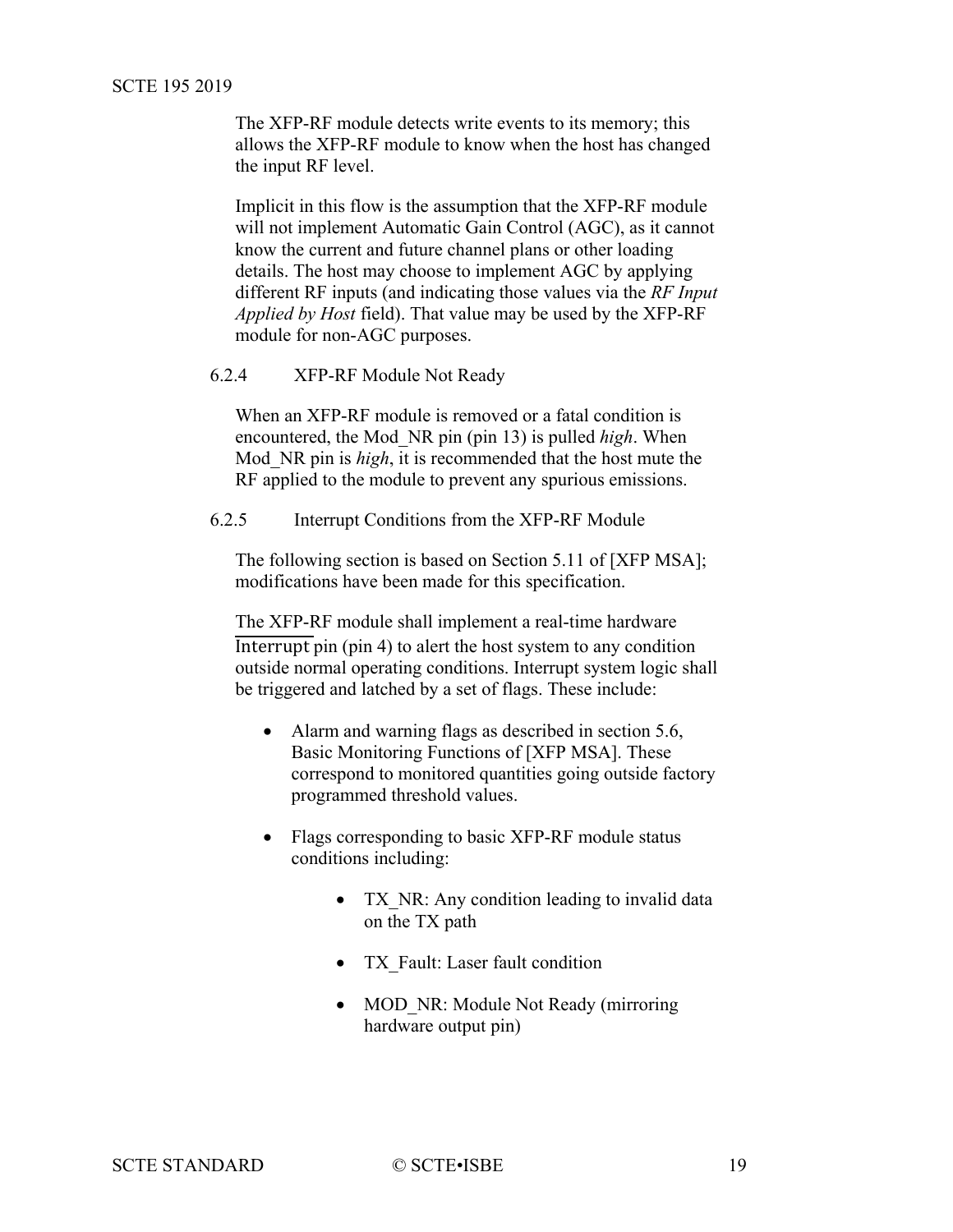- Reset Complete: Indicates completion of the XFP-RF Module Reset (as initiated by power up or P\_Down/RST pin)
- Flags corresponding to optional extended capabilities including TEC Fault.

This specification uses byte 85, bit 0 for a vendor-specific alarm.

Nothing in the XFP-RF Table 70h is designed to produce an interrupt.

Existence of any of these conditions shall lead to a latched flag. These flags are located in bytes  $80 - 87$  and are detailed in Table 39 of [\[XFP MSA\].](#page-7-4) The presence of any 1 value in bytes  $80 - 87$ without a corresponding mask bit set to 1 will assert the hardware Interrupt output pin (active low). When the Interrupt pin alerts the host system to a latched flag condition, the host may query the latched flag bits in bytes  $80 - 87$ . The XFP-RF module shall clear the latched flags upon the read of the corresponding latched flag bit.

Masking bits shall be volatile and startup with all unmasked (masking bits 0).

Hardware **Interrupt**  $Pin = Logical NOR$  of all (Latched Flag Bit AND NOT Masking Bit)

The mask bits can be used to prevent continued interruption from ongoing conditions. This specification uses byte 93, bit 0 for the vendor-specific alarm mask.

#### <span id="page-19-0"></span>6.3 XFP-RF Module Memory Map

The structure of the XFP-RF module memory map is shown in [Figure](#page-21-1)  [4.](#page-21-1) The XFP-RF module shall implement the memory map specified in section 5 of [\[XFP MSA\]](#page-7-4) and section 4 of [\[SFF-8477\],](#page-7-6) with the exceptions specified here.

The normal 256 byte I²C address is divided into lower and upper blocks of 128 bytes. The lower block of 128 bytes is always directly available and is intended to be used for diagnostic and control functions that are accessed often. This is the common table; it is accessed if the I²C address is less than 128 without regard to the selected table.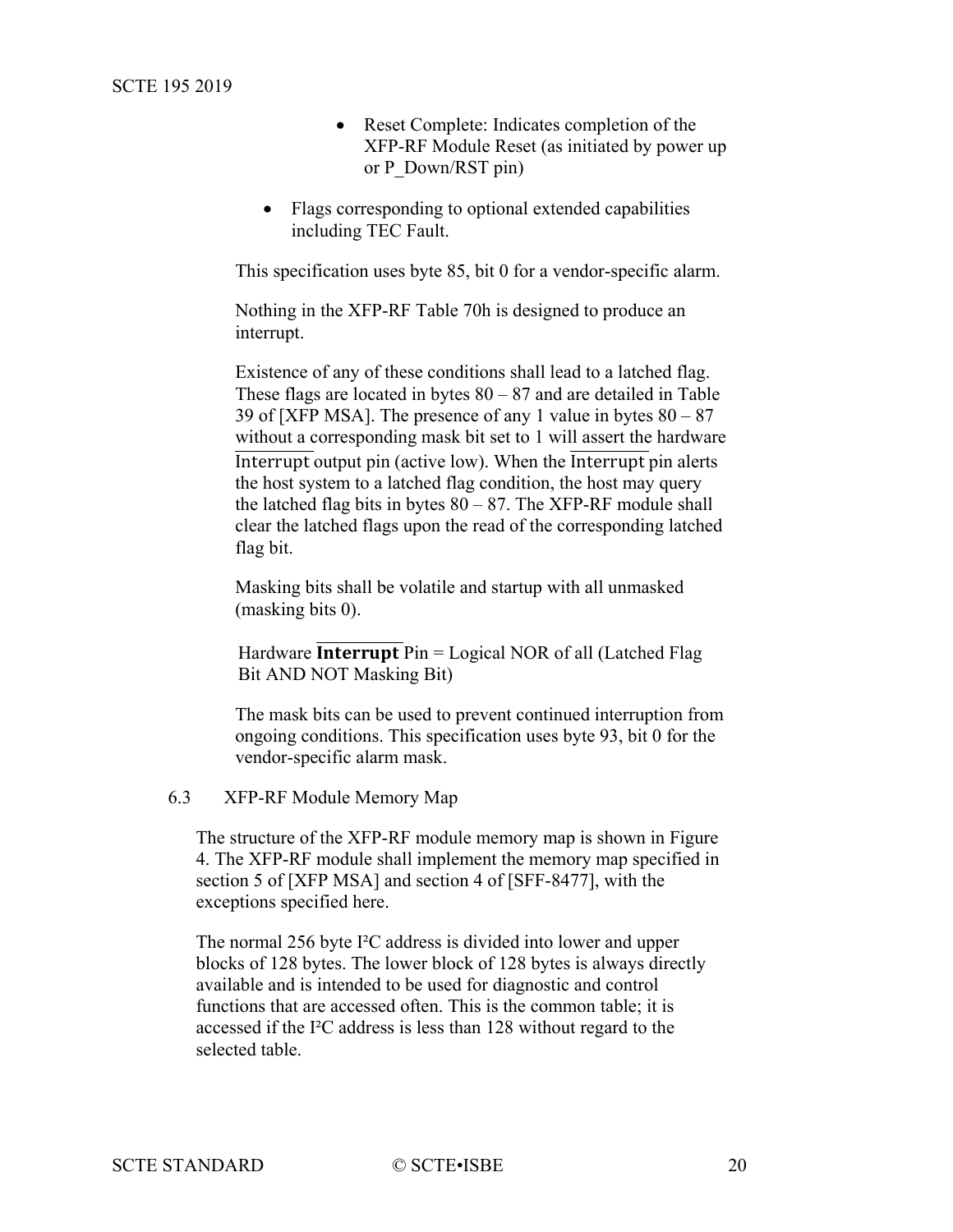Multiple blocks of memory are available in the upper 128 bytes of the address space. These are individually addressed via a table select byte located in the lower address space (at offset 127). The upper address tables are intended to contain information that is accessed less frequently, such as serial ID, user writable EEPROM, etc. The password must be entered before any upper memory can be accessed. The password entry stays in effect until the module is power cycled.

The I²C address of the XFP-RF module shall be 1010000Xb (A0h). In order to support access to multiple XFP-RF modules on the same I²C serial bus, the XFP-RF pin-out includes a *Mod\_Desel* or module deselect pin. This pin shall be held *low* by the host to address a particular XFP-RF module.

*Mod NR* (pin 13 per [Table](#page-33-0) 5) shall include temperature stabilization of wavelength, upon start-up. That is, "**Mod**ule **N**ot **R**eady" includes the condition of a cooled laser not yet at the correct temperature. Laser temperature stabilization time should be on the order of several tens of seconds.

[Figure 4](#page-21-1) summarizes the memory layout. The major difference from [\[XFP MSA\]](#page-7-4) is that a new table, 70h, is defined near the end of the range of the vendor-specific tables. Some fields are not supported, as detailed in section [6.4.2.](#page-22-1)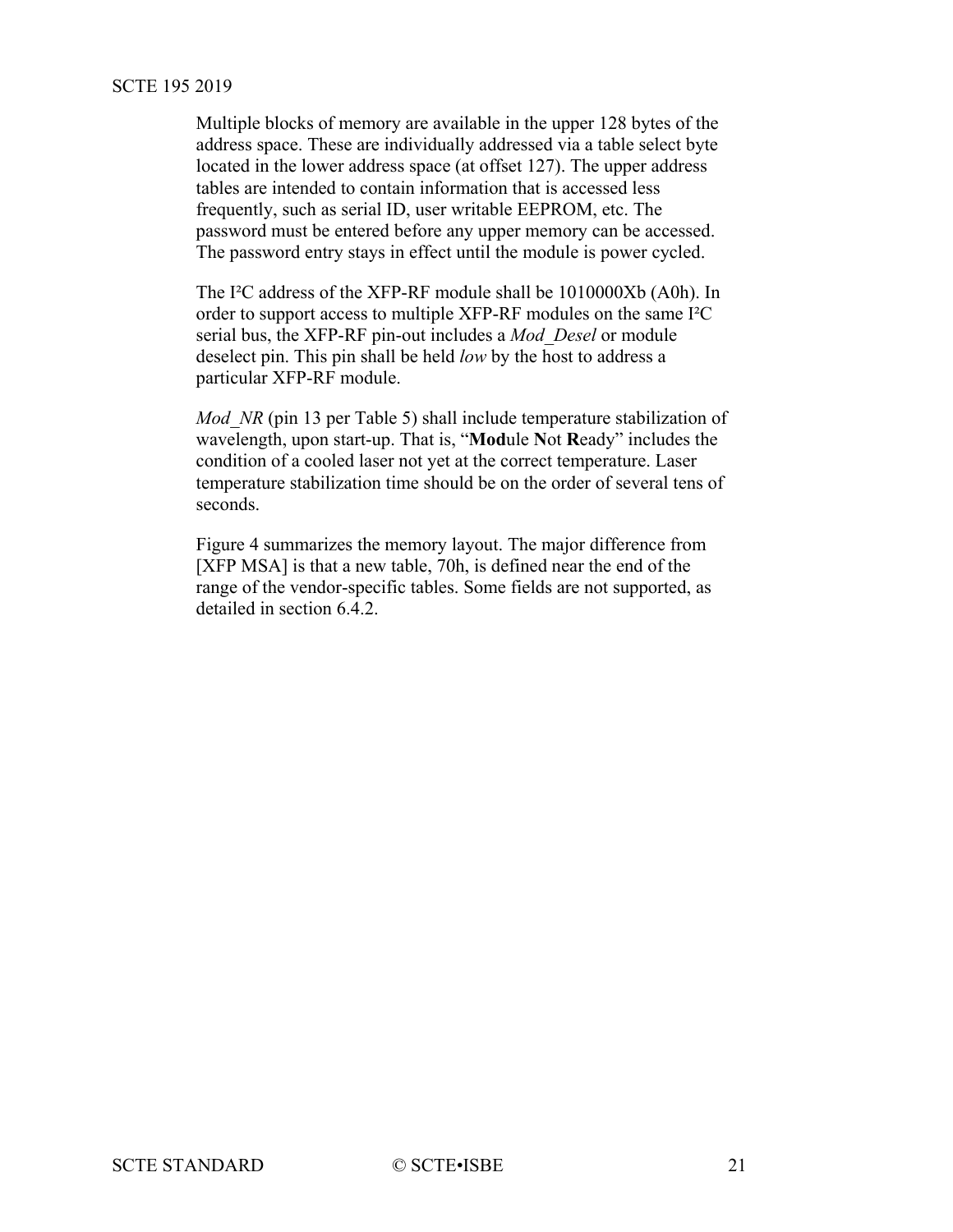**Common Table in Lower Memory (Bytes 0 – 127)**

<span id="page-21-0"></span>

<span id="page-21-1"></span>**Figure 4 – XFP-RF Module Memory Layout**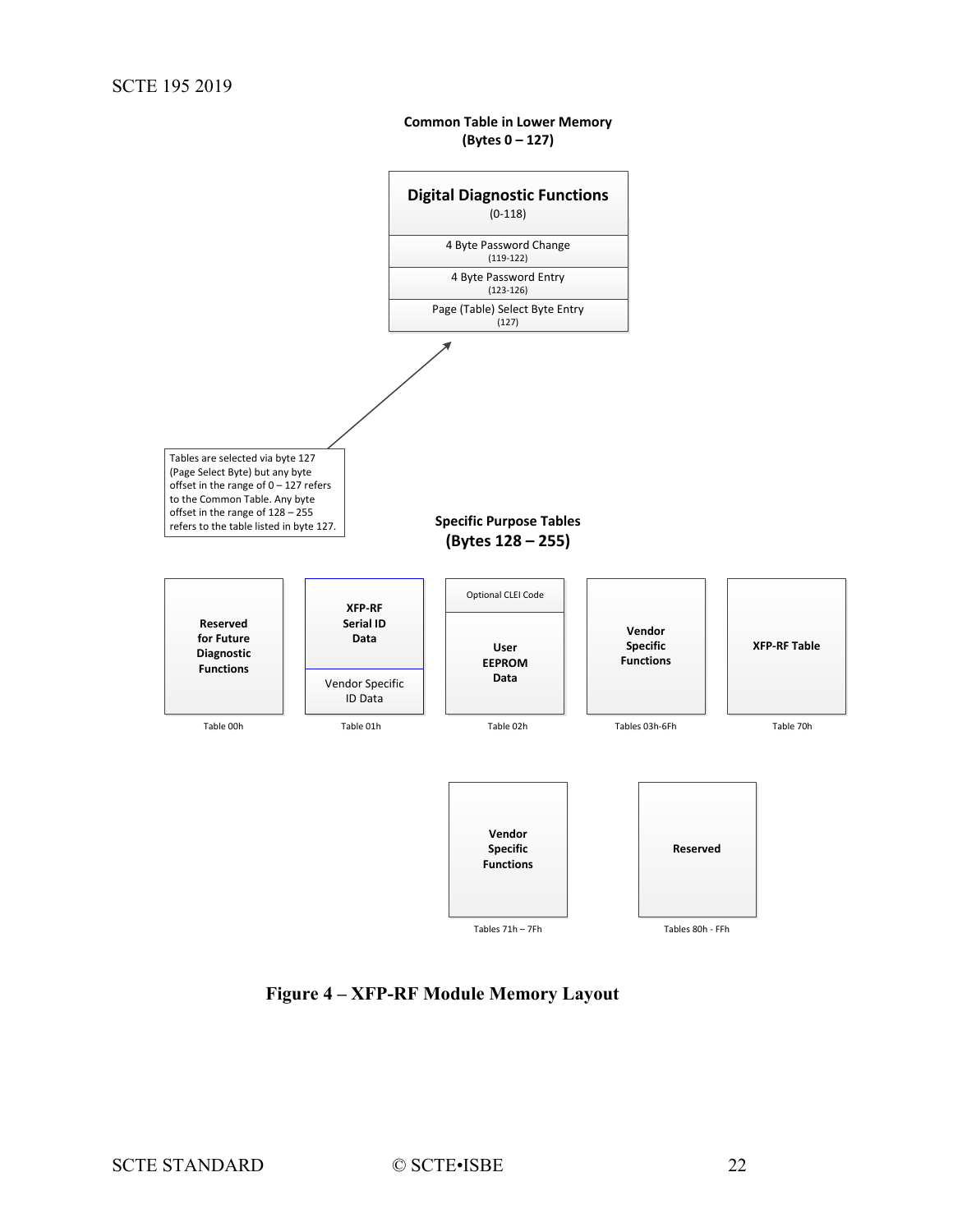- <span id="page-22-0"></span>6.4 Specific Memory Maps
	- 6.4.1 Volatile and Non-Volatile Field Characteristics

#### 6.4.1.1 Non-Volatile Field Resilience

The XFP-RF module shall meet the [\[XFP MSA\]](#page-7-4) specification requirement for EEPROM write cycles (at least 50,000 write cycles). If a host were to write to such a field once per minute, then the EEPROM would expire in roughly 35 days. Writing once per hour gives a lifetime of about 5.7 years.

6.4.1.2 Access Rate for Volatile and Read-Only Fields

While there is no maximum rate for these fields, there is an I²C limitation. Therefore, the host should not expect "tight loop" level of control.

<span id="page-22-1"></span>6.4.2 Lower Memory Map (Common Table)

The lower 128 bytes of the I²C serial bus address space is used to access a variety of measurements and diagnostic functions, and to implement a set of control functions. The contents of the lower memory map shall conform to the [\[XFP MSA\]](#page-7-4) I²C specification unless specified otherwise below.

- The following values are not used by the XFP-RF module. They are not repurposed. The XFP-RF module shall set all of these values to 0. The host shall ignore all of these bits. These include:
	- o Line-side Loopback Control
	- o XFI Loopback Control
	- o Rx Power High Alarm Threshold
	- o Rx Power High Warning Threshold
	- o Rx Power Low Alarm Threshold
	- o Rx Power Low Warning Threshold
	- o Acceptable BER for FEC system
	- o Actual BER for FEC system
	- o FEC Amplitude Adj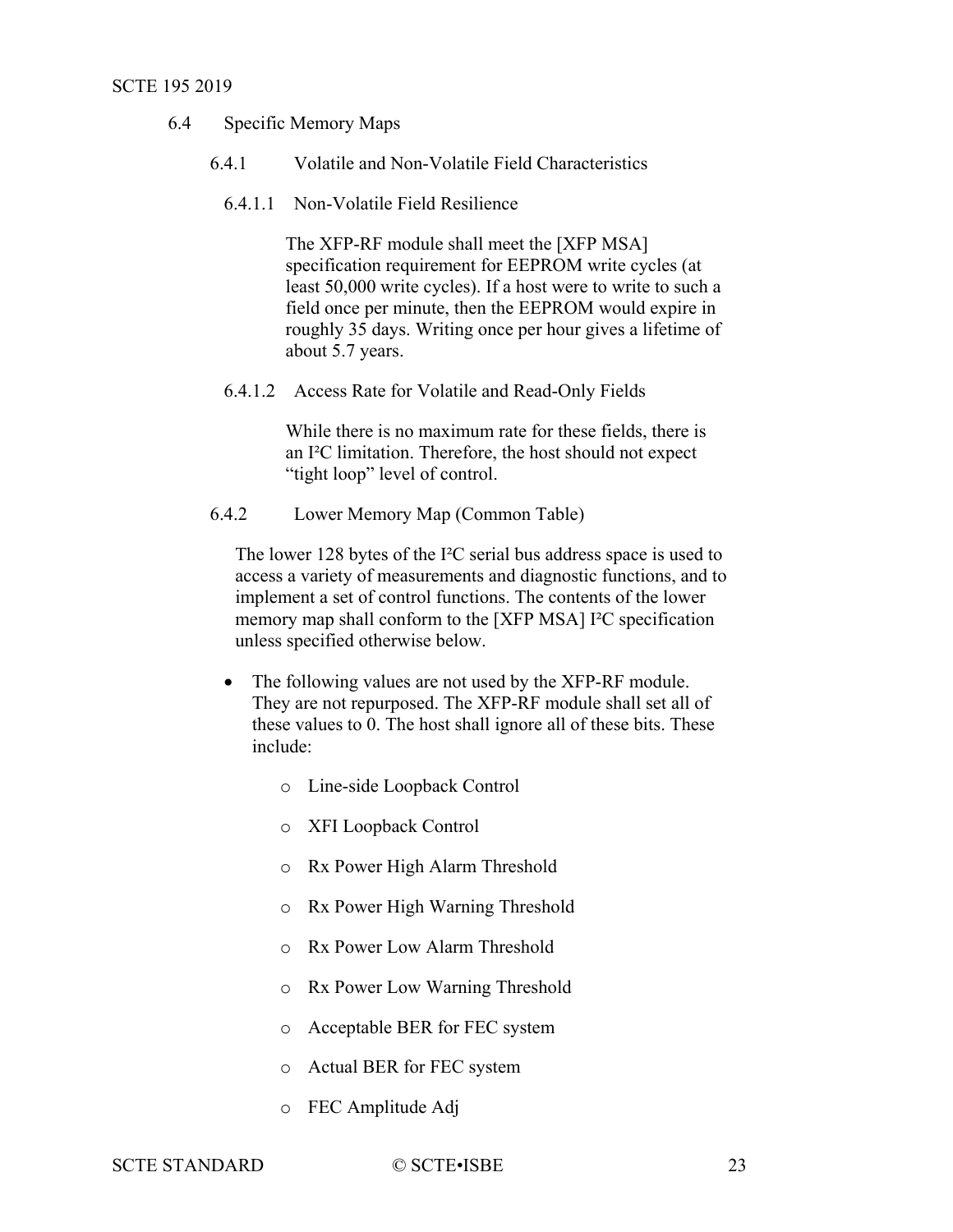- o FEC Phase Adj
- o Rx Power A/D
- o Rx\_LOS
- o TX\_CDR not locked
- o RX\_NR
- o RX\_CDR not locked
- o Data Rate Control
- o Signal Conditioner Control
- The value of the Identifier field shall be 0Bh (XFP-RF) rather than 06h (XFP).
- In bytes 86, 87, 94, and 95, the VCC2 values shall correspond to VCC3\_DIGITAL and the VCC3 values shall correspond to VCC3\_ANALOG.
- <span id="page-23-0"></span>6.4.3 Upper Memory Maps

The upper address space tables are used for less frequently accessed functions such as serial ID, user writable EEPROM, reserved EEPROM and diagnostics and control spaces for future standards definition, as well as Manufacturing ID and security code. These are allocated as follows:

- Table 00h: Reserved for future diagnostic and control functions
- Table 01h: XFP-RF Serial ID Data and Vendor Specific ID Data
- Table 02h: User writable EEPROM (with optional Common Language Equipment Identification (CLEI))
- Table 70h: XFP-RF Table
- 6.4.3.1 XFP-RF Serial ID Data and Vendor Specific ID Data: Table 01h

The serial ID memory map located in Table 01h in the upper address space is used for read-only identification information, except for the last 32 bytes which are Vendor EEPROM. The Identifier field at byte 128 is a duplicate of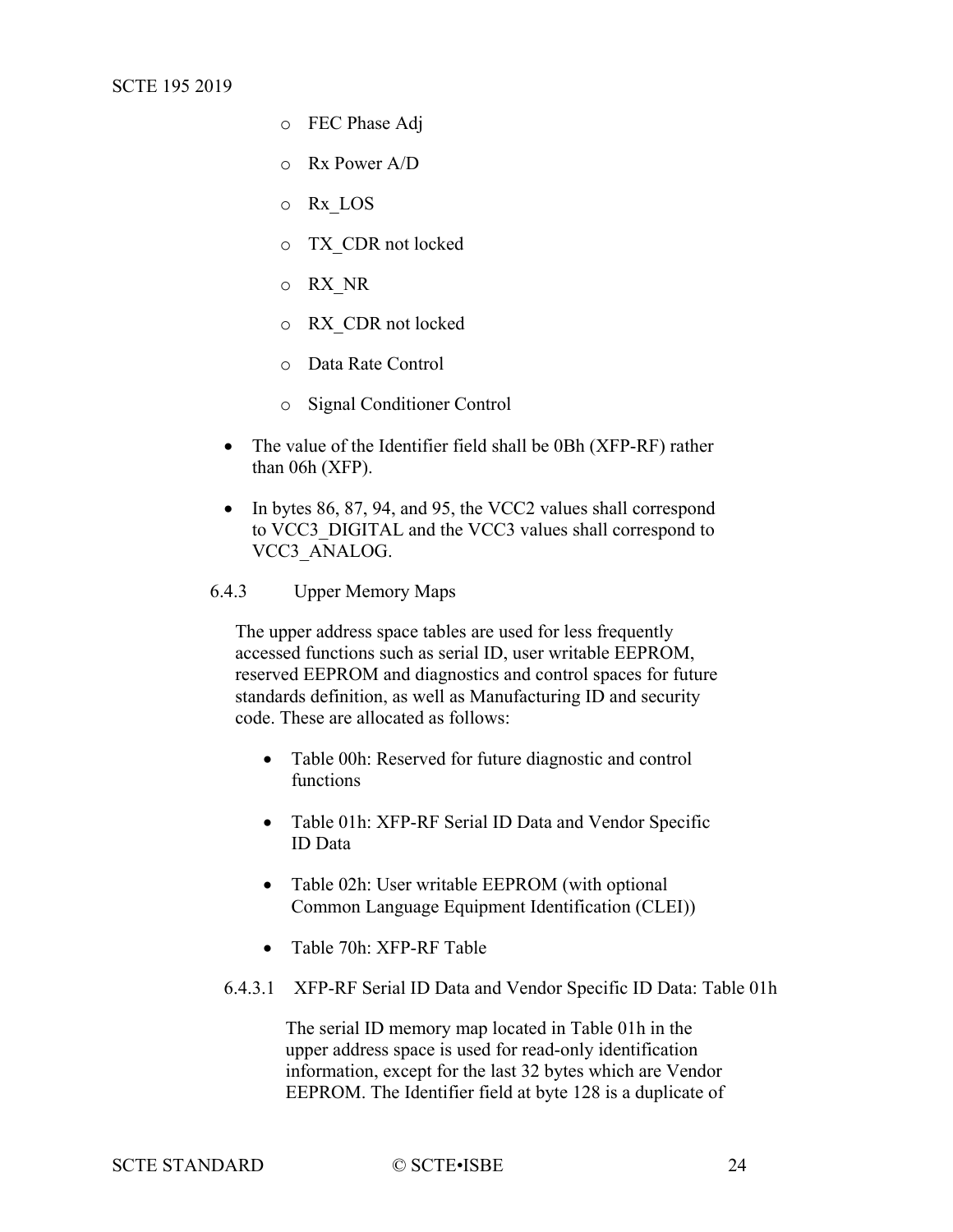the Identifier field at byte 0 and should be set to 0Bh for the newly defined value of XFP-RF.

As with the lower (common) table, Receiver and Digitalonly fields are ignored.

The contents of the vast majority of the fields shall be as indicated in [\[XFP MSA\]](#page-7-4) with the following exceptions:

- *Identifier* is set to 0Bh (same as in lower table) for XFP-RF
- *Connector*, specified in Table 48 of [\[XFP MSA\],](#page-7-4) has the additional available values of:
	- $\bullet$  0Ch = LC 8° APC
	- $\bullet$  0Dh = SC 8° APC
	- $\bullet$  0Eh = PIGTAILED LC  $8^\circ$  APC
	- $0Fh = PIGTAILED SC 8° APC$

Note that the values in Table 48 are specific to UPC.

• *Power Supply Requirements*, specified in Table 54 of [\[XFP MSA\],](#page-7-4) repurposes addresses 194 and 195 for communicating maximum current requirements for the +3.3 V power supplies:

**Table 1 – Maximum Current Fields**

<span id="page-24-0"></span>

| <b>Address</b> | <b>Bits</b> | <b>Description of Fields</b>                                                                             |
|----------------|-------------|----------------------------------------------------------------------------------------------------------|
| 194            | $3-0$       | Maximum current required by the VCC3 ANALOG +3.3 V<br>supply.<br>Max current is 4 bit value * 100 mA.    |
| 195            | 7-4         | Maximum current required by the VCC3 DIGITAL $+3.3$ V<br>supply.<br>Max current is 4 bit value * 100 mA. |

• In the *Auxiliary Input Type* (byte 222), nibbles 0111b and 1101b, currently defined as +3.3 V, corresponds to VCC3\_ANALOG and nibbles 1000b and 1110b, currently defined as +1.8 V, corresponds to VCC3\_DIGITAL. [Table 2](#page-24-1) defines the Auxiliary Input Type values used by the XFP-RF module; this table is based on Table 59 of [\[XFP MSA\].](#page-7-4)

| <b>Table 2 – Auxiliary Input Types</b> |  |
|----------------------------------------|--|
|----------------------------------------|--|

<span id="page-24-1"></span>

| Value   Description of physical device       |
|----------------------------------------------|
| 0000b   Auxiliary monitoring not implemented |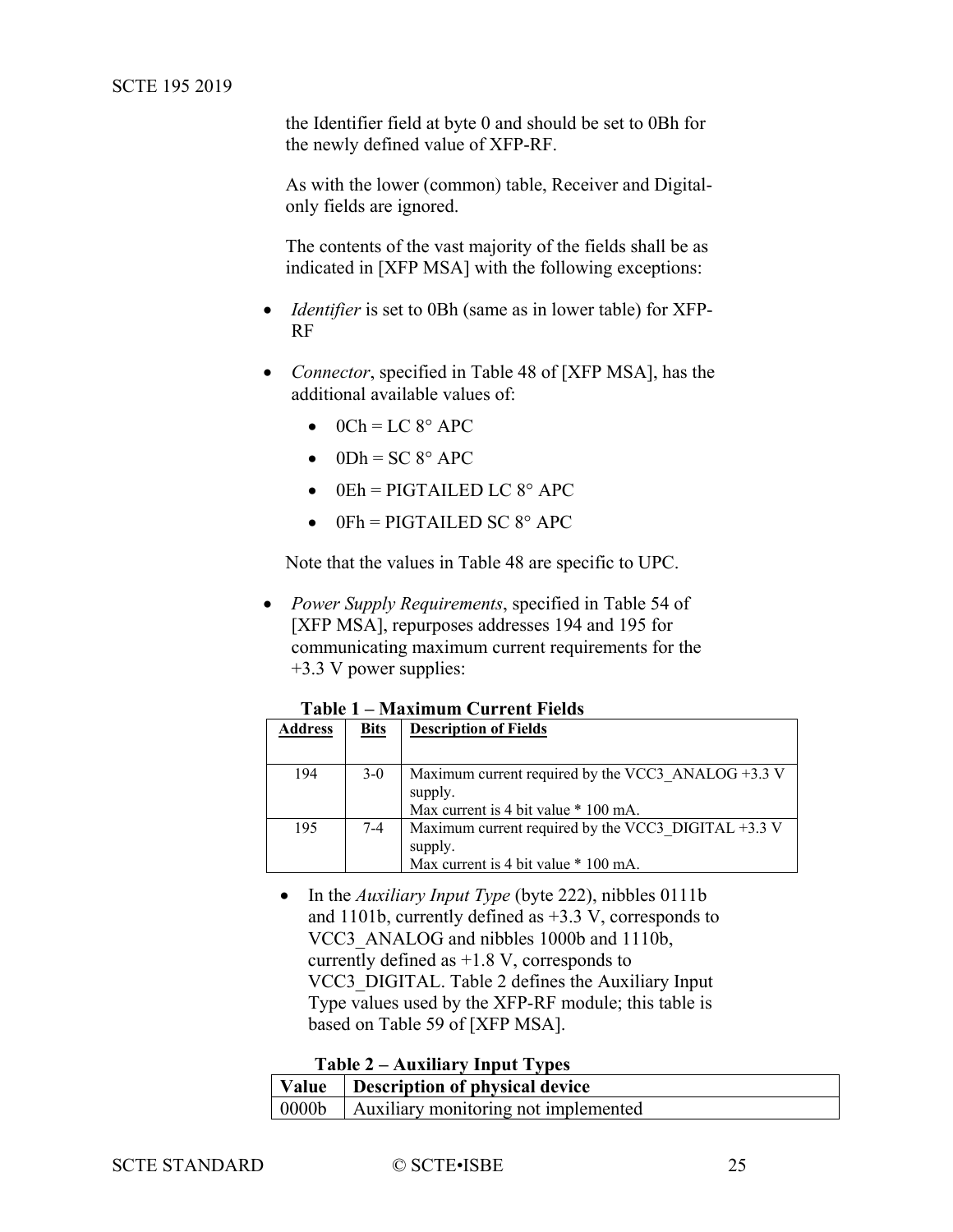| Value | <b>Description of physical device</b>                             |
|-------|-------------------------------------------------------------------|
| 0001b | APD Bias Voltage: 16-bit value is Voltage in units of 10 mV       |
| 0010b | Reserved                                                          |
| 0011b | TEC Current (mA): 16-bit value is current in units of 100 $\mu$ A |
| 0100b | Laser Temperature: Same encoding as module temperature            |
| 0101b | Laser Wavelength: Same encoding as bytes 186-187                  |
| 0110b | +5V Supply Voltage: Encoded as described in Section 5.6 of        |
|       | <b>XFP MSA</b>                                                    |
| 0111b | +VCC3 ANALOG Supply Voltage: Encoded as described in              |
|       | Section 5.6 of [XFP MSA]                                          |
| 1000b | VCC3 DIGITAL Supply Voltage: Encoded as described in              |
|       | section 5.6 of [XFP MSA]                                          |
| 1001b | -5.2V Supply Voltage: Absolute value encoded as primary           |
|       | voltage monitor                                                   |
| 1010b | $+5V$ Supply Current: 16-bit value is current in 100 $\mu$ A      |
| 1101b | VCC3 ANALOG Supply Current: 16-bit value is current in            |
|       | $100 \mu A$                                                       |
| 1110b | VCC3 DIGITAL Supply Current: 16-bit value is current in           |
|       | $100 \mu A$                                                       |
| 1111b | -5.2V Supply Current: 16-bit value is current in 100 $\mu$ A      |

#### 6.4.3.2 User Writable EEPROM Data: Table 02h

Table 02h is provided as user EEPROM, as explained in [\[XFP MSA\].](#page-7-4) The host system can read and write this memory for any purpose. If bit 3 of Table 01h, byte 129 is set, however, the first 10 bytes of Table 02h [128 – 137] will be used to store the CLEI code for the module. This does not imply that these 10 bytes are read-only.

#### <span id="page-25-0"></span>6.4.3.3 XFP-RF Table 70h

The XFP-RF module shall implement the XFP-RF Table 70h, described in [Table 3](#page-26-0) and [Table 4.](#page-30-0) The table number, 70h, is used to avoid clashing with existing XFP vendor table numbers: existing vendor table numbers tend to be in the range of 03h to 0Fh, but some vendor may have used tables at the end of the spectrum, so this leaves the last 14 tables untouched.

A value that is writable can be read back. The XFP-RF module shall not change a written value unless the value is out of range, in which case it retains the value from before the write attempt. Such values are listed as read/write (R/W) in [Table 4.](#page-30-0) Exceptions will be noted in the Remarks column of these tables.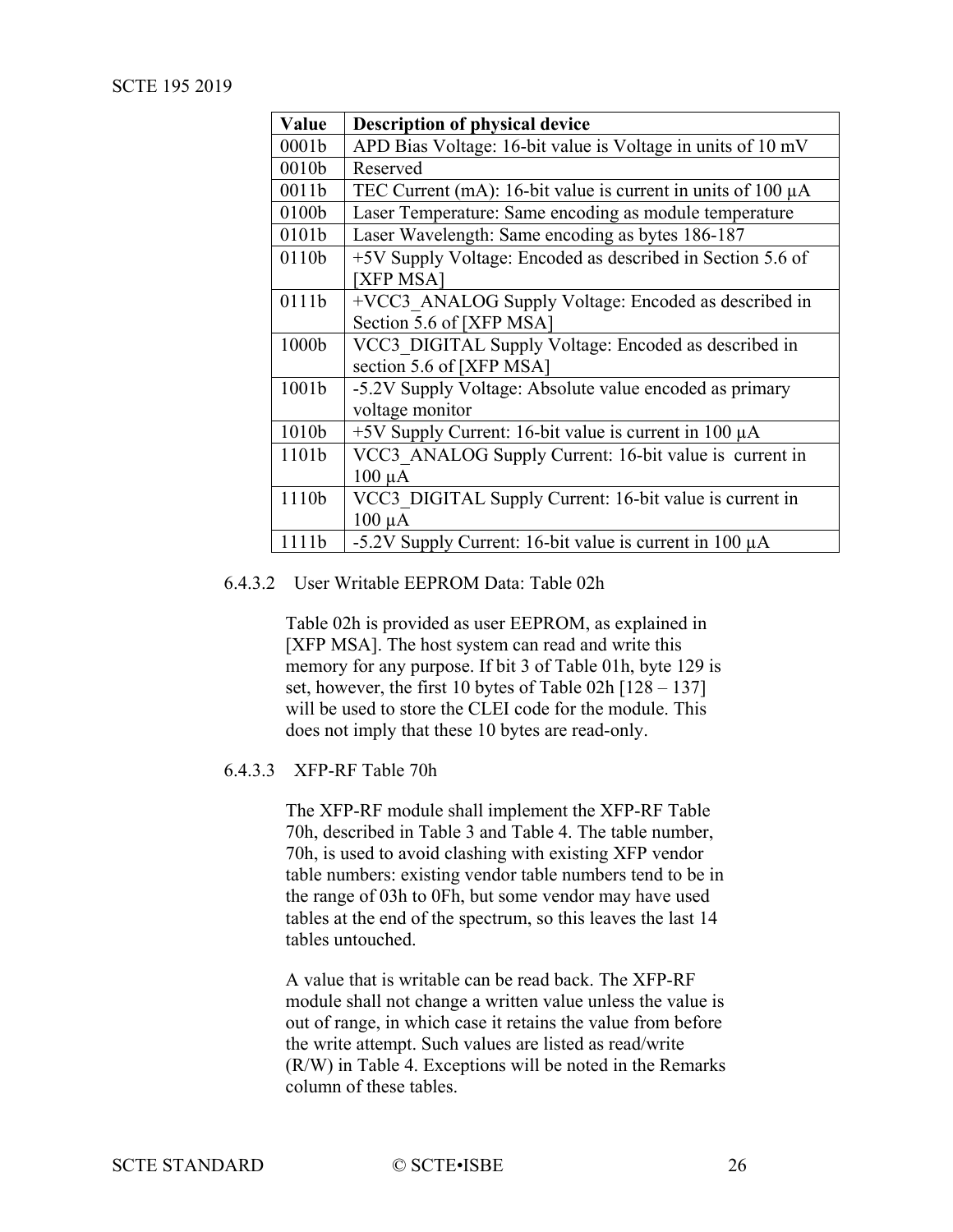<span id="page-26-0"></span>The XFP-RF module shall treat the R/W values as nonvolatile unless otherwise specified in [Table 4.](#page-30-0) These values shall be stored in EEPROM or other NVRAM and saved across a power cycle of the XFP-RF module. Such values will often have default values for the first time ever used; see the Remarks column of [Table 4](#page-30-0) for further details. Note that there is no "Reset To Factory Defaults" interface. Once a non-volatile value is changed, it is saved.

Some of the R/W values are volatile and are intended for supporting real-time update of configuration properties; *RF Input Applied from Host* is such a value. These values are volatile to avoid burning out EEPROM with a limited number of write cycles. Given the limited speed of the I²C interface, vendors should not expect a rapid update interval.

Bit-fields are avoided for simplicity in implementation. Non-volatile values are grouped for simplicity of implementation. The addresses are in the range of 128 to 255 (inclusive). Fields are usually one or two bytes (1B or 2B).

Signed values use the standard 2's complement encoding. Signed 1-byte ranges are typically  $-12.8$  to  $+12.7$  with 0.1 unit resolution. This may be greater than reasonable for the field but it gives the greatest possible range of a signed byte. Offsets used in translating the value are used.

For 2-byte fields, the table offset is even to add to simplicity of implementation.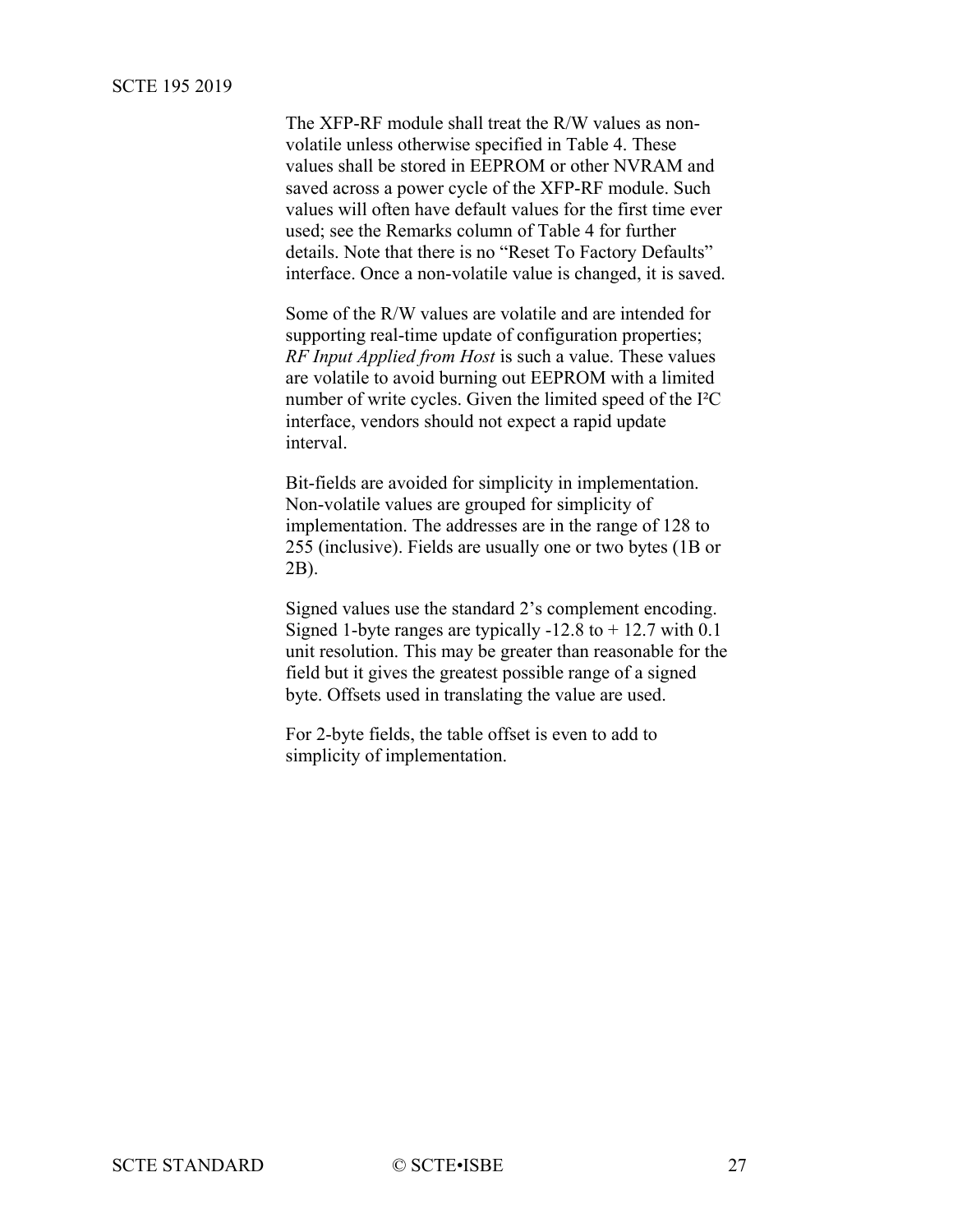| Addr | R/W                                                                    | <b>Bytes</b> | rabic / on recade Omly<br><b>Name of Field</b> | <b>Remarks</b>                     |  |  |
|------|------------------------------------------------------------------------|--------------|------------------------------------------------|------------------------------------|--|--|
|      | Read-Only Values: Most do not change during the lifetime of the module |              |                                                |                                    |  |  |
| 128  | $\mathbf{R}$                                                           | 1            | Band Type                                      | $0$ – not used                     |  |  |
|      |                                                                        |              |                                                | $1 - C$ band ITU channelized       |  |  |
|      |                                                                        |              |                                                | 2 – CWDM channelized (ITU          |  |  |
|      |                                                                        |              |                                                | CWDM 1271 to 1611)                 |  |  |
|      |                                                                        |              |                                                | 3 –Non-wavelength selected         |  |  |
|      |                                                                        |              |                                                | $1310 \text{ nm}$ (1280 – 1340 nm) |  |  |
|      |                                                                        |              |                                                | $4 - Non-wavelength selected$      |  |  |
|      |                                                                        |              | $1550 \text{ nm} (1520 - 1580 \text{ nm})$     |                                    |  |  |
|      |                                                                        |              |                                                | $5 -$ Tunable                      |  |  |
|      |                                                                        |              |                                                | $6$ to $9$ – Reserved              |  |  |
|      |                                                                        |              |                                                | 10 to $29$ – Vendor-specific       |  |  |
|      |                                                                        |              |                                                | channelized plans                  |  |  |
|      |                                                                        |              |                                                | 30 to $255$ – reserved             |  |  |
|      |                                                                        |              |                                                |                                    |  |  |
|      |                                                                        |              |                                                | This controls the meaning of the   |  |  |
|      |                                                                        |              |                                                | Channel field (below). See Note 1  |  |  |
|      |                                                                        |              |                                                | for further details.               |  |  |

**Table 3 – Table 70h Read Only Values**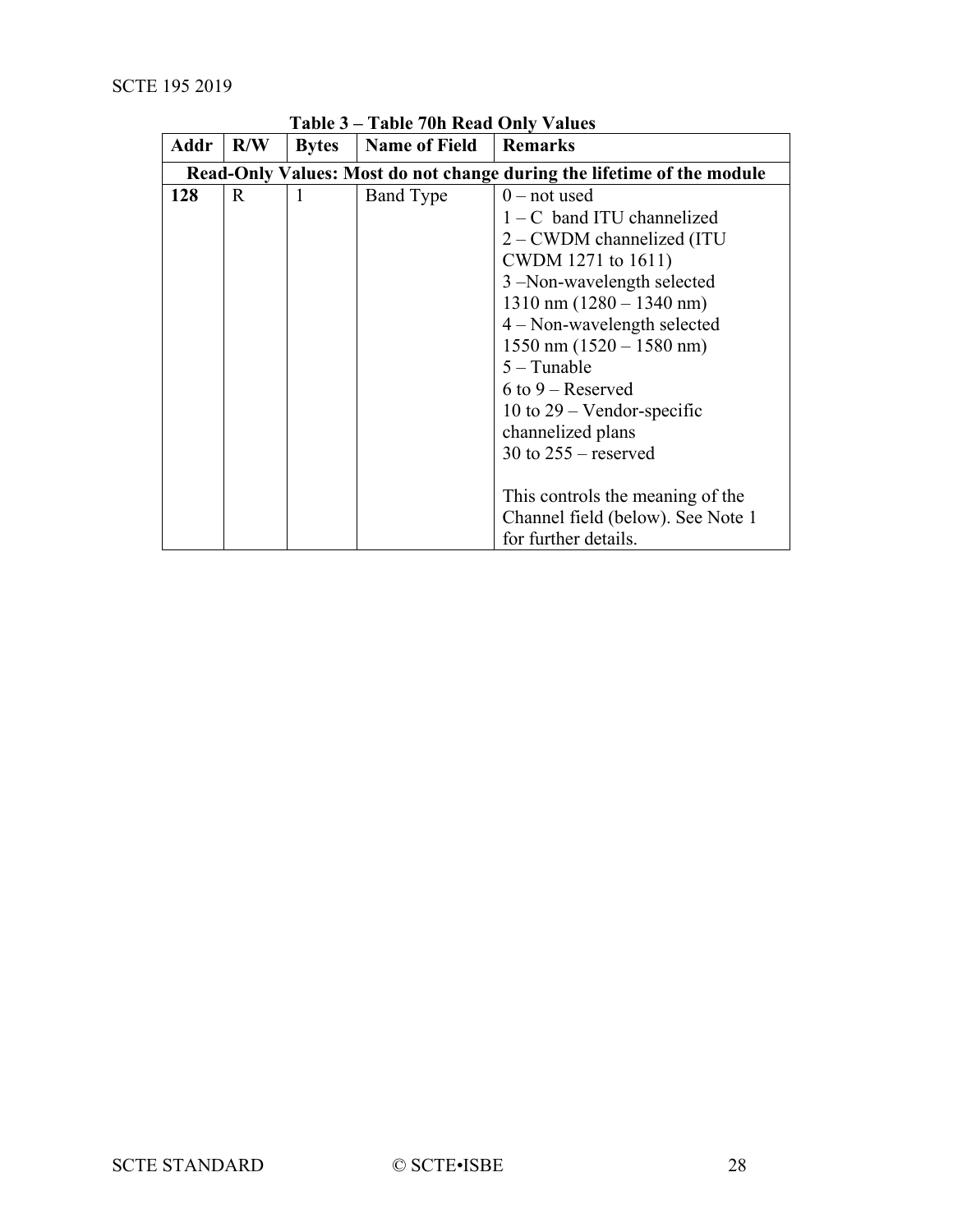| Addr | R/W          | <b>Bytes</b> | <b>Name of Field</b> | <b>Remarks</b>                                         |  |  |
|------|--------------|--------------|----------------------|--------------------------------------------------------|--|--|
| 129  | R            | 1            | Channel              | Range $(0 - 255)$ , interpreted                        |  |  |
|      |              |              |                      | according to Band Type field                           |  |  |
|      |              |              |                      | (above) as follows:                                    |  |  |
|      |              |              |                      | 1 - 100GHz grid ITU channel                            |  |  |
|      |              |              |                      | number. Allowed values: $20 - 63$ .                    |  |  |
|      |              |              |                      | 2 – CWDM wavelength. Allowed                           |  |  |
|      |              |              |                      | values:                                                |  |  |
|      |              |              |                      | 27 (1271 nm),                                          |  |  |
|      |              |              |                      | 29 (1291 nm),                                          |  |  |
|      |              |              |                      | 31 (1311 nm),                                          |  |  |
|      |              |              |                      | 33 (1331 nm),                                          |  |  |
|      |              |              |                      | 35 (1351 nm),                                          |  |  |
|      |              |              |                      | 37 (1371 nm),                                          |  |  |
|      |              |              |                      | 39 (1391 nm),                                          |  |  |
|      |              |              |                      | 41 (1411 nm),                                          |  |  |
|      |              |              |                      | 43 (1431 nm),                                          |  |  |
|      |              |              |                      | 45 (1451 nm),                                          |  |  |
|      |              |              |                      | 47 (1471 nm),                                          |  |  |
|      |              |              |                      | 49 (1491 nm),                                          |  |  |
|      |              |              |                      | 51 (1511 nm),                                          |  |  |
|      |              |              |                      | 53 (1531 nm),                                          |  |  |
|      |              |              |                      | 55 (1551 nm),                                          |  |  |
|      |              |              |                      | 57 (1571 nm),                                          |  |  |
|      |              |              |                      | 59 (1591 nm),                                          |  |  |
|      |              |              |                      | 61 (1611 nm).                                          |  |  |
|      |              |              |                      | 10 to $29$ – Vendor-specific 20                        |  |  |
|      |              |              |                      | individual wavelength channel plans.                   |  |  |
|      |              |              |                      | Allowed values are vendor defined.                     |  |  |
|      |              |              |                      | $3, 4$ – Not channelized. Value shall                  |  |  |
|      |              |              |                      | be 255.                                                |  |  |
|      |              |              |                      | $5 -$ Value is 255; note that the                      |  |  |
|      |              |              |                      | wavelength setpoint is defined in                      |  |  |
|      |              |              |                      | Section 5.9 of [XFP MSA].                              |  |  |
|      |              |              |                      | Other $(0, 6 \text{ to } 9, 30 \text{ to } 255)$ – Not |  |  |
|      |              |              |                      | applicable to XFP-RF.                                  |  |  |
| 130  | $\mathbf{R}$ | $\mathbf{1}$ | Impedance            | $0 - 100 \Omega$ differential                          |  |  |
|      |              |              | Transition           | $1 - 50 \Omega$ single ended                           |  |  |
|      |              |              |                      | $2 - 75 \Omega$ single ended                           |  |  |
| 131  | $\mathbf R$  | $\mathbf{1}$ | Laser Mode           | $0$ – Not available                                    |  |  |
|      |              |              |                      | $1 -$ Constant current                                 |  |  |
|      |              |              |                      | $2$ – Constant power                                   |  |  |
| 132  | $\mathbf{R}$ | $\mathbf{1}$ | XFP-RF               | Range $(-12.8 - 12.7)$                                 |  |  |
|      |              |              | <b>Optical Power</b> | Units of 0.1 dBm in a signed 1-byte                    |  |  |
|      |              |              | Level                | integer.                                               |  |  |
|      |              |              |                      | This might change dynamically.                         |  |  |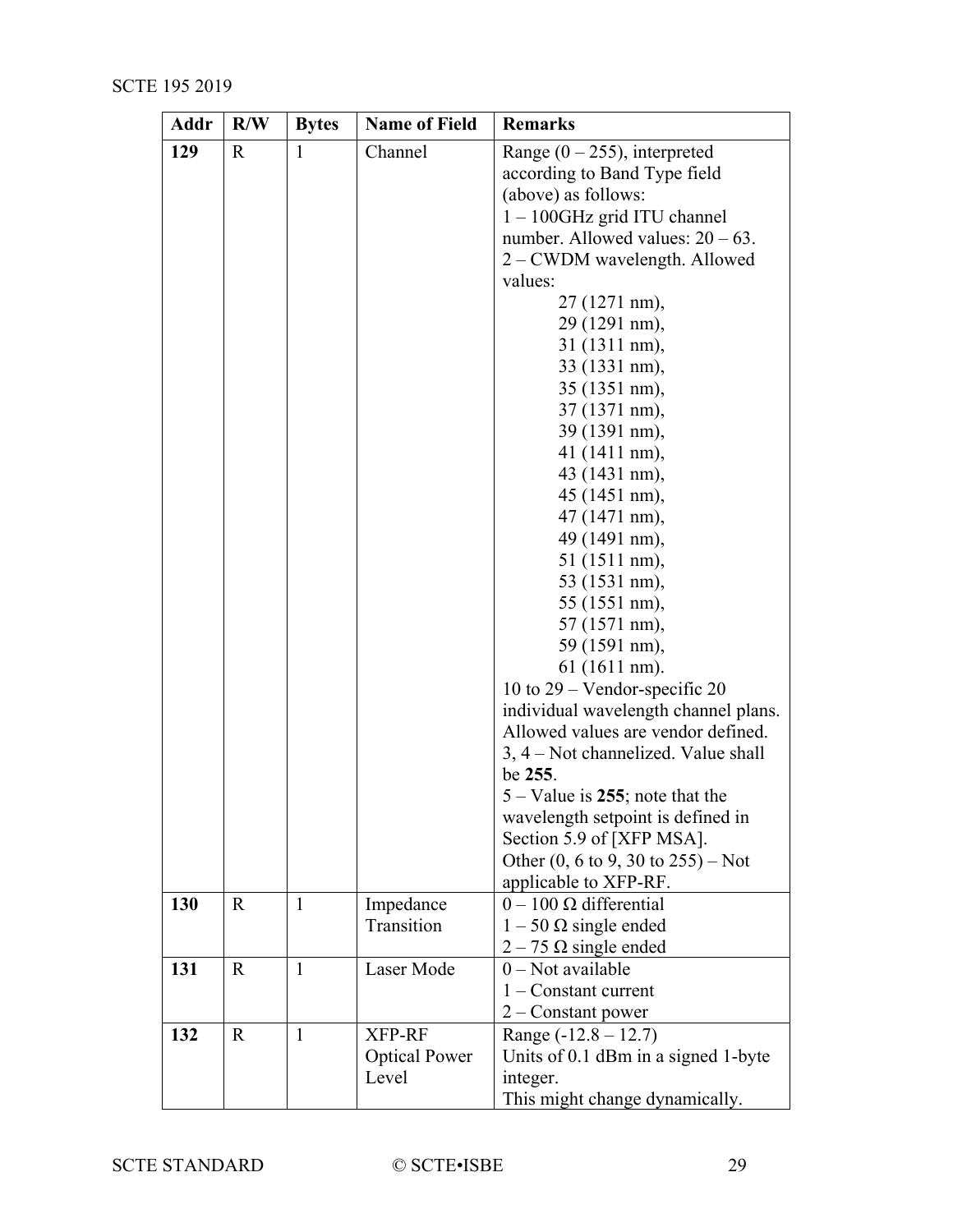| <b>Addr</b> | R/W          | <b>Bytes</b> | <b>Name of Field</b>                | <b>Remarks</b>                                                                                                                                                                                                                                                                                                                                                                                                                                                                                 |
|-------------|--------------|--------------|-------------------------------------|------------------------------------------------------------------------------------------------------------------------------------------------------------------------------------------------------------------------------------------------------------------------------------------------------------------------------------------------------------------------------------------------------------------------------------------------------------------------------------------------|
| 133         | R.           | $\mathbf{1}$ | <b>RF</b> Test Port<br>Available    | $0$ – Not available<br>$1 - Available$                                                                                                                                                                                                                                                                                                                                                                                                                                                         |
|             |              |              |                                     | This value indicates whether an RF<br>test port is integrated into the<br>XFP-RF module.                                                                                                                                                                                                                                                                                                                                                                                                       |
| 134         | $\mathbf R$  | $\mathbf{1}$ | Pref                                | Range $(-12.8 - 12.7)$<br>Units of 0.1 dBm in a signed 1-byte<br>integer.<br>Vendor-specific, optimal composite<br>RF reference power (Pref) for the<br>XFP-RF module. Value might<br>change according to temperature and<br>aging. The XFP-RF module should<br>not change this level based on<br>feedback from an internal power<br>meter, since it does not have<br>information about current and future<br>channel plans and possible RF power<br>offsets being implemented by the<br>host. |
|             |              |              |                                     | See Note 2 for further details.                                                                                                                                                                                                                                                                                                                                                                                                                                                                |
| 135         | $\mathbb{R}$ | $\mathbf{1}$ | RF Input<br>Measured from<br>Module | Range $(-12.8 - 12.7)$<br>Units of 0.1 dBm in a signed 1-byte<br>integer.                                                                                                                                                                                                                                                                                                                                                                                                                      |
|             |              |              |                                     | If the XFP-RF module has an<br>integrated RF meter, it may choose<br>to make that value available here.<br>Failing that, this value shall be<br>identical to the value of the RF Input<br>Applied from Host field. Also see<br>Power Meter Measurement Interval.<br>See Note 2 for further details.                                                                                                                                                                                            |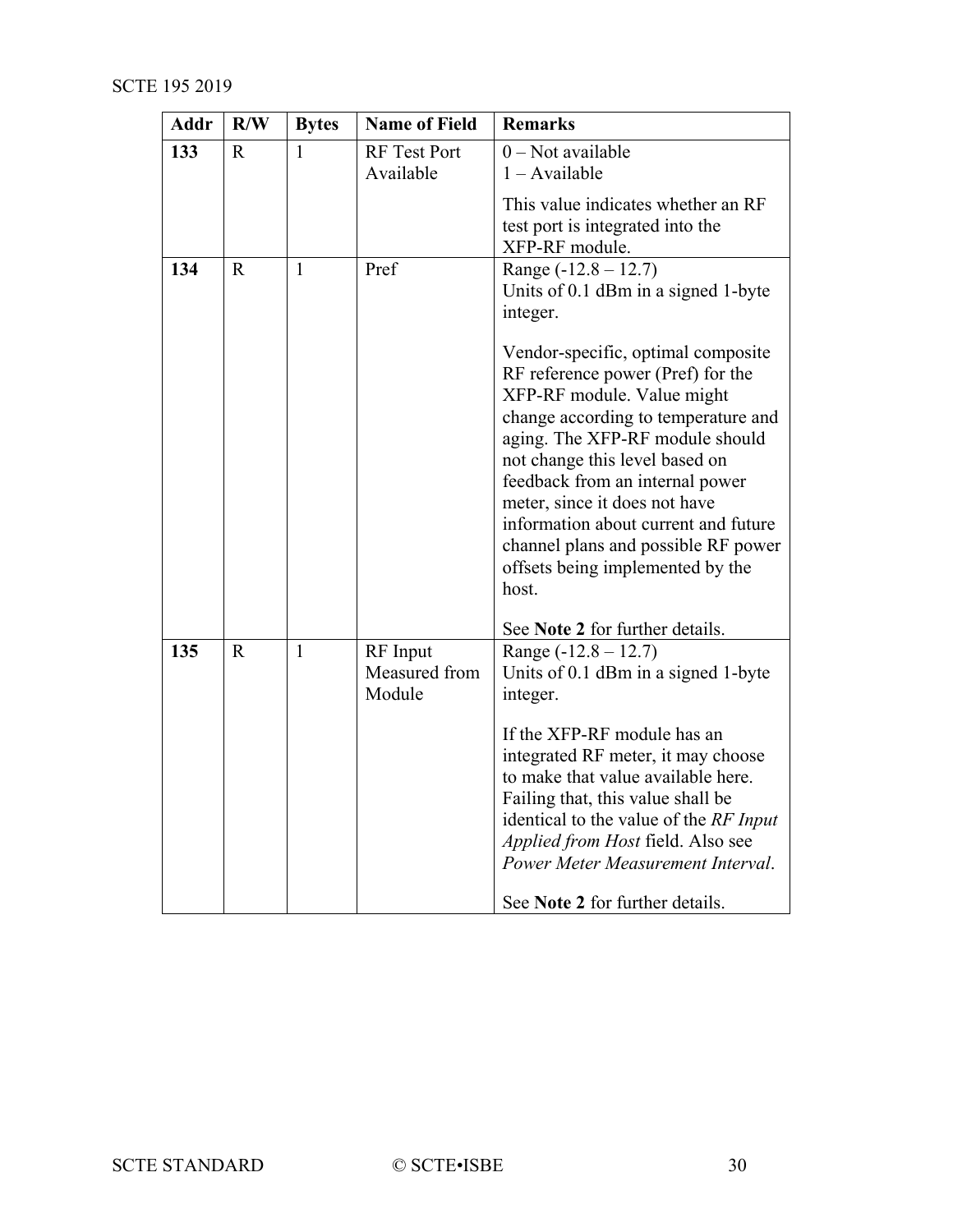| <b>Addr</b> | R/W          | <b>Bytes</b> | <b>Name of Field</b>                   | <b>Remarks</b>                                                                                                                                                                                                     |
|-------------|--------------|--------------|----------------------------------------|--------------------------------------------------------------------------------------------------------------------------------------------------------------------------------------------------------------------|
| 136         | $\mathsf{R}$ | $\mathbf{1}$ | Power Meter<br>Measurement<br>Interval | Range $(0 - 25.5)$<br>Units seconds; resolution 0.1<br>seconds                                                                                                                                                     |
|             |              |              |                                        | Specifies the interval in seconds in<br>which the module RF power meter<br>measures the RF input and writes the<br>value to RF Input Measured from<br>Module.                                                      |
|             |              |              |                                        | If the XFP-RF module does not have<br>a power meter, the module shall set<br>this value to 0, and shall write the<br><i>RF Input Applied by Host field value</i><br>to the RF Input Measured from<br>Module field. |
|             |              |              |                                        | See Note 2 for further details.                                                                                                                                                                                    |
| 137         |              | 51           |                                        | Reserved                                                                                                                                                                                                           |

## **Table 4 – Table 70h Writable Values**

<span id="page-30-0"></span>

| Addr | R/W                                                          | <b>Bytes</b> | <b>Name of Field</b>        | <b>Remark</b>                                                                                                                                                                             |  |  |
|------|--------------------------------------------------------------|--------------|-----------------------------|-------------------------------------------------------------------------------------------------------------------------------------------------------------------------------------------|--|--|
|      | Writable Values: All Non-Volatile unless otherwise specified |              |                             |                                                                                                                                                                                           |  |  |
| 188  | R/W                                                          | 1            | RF Input Applied<br>by Host | Default: While no default value is<br>defined here, a default value may be<br>supplied by the module vendor.<br>Range $(-12.8 - 12.7)$<br>Units of 0.1 dBm in a signed 1-byte<br>integer. |  |  |
|      |                                                              |              |                             | This value shall be volatile and will<br>not survive a power cycle. After a<br>power cycle, the default value shall<br>apply.                                                             |  |  |
|      |                                                              |              |                             | Indicates the RF power the host<br>provides at the host-module<br>interface.                                                                                                              |  |  |
|      |                                                              |              |                             | If there is no integrated RF power<br>meter in the XFP-RF module, this<br>value should be echoed by the<br>module into the RF Input Measured<br>from Module field.                        |  |  |
|      |                                                              |              |                             | See Note 2 for further details.                                                                                                                                                           |  |  |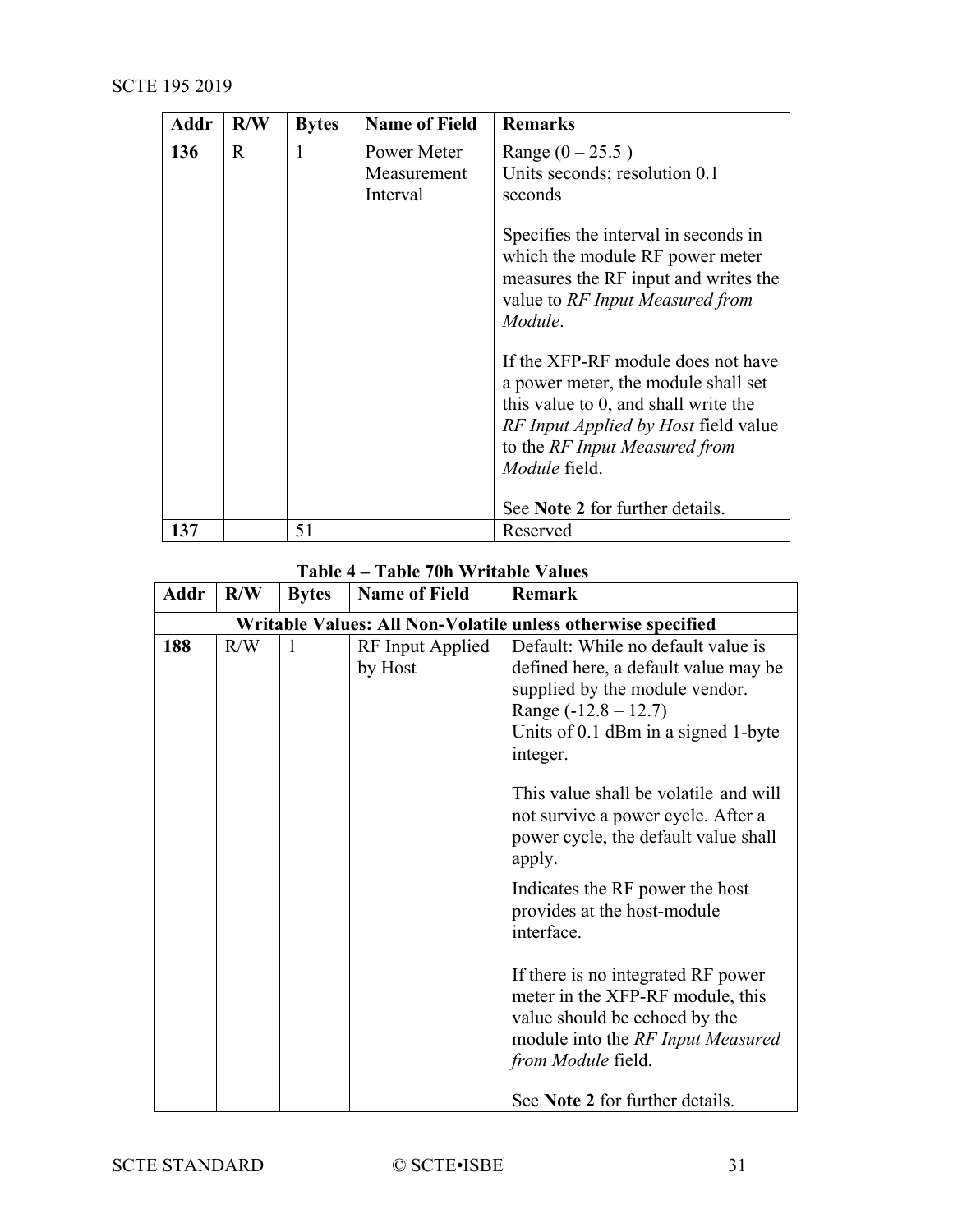| <b>Addr</b> | R/W | <b>Bytes</b> | <b>Name of Field</b>                   | <b>Remark</b>                                                                                                                                                                                                                                                                                                                                                                                                                                                                                                                                                                                                                                                                         |
|-------------|-----|--------------|----------------------------------------|---------------------------------------------------------------------------------------------------------------------------------------------------------------------------------------------------------------------------------------------------------------------------------------------------------------------------------------------------------------------------------------------------------------------------------------------------------------------------------------------------------------------------------------------------------------------------------------------------------------------------------------------------------------------------------------|
| 189         | R/W | $\mathbf{1}$ | RF Input<br>Initialization<br>Complete | Default: While no default value is<br>defined here, a default value may be<br>supplied by the module vendor.<br>$0$ – Initialization in progress<br>1 - Initialization complete<br>The host shall update this volatile<br>register to indicate to the XFP-RF<br>module that the host is either in the<br>process of the RF adjustment<br>procedure or it is done. The XFP-RF<br>module can then trigger its internal<br>process of becoming ready (if any)<br>once the RF input is steady.<br>The default value is vendor specific.<br>If a module does not make use of<br>this flag, it might initialize it to 1.<br>The host should still manipulate it as<br>part of the RF Setup. |
| 190         | R/W | 1            | Link Length                            | Default: While no default value is<br>defined here, a default value shall be<br>supplied by the module vendor.<br>Range $(0 - 255)$<br>Units: km<br>Note: The XFP-RF module does not<br>know if it is using the primary or<br>secondary/redundant link, so the<br>host shall maintain this field.                                                                                                                                                                                                                                                                                                                                                                                     |
| 191         |     | 65           |                                        | Reserved                                                                                                                                                                                                                                                                                                                                                                                                                                                                                                                                                                                                                                                                              |

**Note 1:** The primary purpose of the *Band Type* field is to aid in interpreting the *Channel* field. *Channel* is specified differently for different bands. One band might use the ITU standard (e.g., 20, 32, 63), another might use an arbitrary or vendor-specific channel naming scheme (e.g., A, B, J …). Non-numeric channel names should map to an unsigned integer (A=1, B=2, etc.). The *Channel* field is set to 255 for *Band Types* that are not channelized. Since values 10 – 29 in the *Band Type* field are specific to the module vendor, the operator will need to check module documentation for channelization information. The vendor can be determined by reading Table 01h. For *Band Type* "5 – Tunable", refer to [\[SFF-8477\]](#page-7-6) for wavelength tuning commands.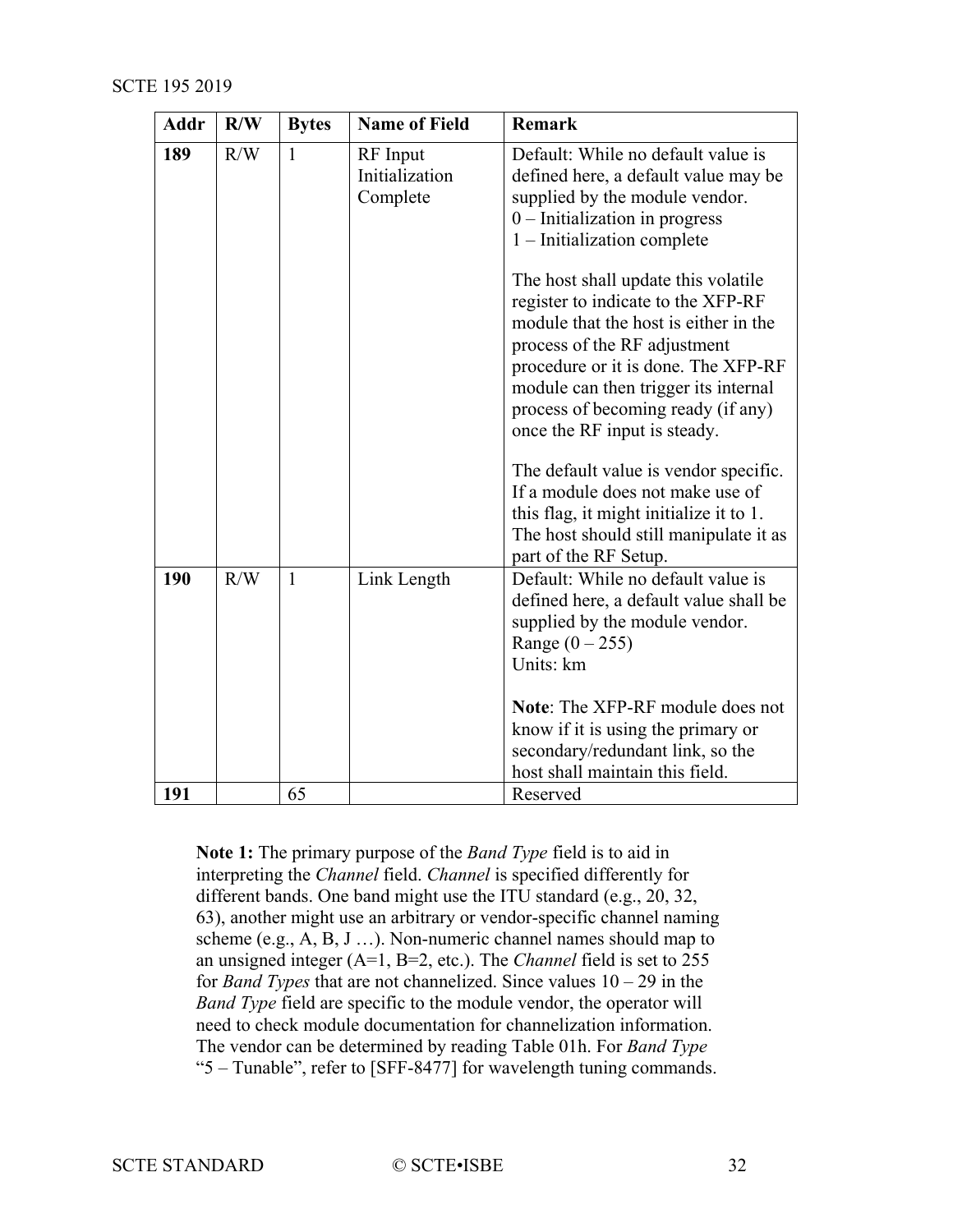<span id="page-32-2"></span>**Note 2:** There are five fields used by the XFP-RF module and the host to convey power parameters:

- The *Pref* field is used to specify the RF input level required by the XFP-RF module for optimal functioning for a fully loaded channel input.
- The *RF Input Initialization Complete* field is used to inform the XFP-RF module that the host has completed adjusting the RF level and the RF input received at the module should be used. This field is set to  $\overline{0}$  (zero) while the host adjusts the RF; it is set to 1 when adjustments are complete.
- The *RF Input Applied by Host* field is written by the host and indicates the RF input power that has been applied to the XFP-RF module.
- The *Power Meter Measurement Interval* field is used to inform the host how often the power meter measures the RF input. This allows the host to know whether the value in the *RF Input Measured from Module* field is a real value and when it will be updated again. If set to 0 (zero), the XFP-RF module does not use a power meter and the value of *RF Input Measured from Module* is the value from the *RF Input Applied by Host* field.
- The *RF Input Measured from Module* field is supplied by the XFP-RF module and reflects one of the following values:
	- o If the XFP-RF module does not have a power meter or chooses not to reveal the measured input power, the module shall echo the value of the *RF Input Applied by Host* field within 100 ms of the host updating that field.
	- o If the XFP-RF module has a power meter and chooses to reveal the measured input power, the module shall update this field at the interval specified in the *Power Meter Measurement Interval* field.

## <span id="page-32-1"></span><span id="page-32-0"></span>**7.0 ELECTRICAL INTERFACE**

#### 7.1 Introduction

The electrical interface of the XFP-RF module is the same as defined in [\[XFP MSA\]](#page-7-4) with a few exceptions. One of the main exceptions is the change from a differential pair serial I/O to a differential RF signal interface.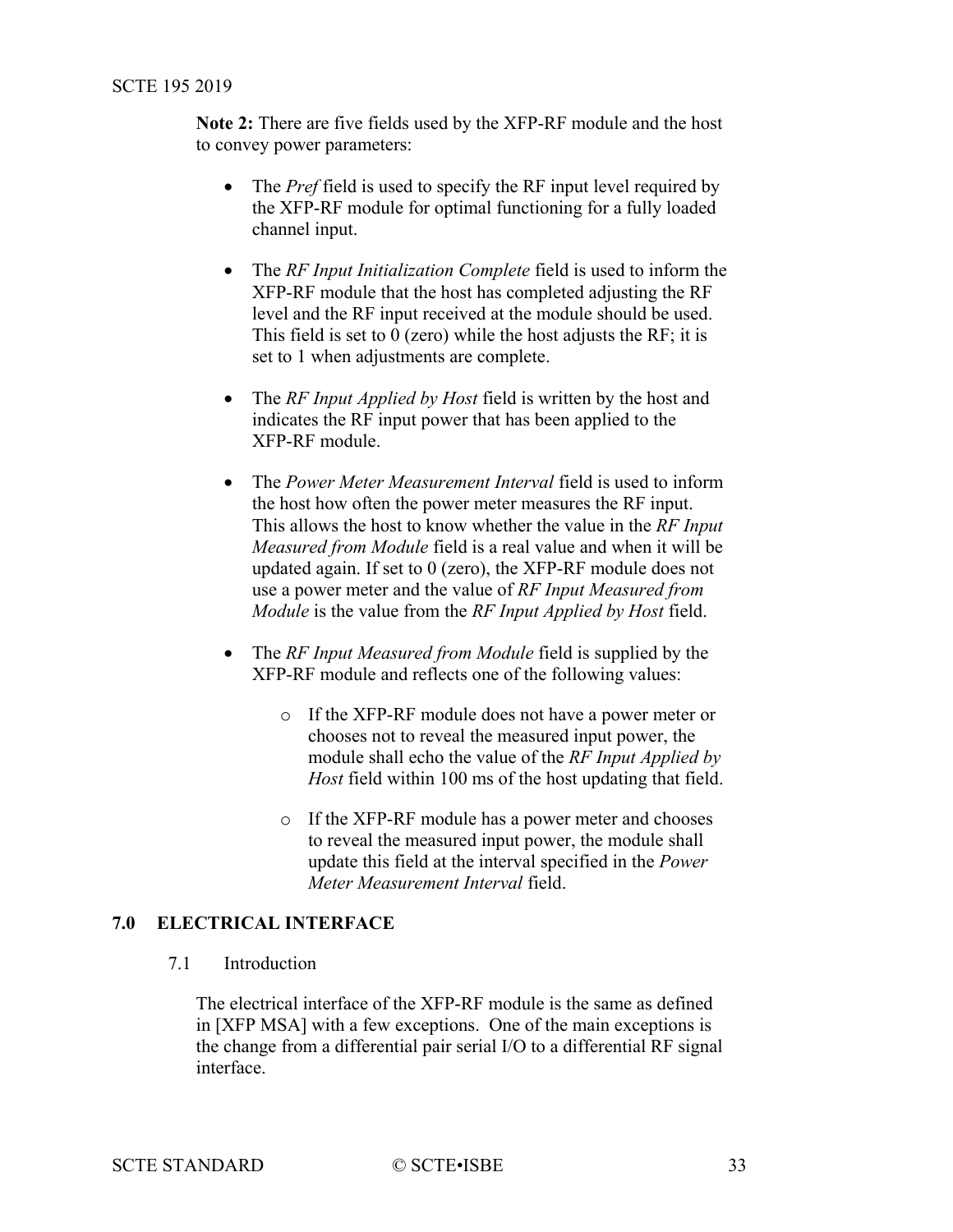## 7.2 Pinout

The XFP-RF module and host shall conform to the electrical pin definitions specified in [Table](#page-33-0) 5 and the subsections within Section [7.2.1.](#page-34-0)

<span id="page-33-0"></span>

| Pin                     | Logic     | <b>Symbol</b>       | <b>Name/Description</b>                                                                                  | Plug                    | <b>Note</b>    |
|-------------------------|-----------|---------------------|----------------------------------------------------------------------------------------------------------|-------------------------|----------------|
|                         |           |                     |                                                                                                          | Sequence                |                |
| $\mathbf{1}$            |           | <b>GND ANALOG</b>   | Module Ground                                                                                            |                         | $\mathbf{1}$   |
| $\overline{2}$          |           | VEE5                | -5.2 V Power Supply                                                                                      | $\overline{2}$          |                |
| $\mathbf{3}$            | LVTTL-I   | Mod DeSel           | Module De-select;<br>When held low allows<br>module to respond to<br>$I2C$ serial interface              | 3                       | 2              |
| $\overline{\mathbf{4}}$ | LVTTL-O   | Interrupt           | Indicates presence of an<br>important condition<br>which can be read over<br>the $I^2C$ serial interface | 3                       | $\overline{3}$ |
| 5                       | LVTTL-I   | TX DIS              | Transmitter Disable;<br>Turns off transmitter<br>laser output                                            | 3                       | $\overline{2}$ |
| 6                       |           | VCC <sub>5</sub>    | +5 V Power Supply                                                                                        | $\overline{2}$          |                |
| $\overline{7}$          |           | <b>GND ANALOG</b>   | Module Analog Ground                                                                                     | $\mathbf{1}$            | $\mathbf{1}$   |
| 8                       |           | VCC3 ANALOG         | +3.3 V Analog Power<br>Supply                                                                            | $\overline{2}$          | $\overline{4}$ |
| 9                       |           | <b>VCC3 DIGITAL</b> | +3.3 V Digital Power<br><b>Supply</b>                                                                    | $\overline{2}$          | $\overline{4}$ |
| 10                      | LVTTL-I/O | <b>SCL</b>          | $1^2$ C Serial Interface<br>Clock                                                                        | 3                       | $\overline{3}$ |
| 11                      | LVTTL-I/O | <b>SDA</b>          | I <sup>2</sup> C Serial Interface Data<br>Line                                                           | $\overline{3}$          | $\overline{3}$ |
| 12                      | LVTTL-O   | Mod Abs             | Indicates module is not<br>present. Grounded in the<br>module                                            | $\overline{3}$          | $\overline{3}$ |
| 13                      | LVTTL-O   | Mod NR              | Module Not Ready;<br>Indicates a module<br>operational fault                                             | 3                       | $\overline{3}$ |
| 14                      | LVTTL-O   | Reserved            |                                                                                                          | 3                       |                |
| $\overline{15}$         |           | <b>GND DIGITAL</b>  | Module Digital Ground                                                                                    | $\mathbf{1}$            | $\mathbf{1}$   |
| 16                      |           | <b>GND ANALOG</b>   | Module Analog Ground                                                                                     | $\mathbf{1}$            | $\mathbf{1}$   |
| 17                      |           | Reserved            |                                                                                                          | $\overline{\mathbf{3}}$ |                |
| 18                      |           | Reserved            |                                                                                                          | $\overline{3}$          |                |

**Table 5 – XFP-RF Module Electrical Pin Definition**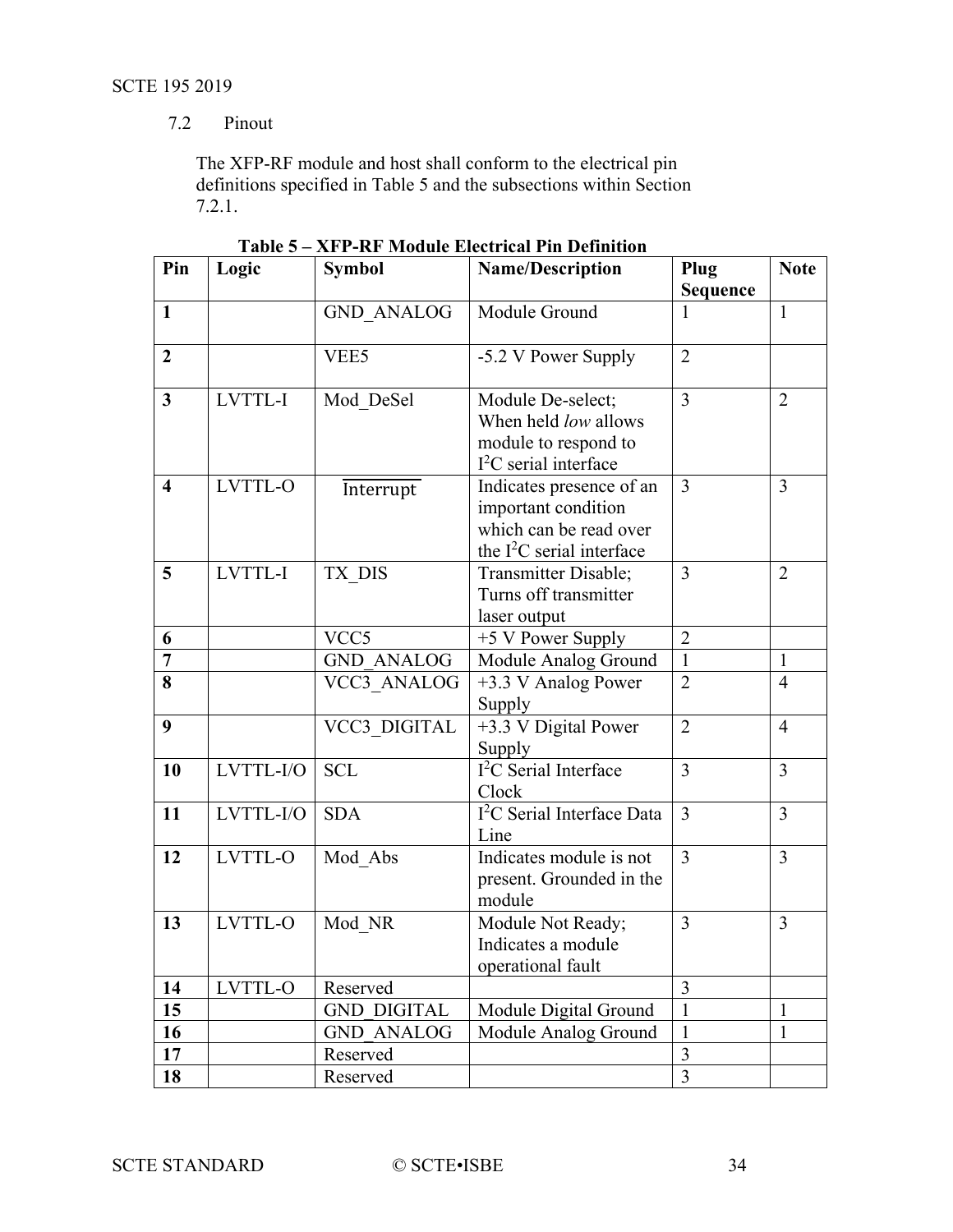<span id="page-34-0"></span>

| Pin             | Logic              | <b>Symbol</b>      | <b>Name/Description</b>                                                                                                                                                                                                                                                                                                             | Plug<br><b>Sequence</b> | <b>Note</b>    |
|-----------------|--------------------|--------------------|-------------------------------------------------------------------------------------------------------------------------------------------------------------------------------------------------------------------------------------------------------------------------------------------------------------------------------------|-------------------------|----------------|
| 19              |                    | <b>GND_DIGITAL</b> | Module Digital Ground                                                                                                                                                                                                                                                                                                               |                         | $\mathbf{1}$   |
| 20              |                    | Reserved           |                                                                                                                                                                                                                                                                                                                                     | $\overline{2}$          | 5              |
| $\overline{21}$ | LVTTL-I            | P Down/RST         | Power Down; When<br>high, the XFP-RF<br>module shall limit<br>power consumption to<br>1.5 W. The $I^2C$ serial<br>interface shall be<br>functional in the low<br>power mode.<br>Reset; The falling edge<br>initiates a complete reset<br>of the module including<br>the $I^2C$ serial interface,<br>equivalent to a power<br>cycle. | $\overline{3}$          | $\overline{2}$ |
| 22              |                    | Reserved           |                                                                                                                                                                                                                                                                                                                                     | $\overline{2}$          | 5              |
| 23              |                    | <b>GND ANALOG</b>  | Module Analog Ground                                                                                                                                                                                                                                                                                                                | $\mathbf{1}$            | 1              |
| 24              |                    | Reserved           |                                                                                                                                                                                                                                                                                                                                     | $\overline{\mathbf{3}}$ |                |
| 25              |                    | Reserved           |                                                                                                                                                                                                                                                                                                                                     | $\overline{3}$          |                |
| 26              |                    | <b>GND ANALOG</b>  | Module Analog Ground                                                                                                                                                                                                                                                                                                                | $\mathbf{1}$            | $\mathbf{1}$   |
| 27              |                    | <b>GND ANALOG</b>  | Module Analog Ground                                                                                                                                                                                                                                                                                                                | $\mathbf{1}$            | $\mathbf{1}$   |
| 28              |                    | RF IN-             | Negative RF signal<br>input of $100 \Omega$<br>differential input<br>(54 MHz to 1002 MHz)                                                                                                                                                                                                                                           | $\overline{3}$          |                |
| 29              |                    | RF IN+             | Positive RF signal input<br>of 100 $\Omega$ differential<br>input (54 MHz to<br>1002 MHz)                                                                                                                                                                                                                                           | $\overline{3}$          |                |
| 30              |                    | <b>GND ANALOG</b>  | Module Analog Ground                                                                                                                                                                                                                                                                                                                |                         | $\mathbf{1}$   |
|                 | within the module. |                    | 1. Module ground pins shall be isolated from the module case and chassis ground                                                                                                                                                                                                                                                     |                         |                |

2. Shall be pulled up with 47 kΩ to 100 kΩ to a voltage between 3.15 V and 3.45 V in the module.

3. Shall be pulled up with 4.7 kΩ to 10 kΩ to a voltage between 3.15 V and 3.45 V on the host board.

4. VCC3\_ANALOG and VCC3\_DIGITAL shall not be connected together within the XFP-RF module.

5. This is a 1.8 V power supply input used in data XFPs. Caution should be used when assigning this pin in case XFP MSA compliant modules are inserted.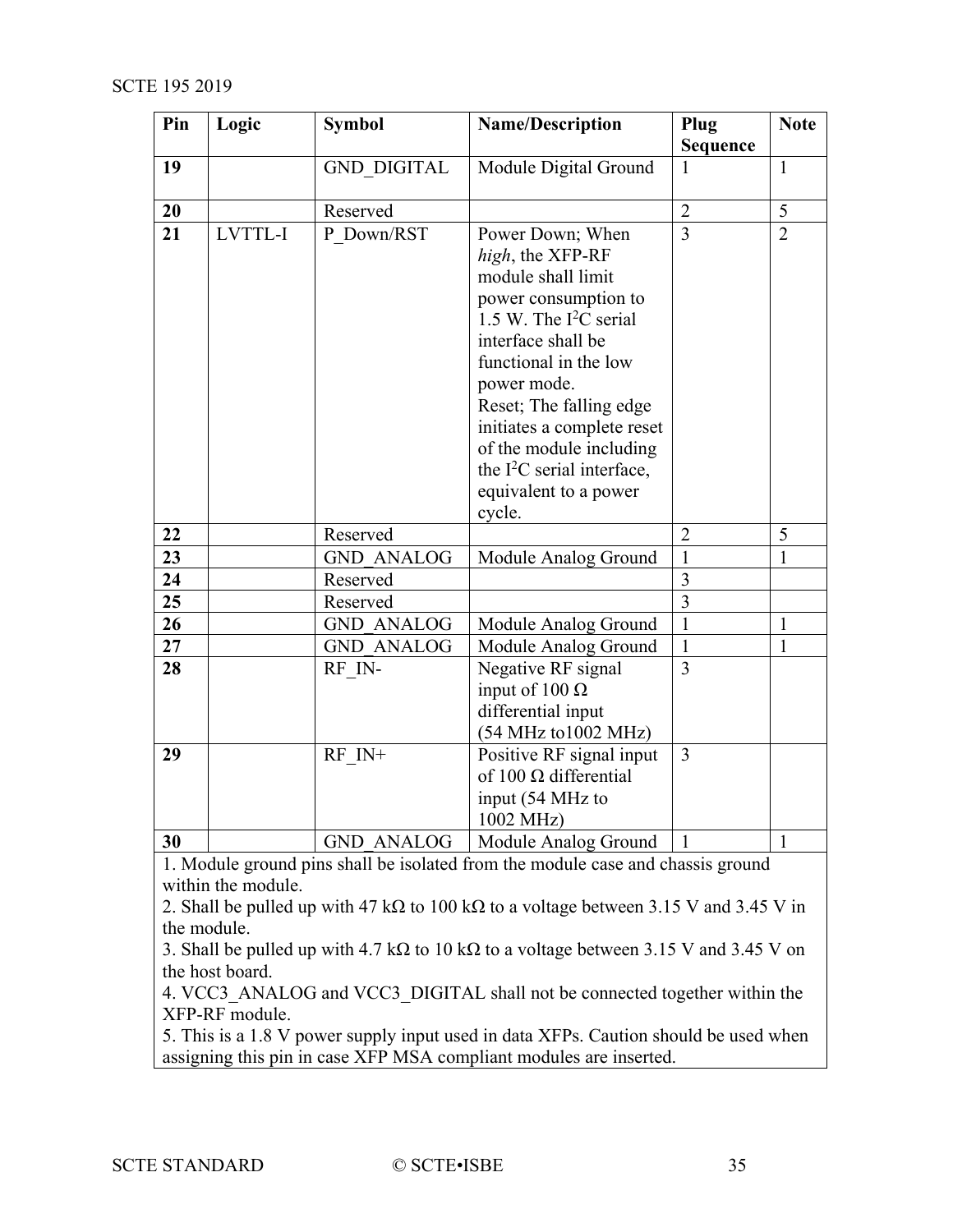## 7.2.1 Pin Definitions

#### 7.2.1.1 GND\_ANALOG

GND ANALOG is an internal ground within the module and is the return for the analog voltage rails. It is isolated from the module case and chassis ground, as well as the GND\_DIGITAL.

7.2.1.2 VEE5

VEE5 is −5.2 VDC and is a mandatory power rail needed to power the optics.

7.2.1.3 Mod\_DeSel

The Mod\_DeSel is an input pin. When pulled *low* by the host, the module responds to  $I^2C$  serial communication commands. The Mod\_DeSel allows the use of multiple  $XFP-RF$  modules on a single  $I<sup>2</sup>C$  interface bus. When the Mod\_DeSel pin is *high*, the module shall not respond to or acknowledge any  $I<sup>2</sup>C$  interface communication from the host. Mod DeSel pin shall be pulled to 3.3 V in the XFP-RF module. In order to avoid conflicts, the host system shall not attempt  $I<sup>2</sup>C$  communications within the Mod DeSel Host select setup time after any XFP-RF modules are deselected. Similarly, the host shall wait at least for the period of the Mod\_DeSel Host\_select\_setup time before communicating with the newly selected XFP-RF module. The assertion and de-assertion periods of different XFP-RF modules may overlap as long as the above timing requirements are met.

## 7.2.1.4 Interrupt

Interrupt is an output pin. When *low*, indicates possible module operational fault or a status critical to the host system. The **Interrupt** pin is an open collector output and must be pulled up to Host Vcc on the host board.

#### 7.2.1.5 TX\_DIS

TX\_DIS is an input pin. When TX\_DIS is asserted *high*, the XFP-RF module transmitter output must be turned off. The TX DIS pin must be pulled up to  $+3.3$  V in the XFP-RF module.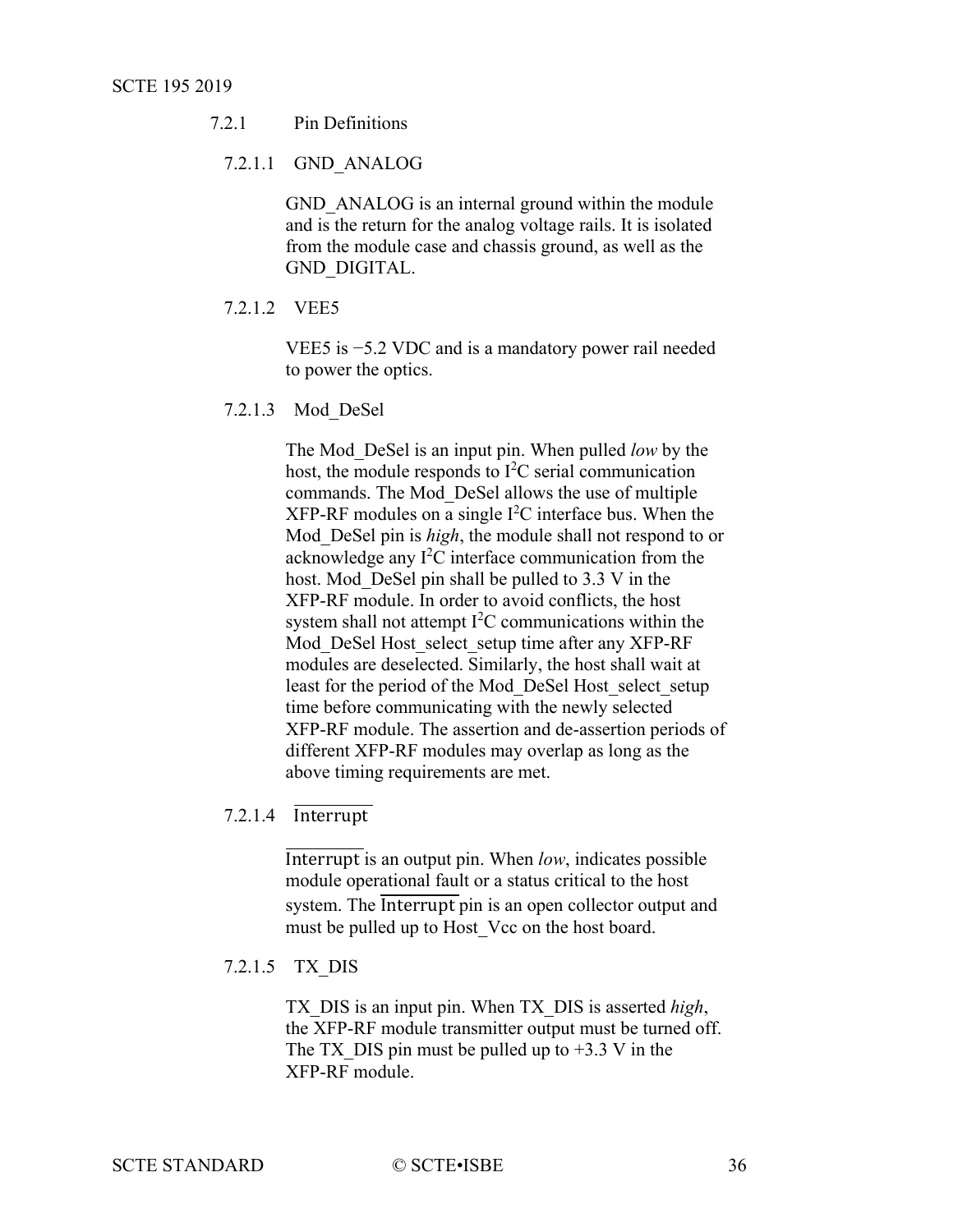7.2.1.6 VCC5

VCC5 is +5.0 VDC and may be required for RF amplification and/or logic.

#### 7.2.1.7 GND\_ANALOG

GND ANALOG is an internal ground within the module and is the return for the analog voltage rails. It is isolated from the module case and chassis ground, as well as the GND\_DIGITAL.

#### 7.2.1.8 VCC3\_ANALOG

VCC3\_ANALOG is +3.3 VDC pin. See section [7.4, DC](#page-41-1)  [Power Requirements](#page-41-1) for input requirements and pin usage.

#### 7.2.1.9 VCC3\_DIGITAL

VCC3\_DIGITAL is  $+3.3$  VDC and is required for the  $I<sup>2</sup>C$ and may be required for interface logic. See section [7.4,](#page-41-1) [DC Power Requirements](#page-41-1) for input requirements and pin usage.

#### 7.2.1.10 SCL

The SCL (Serial Clock) pin is bidirectional and is used to positively edge clock data into each XFP-RF module and negative clock data out of each device. The SCL line may be pulled *low* by an XFP-RF module during clock stretching.

**Note:** Host devices should filter this pin to prevent interference between it and the RF input.

#### 7.2.1.11 SDA

The SDA (Serial Data) pin is bi-directional for serial data transfer. This pin is open-drain or open-collector driven and may be wire-ORed with any number of open-drain or open collector devices.

**Note:** Host devices should filter this pin to prevent interference between it and the RF input.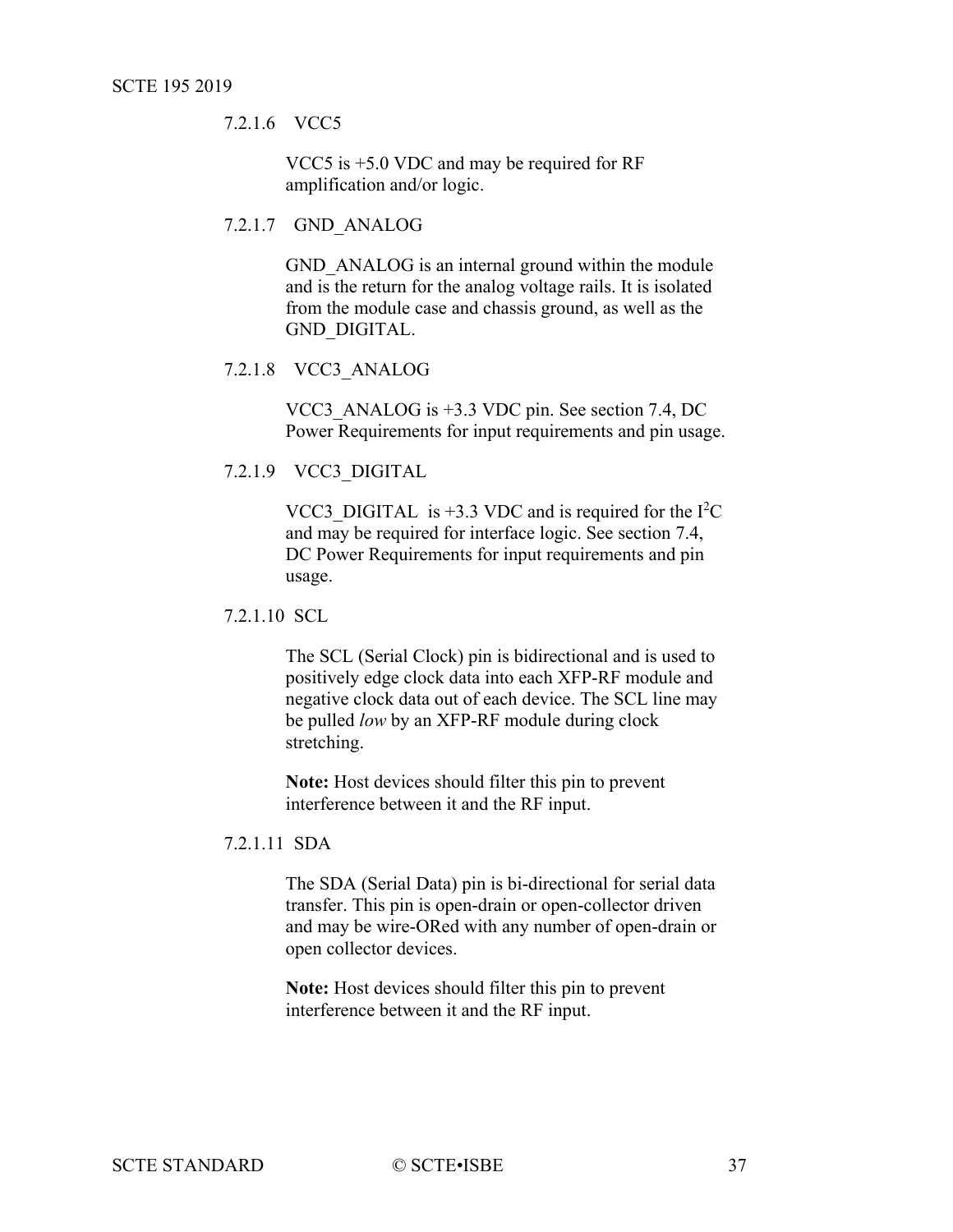7.2.1.12 Mod\_Abs

Mod Abs is pulled up to Host Vcc on the host board and grounded in the XFP-RF module to indicate that the module is present. Mod\_Abs goes *high* when the XFP-RF module is physically absent from a host slot.

7.2.1.13 Mod\_NR

The Mod\_NR is an output pin that when *high*, indicates that the module has detected a condition that renders transmitter output invalid. It shall consist of logical OR of conditions such as the laser not at operating temperature or a transmitter fault.

Other conditions deemed valuable to the detection of fault may be added to the Mod\_NR. The Mod\_NR output pin is an open collector and must be pulled to Host\_Vcc on the host board.

When the XFP-RF module is ready for operation, it shall indicate this by pulling Mod\_NR to *low*.

The reserved pins were previously assigned by the XFP MSA and are not required here. They are reserved for future use.

7.2.1.15 GND\_DIGITAL

GND DIGITAL is an internal ground within the module and is the return for the VCC3\_DIGITAL pin. It is isolated from the module case, chassis ground, and GND\_ANALOG.

7.2.1.16 P\_Down/RST

This is a multifunction pin for module Power Down and Reset. The P\_Down/RST pin shall be pulled up to  $+3.3$  V in the XFP-RF module.

7.2.1.17 RF\_IN-

The RF IN- pin is the negative side connection in a 100  $\Omega$ differential signal pair.

<sup>7.2.1.14</sup> Reserved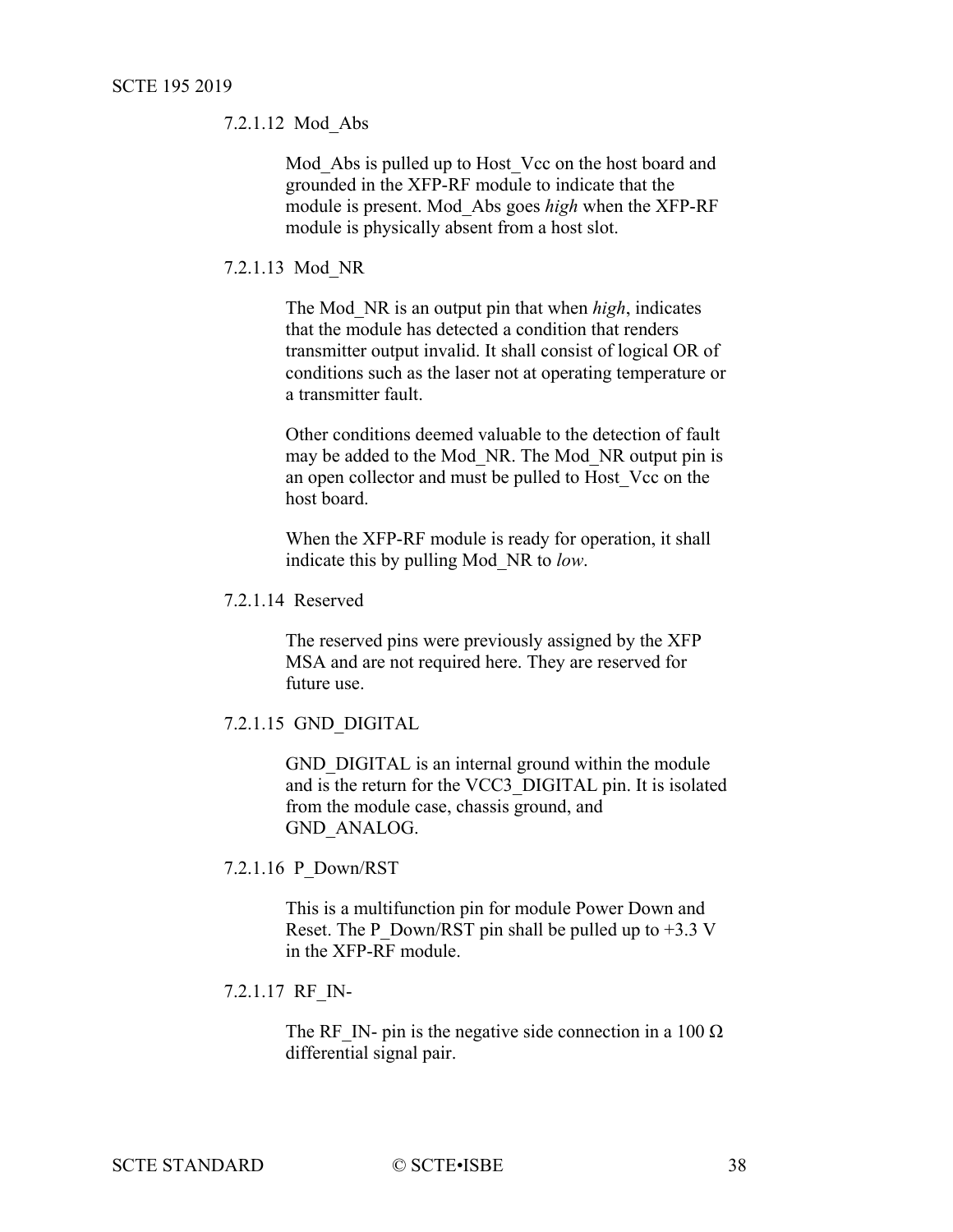7.2.1.18 RF\_IN+

The RF IN+ pin is the positive side connection in a 100  $\Omega$ differential signal pair.

<span id="page-38-0"></span>7.3 Forward RF Input

The following figure presents a high-level example of the XFP-RF module wiring and inputs.



#### <span id="page-38-3"></span>**Figure 5 – Example XFP-RF Module Block Diagram**

#### <span id="page-38-1"></span>7.3.1 Pass Band

The pass band shall be from 54 MHz to 1002 MHz.

#### <span id="page-38-2"></span>7.3.2 RF Power Levels

*Pref* provides the reference composite power level that produces the optimal SNR performance in the XFP-RF module; this value is held in field 134 of Table 70h. *Pmax* is the maximum composite power level available from the host at the input to the XFP-RF module. For optimal performance, the host needs to provide Pref at the input to the XFP-RF module. Some XFP-RF modules could indicate a Pref value of 0 dBm for example, while others may require up to 6 dBm. The specific Pref value is vendor specific.

The actual RF power input into the XFP-RF module shall be set to a composite power level determined by the host manufacturer. This may or may not be Pref or Pmax.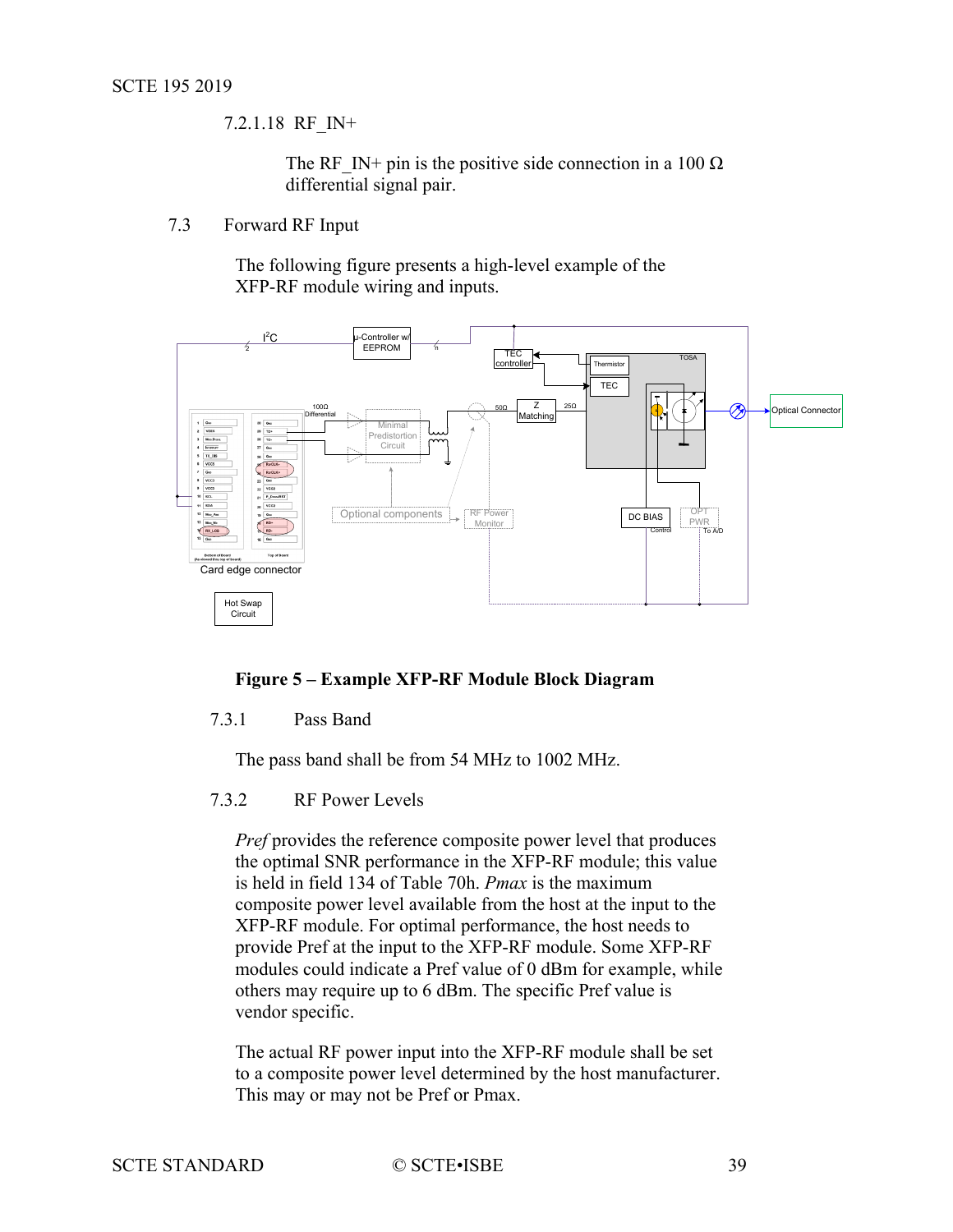The XFP-RF module should continue to operate with minimal performance degradation when the composite power level is as much as 6 dB below Pref due to channel reduction. Refer to [Appendix A:](#page-47-2) [Power Differences Due to Number of Active](#page-47-2)  Channels [for DRFI-Compliant Hosts](#page-47-2) for a discussion on how power applied to the module is impacted by the number of channels for DRFI-compliant hosts.

Other signals may need to be combined with QAM channels and they may or may not be from an external source, as illustrated in [Figure 6.](#page-39-0) For example, [\[SCTE 55-1\]](#page-7-7) and [\[SCTE 55-2\]](#page-7-8) out-ofband signals could be combined with signals that are DRFIcompliant.



#### <span id="page-39-0"></span>**Figure 6 – Example of Multiple Inputs into the XFP-RF Module**

7.3.2.1 Commanded Step Size and Step Size Accuracy

The host input to the module shall meet the parameters specified in [Table 6;](#page-39-1) these values are based on [\[DRFI\],](#page-7-9) however have been modified for the XFP-RF module.

<span id="page-39-1"></span>

| <b>Parameter</b>      | Value                                            |  |  |  |  |  |
|-----------------------|--------------------------------------------------|--|--|--|--|--|
| Range of commanded    | $\geq$ 6 dB below required power level Pmax,     |  |  |  |  |  |
| transmit power per    | while maintaining full fidelity over the 6 dB    |  |  |  |  |  |
| channel               | range, as defined in [DRFI]. See Appendix A:     |  |  |  |  |  |
|                       | Power Differences Due to Number of Active        |  |  |  |  |  |
|                       | Channels for DRFI-Compliant Hosts for details    |  |  |  |  |  |
|                       | on how the value of 6 dB is derived.             |  |  |  |  |  |
| Commanded power       | $< 0.2$ dB                                       |  |  |  |  |  |
| per channel step size | Consecutive steps relative accuracy $\pm 0.1$ dB |  |  |  |  |  |
| Power per channel     | $\pm 2$ dB                                       |  |  |  |  |  |
| absolute accuracy     |                                                  |  |  |  |  |  |

**Table 6 – Commanded Step Size and Step Size Accuracy**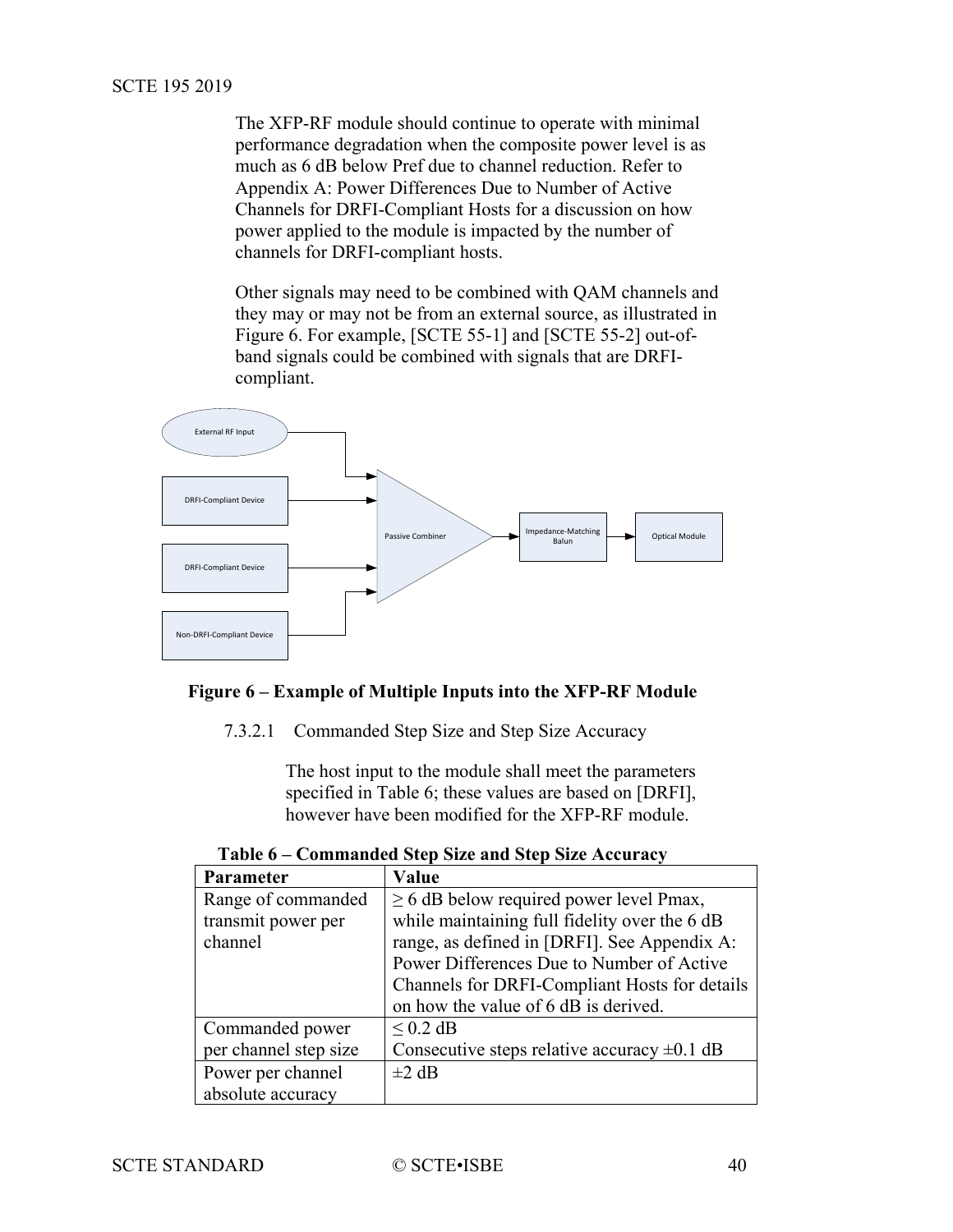The following table illustrates examples of compliant and non-compliant power level and step size; non-compliant entries are marked with *italicized red font*.

<span id="page-40-4"></span>

| <b>Power Set Level</b><br>(dBm) | <b>Actual Power</b><br>(dBm) | <b>Absolute Accuracy</b><br>(dB) | <b>Step Accuracy</b><br>(dB) |
|---------------------------------|------------------------------|----------------------------------|------------------------------|
| 3                               | 5.1                          | 2.1                              |                              |
| 2.8                             | 4.8                          | 2.0                              | 0.3                          |
| 2.6                             | 4.5                          | 1.9                              | 0.3                          |
| 2.4                             | 4.3                          | 1.9                              | 0.2                          |
| 2.2                             | 4.0                          | 1.8                              | 0.3                          |
| $\mathcal{D}_{\mathcal{L}}$     | 3.8                          | 1.8                              | 0.2                          |
| 1.8                             | 3.5                          | 1.7                              | 0.3                          |
| 1.6                             | 3.3                          | 1.7                              | 0.2                          |
| 1.4                             | 2.9                          | 1.5                              | 0.4                          |
| 1.2                             | 2.8                          | 1.6                              | 0.1                          |
|                                 | 2.5                          | 1.5                              | 0.3                          |

**Table 7 – Example Power Levels and Step Sizes**

#### <span id="page-40-0"></span>7.3.3 Interface Impedance

The host and module shall have a 100  $\Omega$  differential impedance, as shown in [Figure 7.](#page-40-3) This figure is intended to illustrate how a standard 75  $\Omega$  source could be converted to match the 100  $\Omega$ differential input of the module.



#### **Figure 7 – Example XFP-RF Module Input Interface**

#### <span id="page-40-3"></span><span id="page-40-1"></span>7.3.4 Input Return Loss

The module shall have an input return loss of  $\geq 16$  dB.

## <span id="page-40-2"></span>7.3.5 Amplitude Balance

Amplitude balance from the host on the positive and negative inputs shall be  $\pm 1.0$  dB. RF IN+ shall be the non-inverted output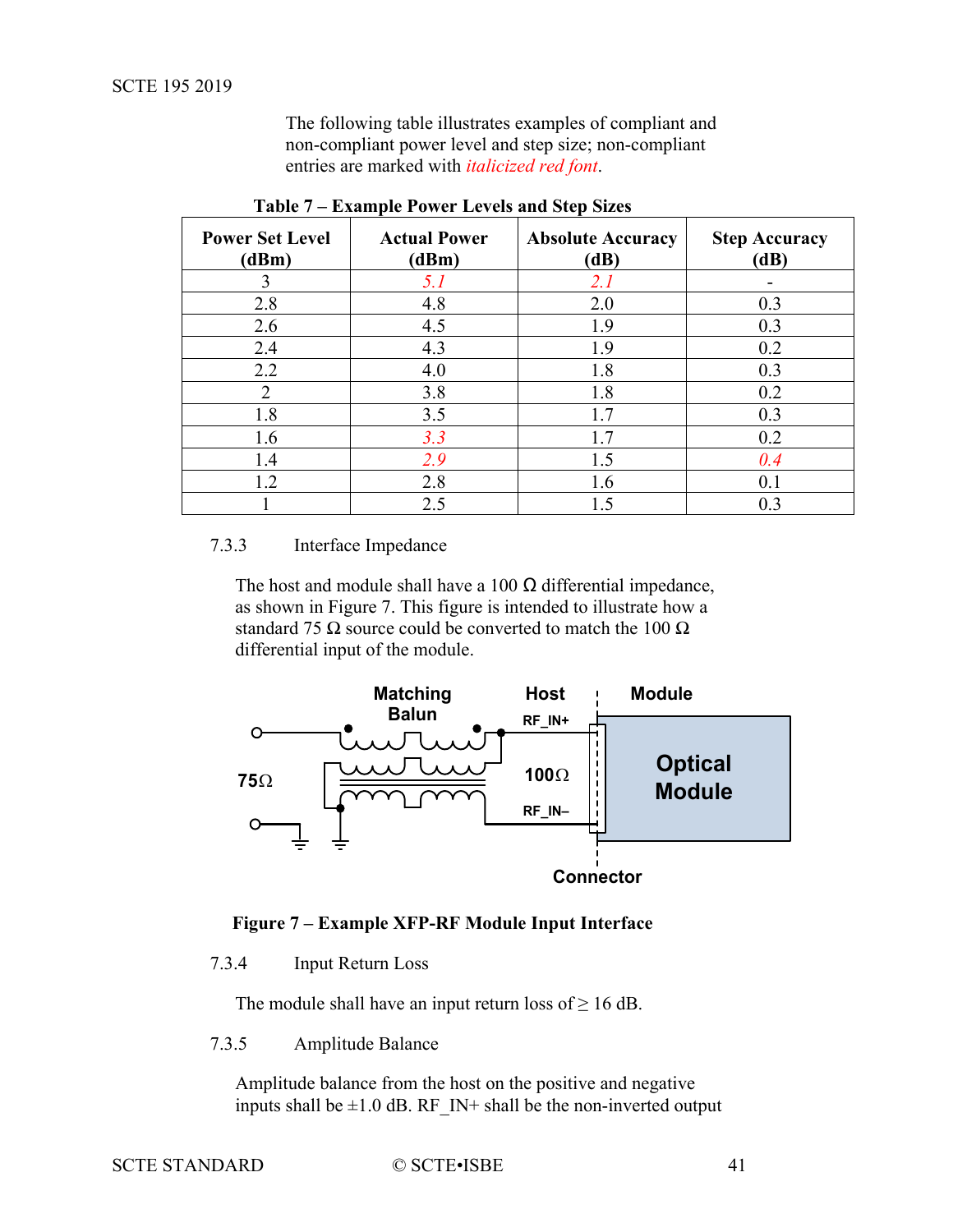<span id="page-41-2"></span>of the balun. RF\_IN- shall be the inverted output of the balun. See the example in [Figure 7.](#page-40-3)

<span id="page-41-0"></span>7.3.6 Phase Balance

Phase balance from the host on the RF\_IN+ and RF\_IN- inputs shall be within  $\pm 6^{\circ}$ .

<span id="page-41-1"></span>7.4 DC Power Requirements

The host has four power supplies: two at  $+3.3$  V, and one at  $+5.0$  V and −5.2 V. The host filters to reduce the noise between each module and the noise between the power supplies. Each pin is limited to 0.5 A.

The host shall provide power characterized per Table 4 of [\[XFP](#page-7-4)  [MSA\],](#page-7-4) with the following exceptions:

- VCC2 (the 1.8 V pin) is not implemented.
- VCC3 applies to both the VCC3 ANALOG and VCC3\_DIGITAL pins.
- The Maximum Current Inrush shall be limited to 0.5 A for each VCC3 ANALOG and VCC3 DIGITAL pin.
- Where specified differently in [Table 8.](#page-41-3)

<span id="page-41-3"></span>

|                                                                                       |            | <b>Max</b><br>Current | <b>Resulting</b><br>Power | <b>Ripple</b><br>$< 100$ kHz<br>(mV peak- | <b>Ripple</b><br>$>100$ kHz<br>$(mV$ peak- |     |  |  |
|---------------------------------------------------------------------------------------|------------|-----------------------|---------------------------|-------------------------------------------|--------------------------------------------|-----|--|--|
| Rail                                                                                  | Voltage    | <b>Required</b>       | per Rail                  | to-peak)                                  | to-peak)                                   | Pin |  |  |
| <b>VCC3 ANALOG</b>                                                                    | $+3.3 V$   | $0.76\;{\rm A}^{1}$   | 2.5 W                     | 10                                        | 30                                         | 8   |  |  |
| <b>VCC3 DIGITAL</b>                                                                   |            |                       |                           | 50                                        | 100                                        | 9   |  |  |
| VCC <sub>5</sub>                                                                      | $+5.0$ V   | 0.5A                  | 2.5 W                     | 25                                        | 50                                         | 6   |  |  |
|                                                                                       | to         |                       |                           |                                           |                                            |     |  |  |
|                                                                                       | 5.25 $V^2$ |                       |                           |                                           |                                            |     |  |  |
| VEE5                                                                                  | $-5.2$ V   | 0.20A                 | 1.0 W                     | 10                                        | 30                                         | 2   |  |  |
| $10.5A$ maximum per pin                                                               |            |                       |                           |                                           |                                            |     |  |  |
| $2$ This is the min-max voltage; the 5% variation specified in the MSA does not apply |            |                       |                           |                                           |                                            |     |  |  |

#### **Table 8 – Power per Rail**

The sum of all powers shall not exceed the limits set by the XFP power class, as specified in [\[XFP MSA\].](#page-7-4)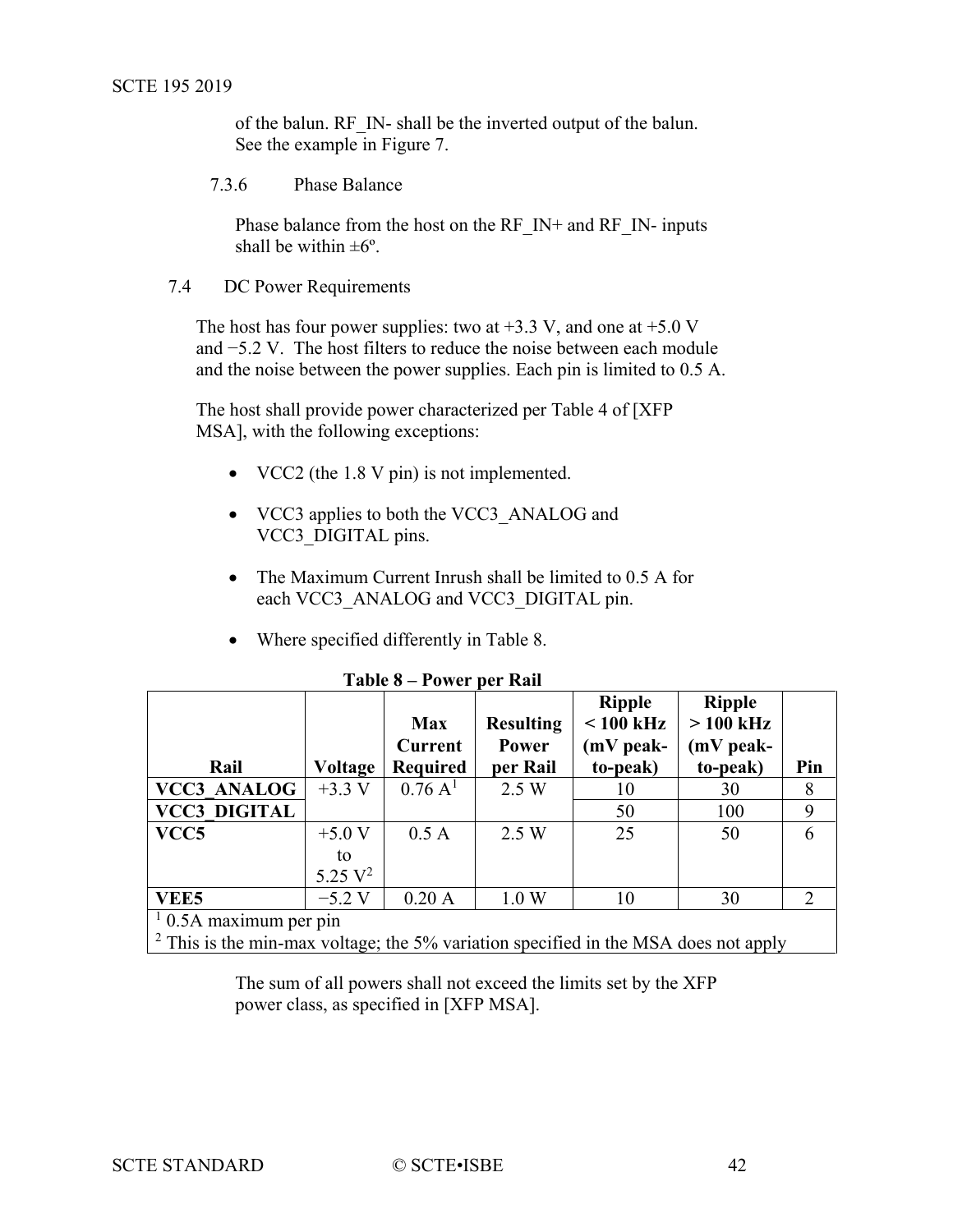## <span id="page-42-2"></span>7.4.1 Host Power Noise Output

To limit wide band noise power, the host system and module shall each meet a maximum peak-peak noise, as specified in Table 8 – [Power per Rail.](#page-41-3)

The XFP-RF port on a host board is tested with a resistive load in place of the XFP-RF module, each voltage rail at maximum current supported by the host. Voltage is measured at the module side of the XFP-RF connector. The test is performed with all other portions of the host board/system active. Hosts with multiple XFP-RF modules will test ports one at a time, with active XFP-RF modules in all the remaining ports.

The XFP-RF module is tested with a high quality power supply connected through the sample filter shown in Figure 3 of [\[XFP](#page-7-4)  [MSA\].](#page-7-4) Voltage is measured at the host side of the XFP-RF connector, between the sample host filter network and the XFP-RF module. The XFP-RF module shall pass this test in all operating modes. This test ensures the module will not couple excessive noise from inside the module back onto the host board.

<span id="page-42-0"></span>7.4.2 XFP-RF Module Power Noise Susceptibility

An XFP-RF module shall meet all electrical requirements and remain fully operational in the presence of noise on all voltage inputs. The recommended susceptibility test is to sweep a sinusoidal waveform on each voltage input, with peak amplitude as described in [Table 8.](#page-41-3) It is also desirable for a module and host to each tolerate a degree of random or semi-random noise on all voltage pins simultaneously, but the characteristics of this noise are beyond the scope of this document.

<span id="page-42-1"></span>7.5 Low Speed Electrical Specifications

The following section is based on section 2.5 of [\[XFP MSA\]](#page-7-4) and is presented here with modifications.

Low speed signaling is based on Low Voltage TTL (LVTTL) operating at VCC3 DIGITAL at a nominal supply of  $(3.3 V \pm 5\%)$ . Hosts shall use a pull-up resistor connected to a host Vcc of  $+3.3$  volts  $(3.15 \text{ V to } 3.45 \text{ V})$  on the I<sup>2</sup>C interface SCL (clock), SDA (Data), and all low speed status outputs.

The XFP-RF low speed electrical specifications shall conform to those listed in [Table 9.](#page-42-2) This specification ensures compatibility between host bus masters and XFP-RF SCL/SDA lines and compatibility with  $I^2C$ .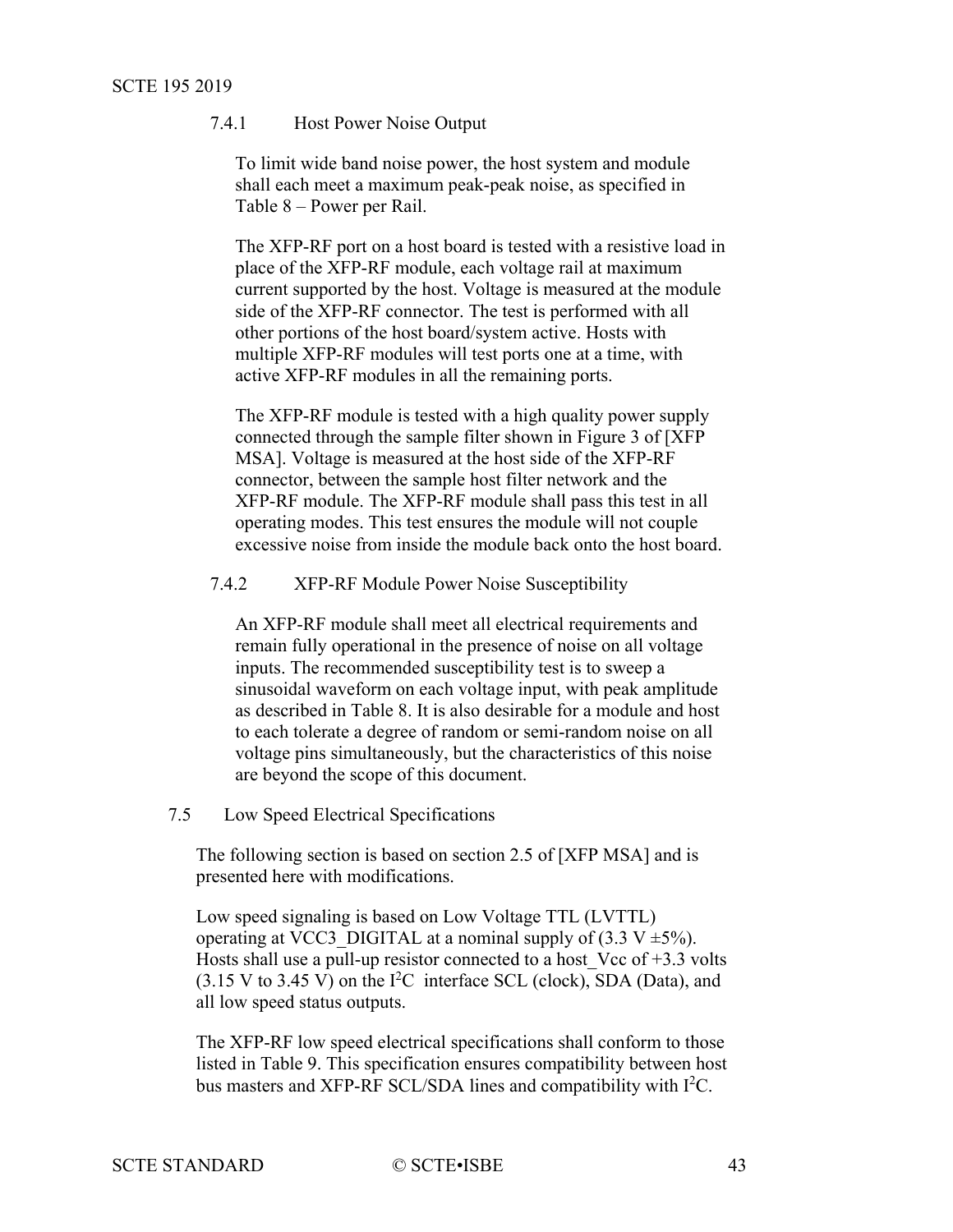| Parameter                | <b>Symb</b><br>ol | <b>Minimum</b>         | <b>Maximum</b>         | Unit                    | <b>Conditions</b>                                                                                                               |
|--------------------------|-------------------|------------------------|------------------------|-------------------------|---------------------------------------------------------------------------------------------------------------------------------|
| Interrupt,               | <b>VOL</b>        | 0.0                    | 0.4                    | V                       | Rpullup pulled to<br>host Vcc,<br>measured at host<br>side of connector.<br>$IOL(max) = 3 mA$                                   |
| Mod_NR                   | <b>VOH</b>        | host Vcc -0.5          | host Vcc $+0.3$        | V                       | Rpullup pulled to<br>host Vcc,<br>measured at host<br>side of connector.                                                        |
| TX Dis,                  | <b>VIL</b>        | $-0.3$                 | 0.8                    | $\overline{V}$          | Rpullup pulled to<br>VCC3 DIGITAL,<br>measured at<br>XFP-RF side of<br>connector.<br>$\text{IIL}(\text{max}) = -10 \mu\text{A}$ |
| P Down/RST,<br>Mod DeSel | <b>VIH</b>        | 2.0                    | VCC3_DIGITAL<br>$+0.3$ | $\mathbf{V}$            | Rpullup pulled to<br>VCC3 DIGITAL,<br>measured at<br>XFP-RF side of<br>connector.<br>IIH(max) = $10 \mu A$                      |
| SCL and SDA              | <b>VOL</b>        | 0.0                    | 0.4                    | $\overline{\mathsf{V}}$ | Rpullup1 pulled to<br>host_Vcc,<br>measured at host<br>side of connector.<br>$IOL(max) = 3 mA$                                  |
|                          | <b>VOH</b>        | host $Vec - 0.5$       | host $Vec + 0.3$       | V                       | Rpullup1 pulled to<br>host_Vcc,<br>measured at host<br>side of connector.                                                       |
| SCL and SDA              | VIL               | $-0.3$                 | VCC3 DIGITAL<br>$*0.3$ | V                       | Rpullup1 pulled to<br>Host VCC,<br>measured at<br>XFP-RF side of<br>connector.<br>$\text{IIL}(\text{max}) = -10 \mu\text{A}$    |
|                          | <b>VIH</b>        | VCC3 DIGITAL<br>$*0.7$ | VCC3 DIGITAL +<br>0.5  | V                       | Rpullup1 pulled to<br>Host VCC,<br>measured at<br>XFP-RF side of<br>connector.<br>$IIH(max) = 10 \mu A$                         |

## **Table 9 – Low Speed Control and Sense Signals, Electronic Characteristics**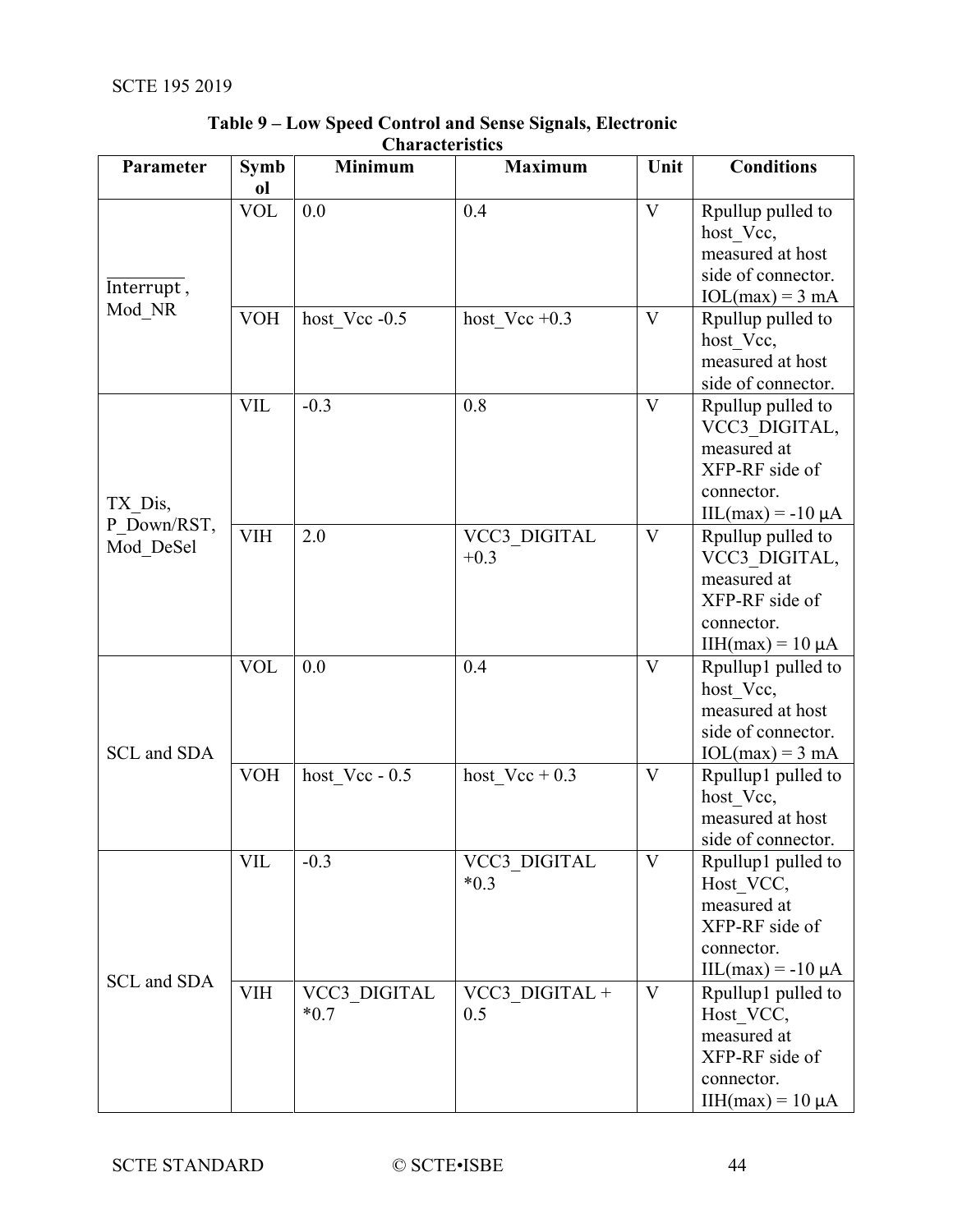| <b>Parameter</b>           | <b>Symb</b>   | <b>Minimum</b> | <b>Maximum</b>                                                                                    | Unit    | <b>Conditions</b>              |
|----------------------------|---------------|----------------|---------------------------------------------------------------------------------------------------|---------|--------------------------------|
|                            | <sub>ol</sub> |                |                                                                                                   |         |                                |
| Leakage                    | $\mathbf{I}$  | $-10$          | 10                                                                                                | $\mu A$ |                                |
| Current                    |               |                |                                                                                                   |         |                                |
|                            | Ci            |                | 14                                                                                                | pF      | 10 pF for XFP-RF               |
| Capacitance<br>for SCL and |               |                |                                                                                                   |         | IC I/O pin,                    |
| SDA I/O Pin                |               |                |                                                                                                   |         | 4 pF for XFP-RF                |
|                            |               |                |                                                                                                   |         | PCB trace                      |
|                            |               |                | 100                                                                                               | pF      | At 400 kHz,                    |
|                            |               |                |                                                                                                   |         | $3.0 \text{ k}\Omega$ Rp, max  |
| Total bus                  |               |                |                                                                                                   |         | At 100 kHz,                    |
| capacitive load            |               |                |                                                                                                   |         | $8.0 \text{ k}\Omega$ Rp, max  |
| for SCL and                | Cb            |                | 400                                                                                               | pF      | At 400 kHz,                    |
| for SDA                    |               |                |                                                                                                   |         | $0.80 \text{ k}\Omega$ Rp, max |
|                            |               |                |                                                                                                   |         | At 100 kHz,                    |
|                            |               |                |                                                                                                   |         | $2.0 \text{ k}\Omega$ Rp, max  |
|                            |               |                | 1. For combinations of Rpullup (Rp), bus capacitance and speed, see Figures 39 and 44 of          |         |                                |
|                            |               |                | [UM10204]. Rise and fall time measurement levels are defined in the XFP management interface      |         |                                |
|                            |               |                | ac electrical specifications. Active bus termination may be used by the host in place of a pullup |         |                                |

<span id="page-44-0"></span>resistor, as described in [\[UM10204\].](#page-7-5)

7.6 Timing Requirements of Control and Status I/O

The XFP-RF module shall conform to the timing requirements of control and status I/O defined in [Table 10.](#page-44-1)

<span id="page-44-1"></span>

| Parameter                  | <b>Symbol</b> | Min | <b>Max</b>     | Unit | <b>Conditions</b>                                                                                                                  |
|----------------------------|---------------|-----|----------------|------|------------------------------------------------------------------------------------------------------------------------------------|
| TX DIS assert<br>time      | t off         |     | 10             | usec | Rising edge of TX DIS to fall<br>of output signal below 10% of<br>nominal                                                          |
| TX DIS negate<br>time      | t on          |     | $\overline{2}$ | msec | Falling edge of TX DIS to rise<br>of output signal above 90% of<br>nominal                                                         |
| Time to initialize         | t init        |     | 300            | msec | From power on or hot plug after<br>supply meeting Table 4 of<br>version 4.5 of [XFP MSA] or<br>from falling edge of<br>P Down/RST. |
| Interrupt assert<br>delay  | Interrupt on  |     | 200            | msec | From occurrence of the<br>condition triggering Interrupt                                                                           |
| Interrupt negate<br>delay  | Interrupt off |     | 500            | usec | From clear on read<br><b>Interrupt</b> flags                                                                                       |
| P Down/RST<br>assert delay | P Down/RST on |     | 100            | usec | From Power down initiation                                                                                                         |
| Mod NR assert              | Mod nr on     |     |                | msec | From Occurrence of fault to                                                                                                        |

## **Table 10 – Timing Parameters for XFP-RF Management**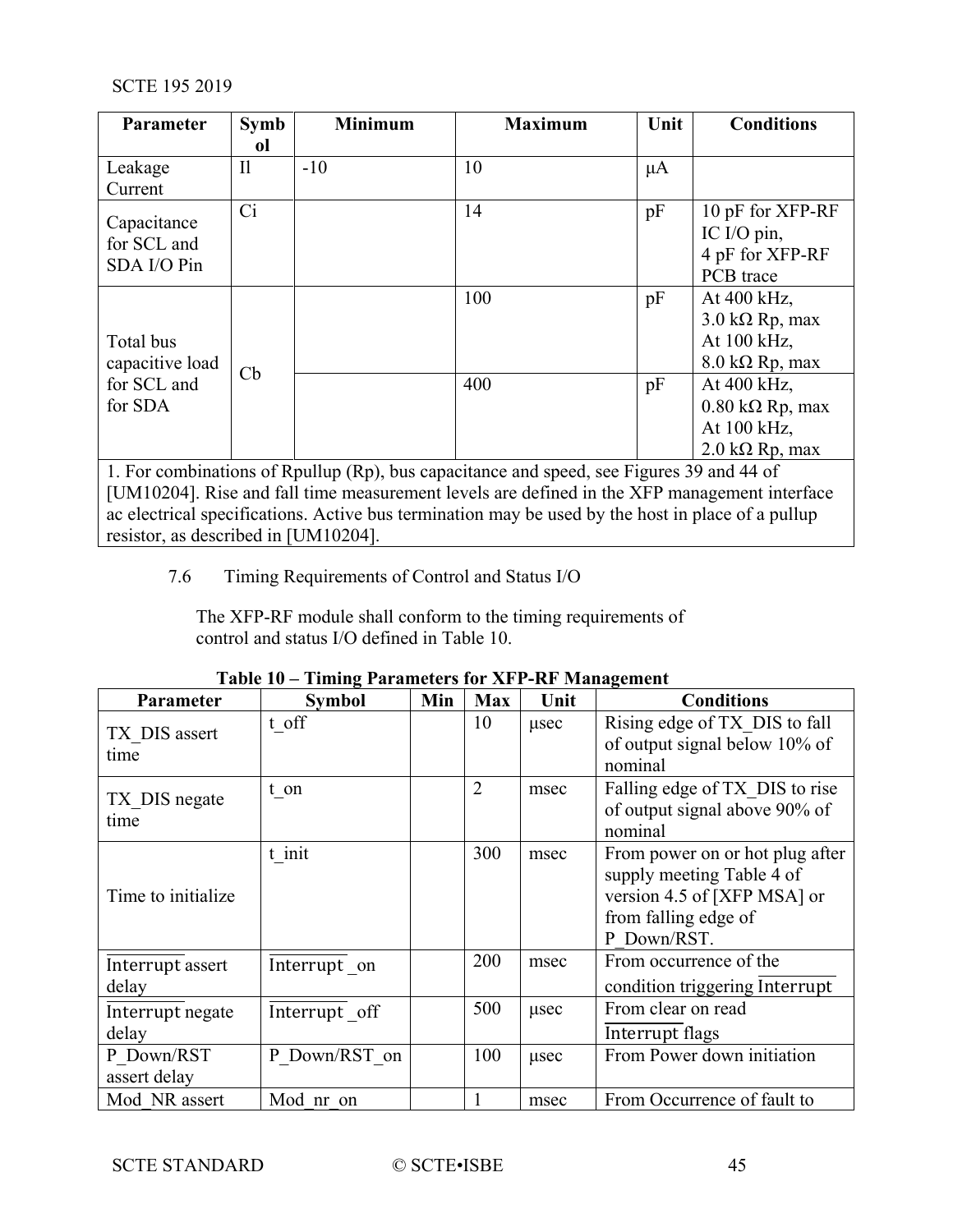<span id="page-45-5"></span>

| Parameter         | <b>Symbol</b> | Min | <b>Max</b> | Unit | <b>Conditions</b>              |
|-------------------|---------------|-----|------------|------|--------------------------------|
| delay             |               |     |            |      | assertion of MOD NR            |
| Mod NR negate     | Mod nr off    |     |            | msec | From clearance of signal to    |
| delay             |               |     |            |      | negation of MOD NR             |
|                   |               | 10  |            | usec | Min length of P-Down assert to |
| P-Down reset time |               |     |            |      | initiate reset                 |

The I<sup>2</sup>C serial bus timing is described in Chapter 4 of [\[XFP MSA\].](#page-7-4)

#### <span id="page-45-1"></span><span id="page-45-0"></span>**8.0 MECHANICAL AND BOARD DEFINITION**

#### 8.1 Introduction

The mechanical components defined in this section are illustrated in Figure 29 of [\[XFP MSA\].](#page-7-4) The module and connector dimensions are constant for all applications, while the bezel, cage assembly, EMI gasket, clip, and heat sink can be designed and/or adjusted for the individual application.

The relatively small form factor of the XFP-RF module combined with an adaptable heat sink option allows host system design optimization of module location, heat sink design (shape/dimension/fins), and airflow control. The module can be inserted and removed from the cage with the heat sink and clip attached.

<span id="page-45-2"></span>8.2 XFP-RF Module Package Dimensions

The XFP-RF module package dimensions shall comply with Section 6.3 and Figures 31 and 32 of [\[XFP MSA\].](#page-7-4) No mechanical keying is considered necessary, provided no damage can occur to any module or equipment if an MSA compliant digital XFP module is plugged into the host or if a XFP-RF module is plugged into an MSA compliant XFP socket.

The XFP-RF module package shall consist of a single optical port.

<span id="page-45-3"></span>8.3 Mating of XFP-RF Module PCB to XFP-RF Electrical Connector

The XFP-RF module PCB electrical connector shall comply with Section 6.4 and Figure 33 of [\[XFP MSA\].](#page-7-4)

<span id="page-45-4"></span>8.4 Host Board Layout

The XFP-RF module host board layout shall comply with Section 6.5 and Figures 35 and 36 of [\[XFP MSA\].](#page-7-4)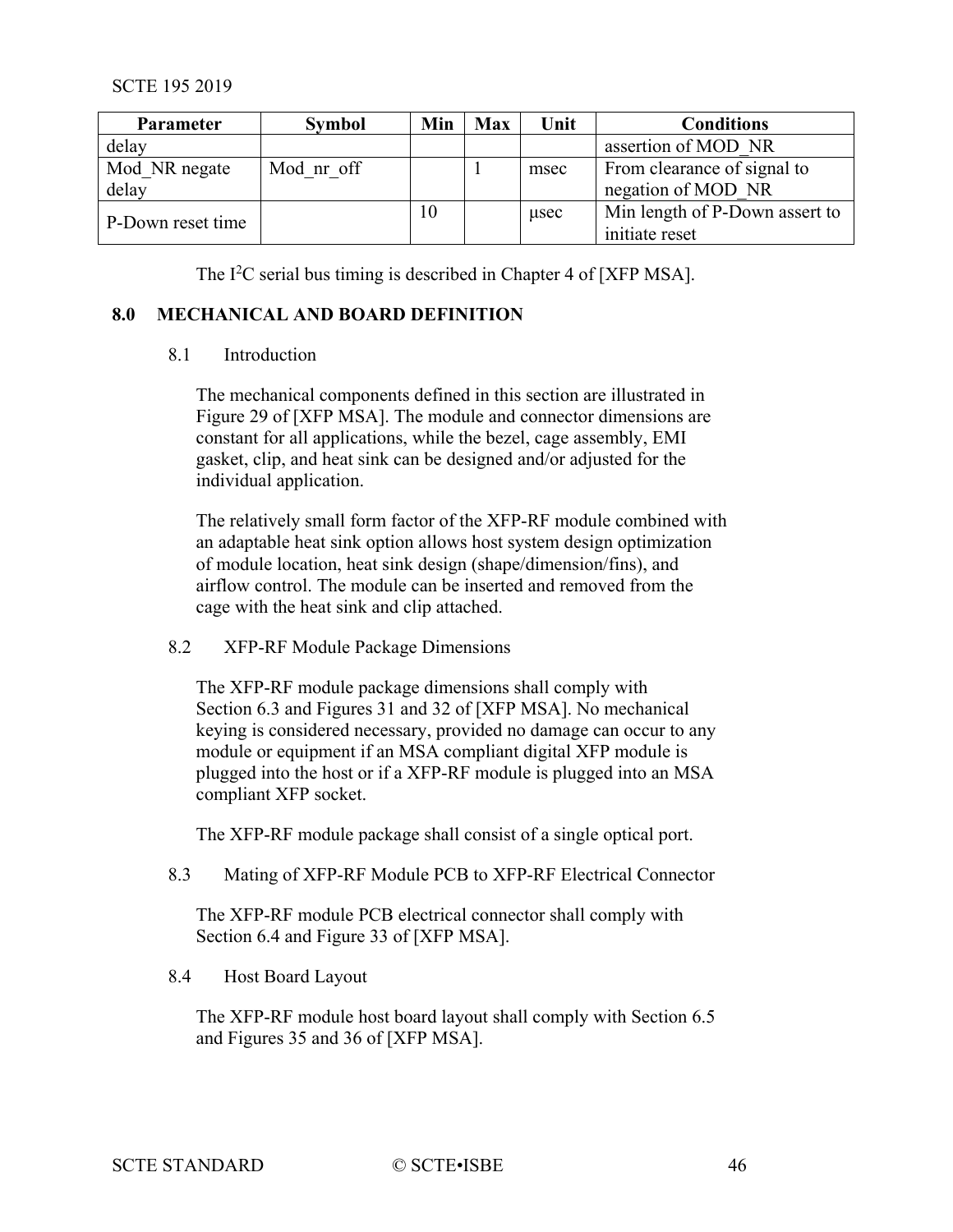<span id="page-46-5"></span>8.5 Insertion, Extraction and Retention Forces for XFP-RF Modules

The XFP-RF module insertion, extraction, and retention forces shall comply with Section 6.6 and Table 61 of [\[XFP MSA\].](#page-7-4)

<span id="page-46-0"></span>8.6 Color Coding and Labeling of XFP-RF Modules

The XFP-RF module label/marking requirements shall comply with Section 6.7 of [\[XFP MSA\]](#page-7-4) and Section 6 of [\[SFF-8477\],](#page-7-6) except where specified otherwise here.

The color coding for the wavelength of the XFP-RF module shall be color coded on the latch, bale, or similar locking mechanism, as follows:

- Black for O-band
- Red for C-band

The color coding for the finish type of the XFP-RF module shall be color coded on the front face as follows:

- Blue for UPC
- Green for APC
- <span id="page-46-1"></span>8.7 EMI Design Using XFP-RF Modules

The host bezel and EMI gasket for the XFP-RF module shall be consistent with the recommendations in Section 6.8 and Figures 37 and 38 of [\[XFP MSA\].](#page-7-4)

<span id="page-46-2"></span>8.8 XFP-RF Module Connector Mechanical Specifications

The host XFP-RF module connector mechanical specifications shall comply with Section 6.9 and Figure 39 of [\[XFP MSA\].](#page-7-4)

<span id="page-46-3"></span>8.9 XFP-RF Module Cage Assembly Dimensions

The XFP-RF module shall be compatible with the host cage specified in Section 6.10 and Figures 40 and 41 of [\[XFP MSA\].](#page-7-4)

<span id="page-46-4"></span>8.10 XFP-RF Module Cooling

This specification does not define the cooling mechanism of the XFP-RF module. The methods and dimensions of those mechanisms are vendor specific.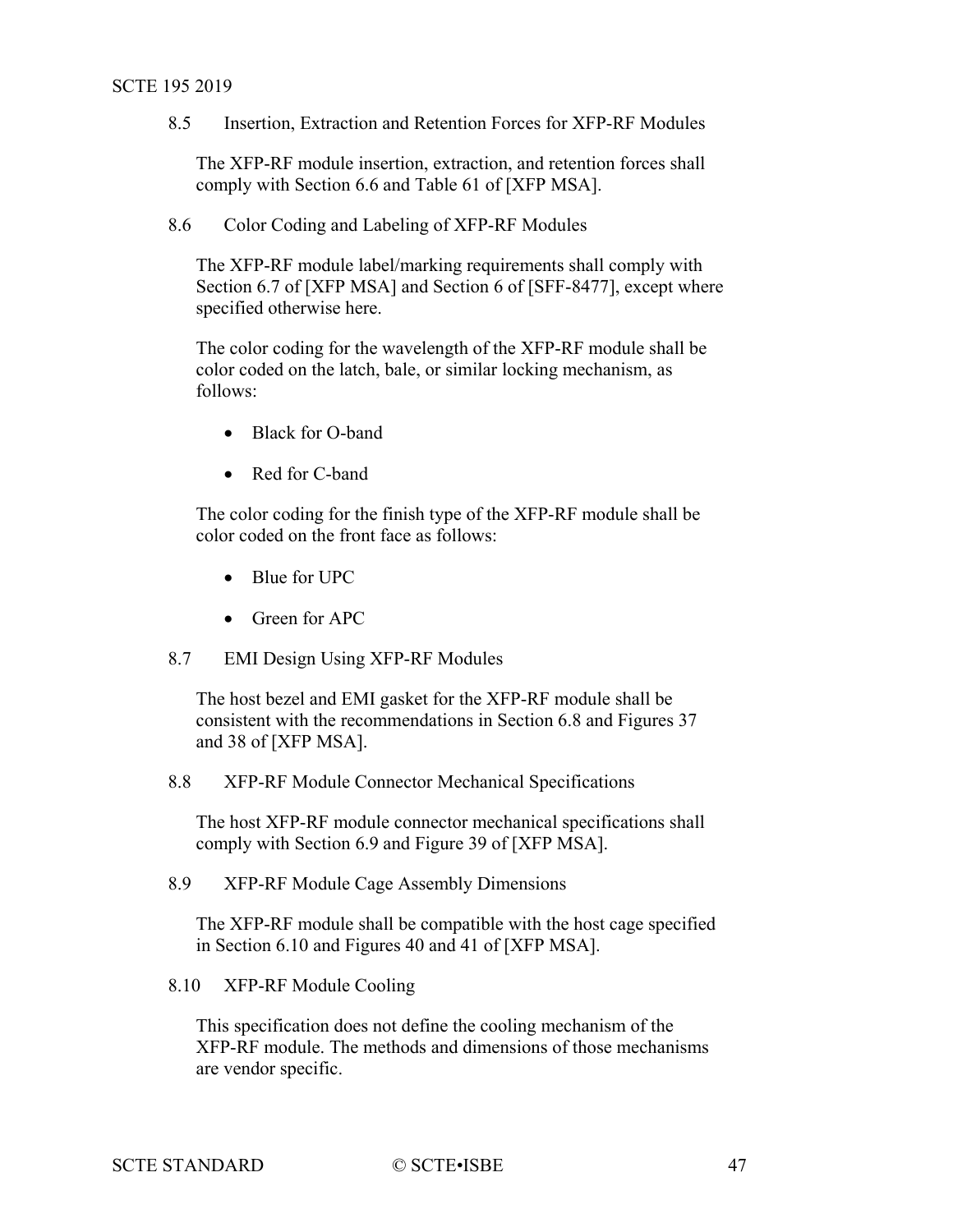#### 8.11 Environmental and Thermal

This specification does not define the operational temperature range of the XFP-RF module, but it is expected to operate at the manufacturer's specified operational levels from  $0^{\circ}$ C to  $85^{\circ}$ C case temperature.

The XFP-RF module shall operate at the manufacturer's specified operational levels from 5% to 95% non-condensing relative humidity throughout an altitude range of -200 to 10,000 feet above mean sea level.

The XFP-RF module shall support power level cases 1, 2, and 3 specified in section G.1 of [\[XFP MSA\].](#page-7-4)

<span id="page-47-0"></span>8.12 Dust Cover

The host board and cage for the XFP-RF module shall be compatible with the dust cover defined in Section 6.14 and Figures 44 of [\[XFP](#page-7-4)  [MSA\].](#page-7-4)

<span id="page-47-1"></span>8.13 XFP-RF Module Fiber-Optic End-Face Finish and Connector Geometry

While both UPC and APC fiber-optic end-face finishes are acceptable for this module, the XFP-RF module end-face finish should be APC. The APC finish shall meet the requirement specified in [\[FINISH\].](#page-7-10) The APC geometry shall meet the APC requirements specified in [\[IEC](#page-7-11)  [61755-3-2\].](#page-7-11)

The XFP-RF module end-face finish may be UPC. The UPC finish shall meet the requirements specified in [\[FINISH\].](#page-7-10) The UPC geometry shall meet the UPC requirements specified in [\[IEC 61755-3-1\].](#page-6-2)

## <span id="page-47-2"></span>**APPENDIX A: POWER DIFFERENCES DUE TO NUMBER OF ACTIVE CHANNELS FOR DRFI-COMPLIANT HOSTS**

The following appendix provides additional details on how the number of active channels impacts power per channel from a DRFI-compliant host. [Figure 8](#page-48-0) shows an example XFP-RF Module input interface. Input to the matching balun is produced by a DRFI-compliant device capable of combining  $N \ge 64$  channels on a single RF port. N is the maximum number of channels the DRFI-compliant device can deliver to the matching balun.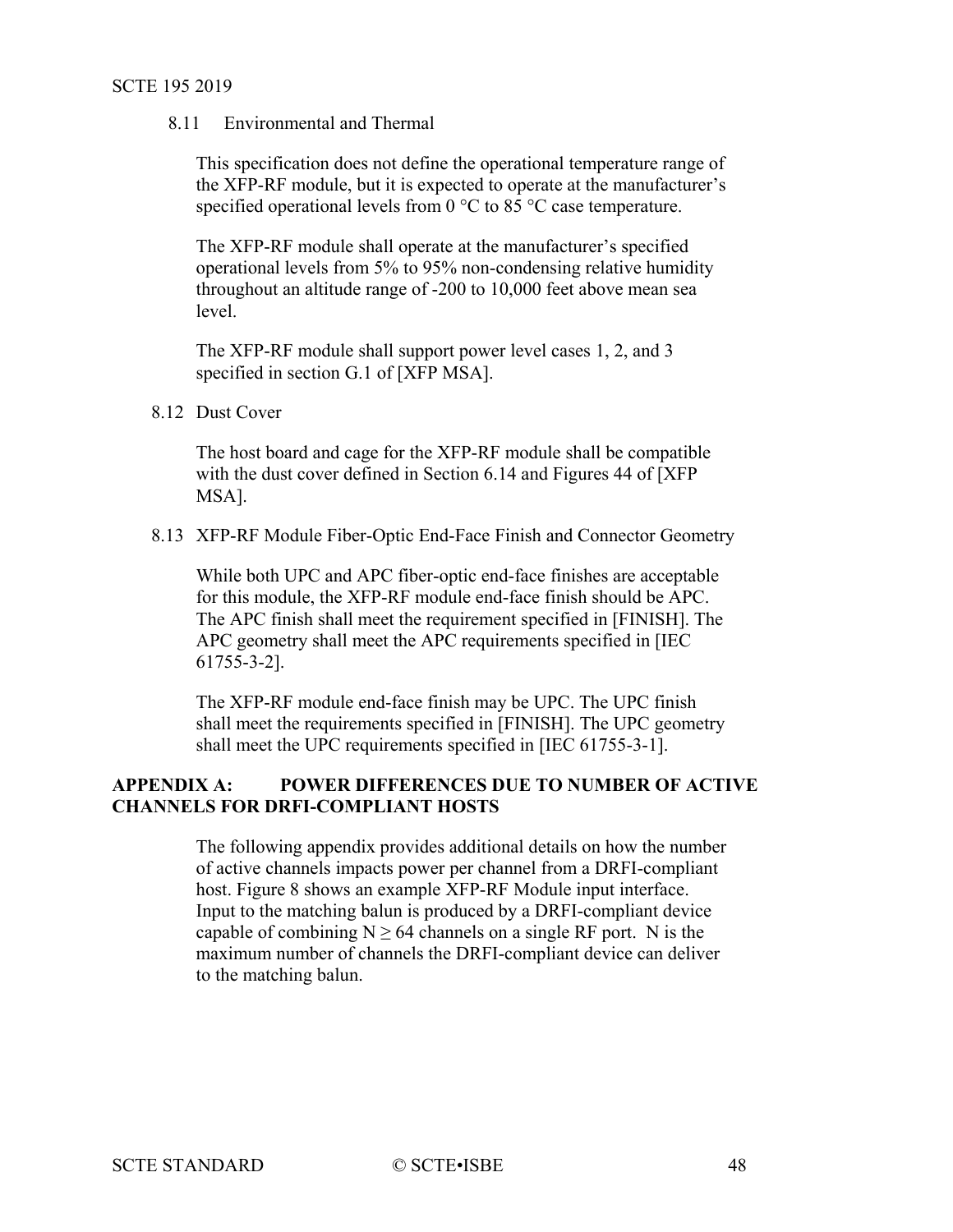<span id="page-48-1"></span>

#### **Figure 8 – Example Module with DRFI-Compliant Input**

<span id="page-48-0"></span>Higher RF input power may allow the XFP-RF module to have higher optical outputs and therefore further reach.

When initially deploying, an operator needs to carefully plan the RF levels that the host module applies to the XFP-RF module to avoid costly HFC outside plant maintenance in the future. As channels are added or subtracted, it may be preferable that the RF power level per channel remains constant to avoid dispatching maintenance crews to add/subtract gain to optical nodes and/or RF amplifiers in the outside plant.

Since the module's best performance is obtained when the RF input power to the module is at Pref, it is desired to operate at approximately this composite power for the maximum number of combined channels that may be loaded onto the system in the future.

If initially deploying less than the maximum number of channels, the composite power level may be less than Pref in order to keep the power per channel constant if and when the operator deploys the maximum number of channels. This means that the composite power level may vary as a function of the number of channels deployed, as shown in [Table 11](#page-48-1) in order to keep the RF power level per channel approximately the same over the range of active channels.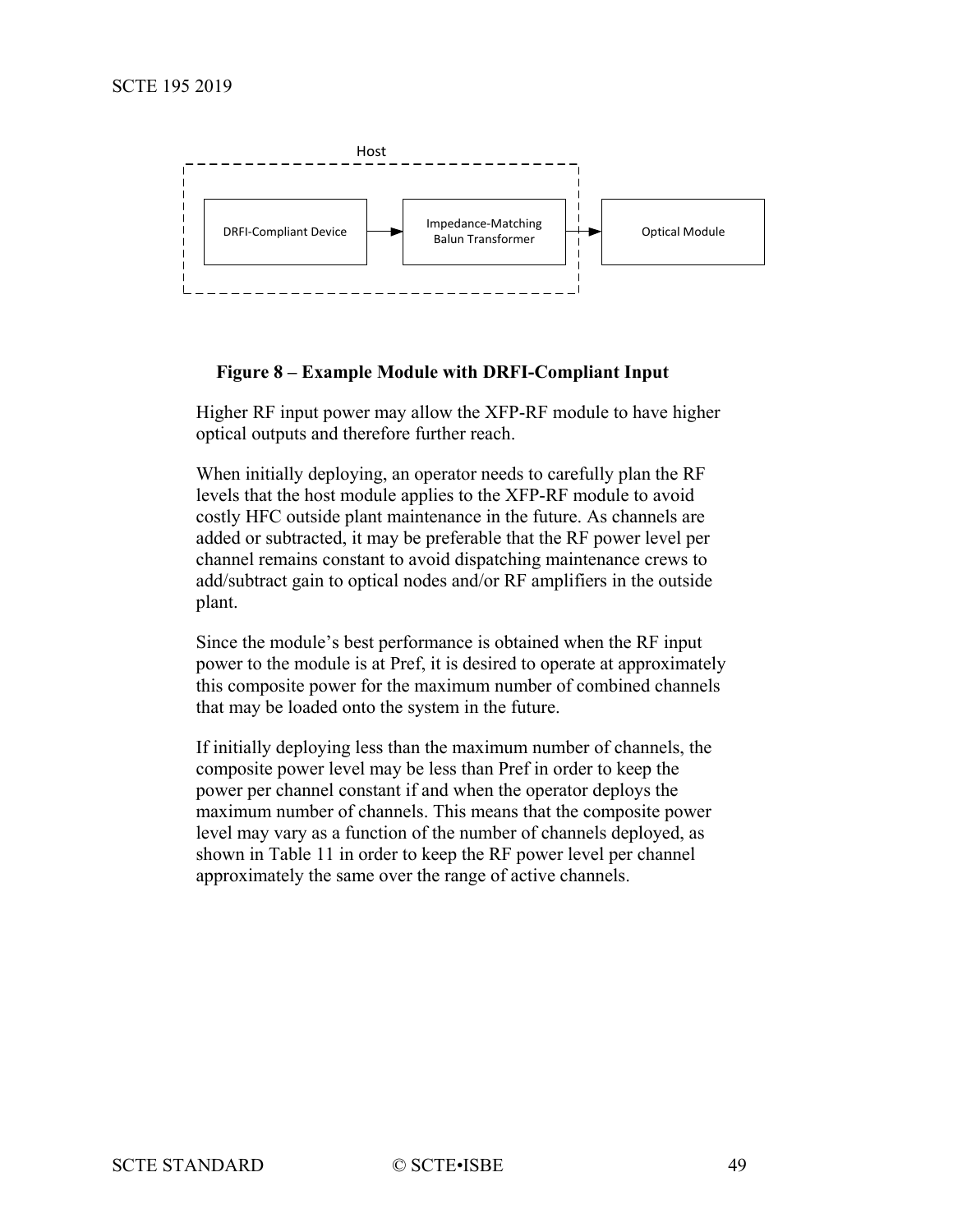| Parameter                                                                               | Value                        |  |  |  |  |  |  |
|-----------------------------------------------------------------------------------------|------------------------------|--|--|--|--|--|--|
| Combined power per channel for N' channels                                              |                              |  |  |  |  |  |  |
| combined at the interface to the XFP-RF for $N' \geq$                                   |                              |  |  |  |  |  |  |
| N /4 and N $\geq$ 64                                                                    | Power in dBm per channel $=$ |  |  |  |  |  |  |
|                                                                                         | $Pmax - 3 * LOG2(N')$ dBm    |  |  |  |  |  |  |
| where:                                                                                  |                              |  |  |  |  |  |  |
| N' is the number of active combined channels                                            |                              |  |  |  |  |  |  |
| $(N' \leq N)$                                                                           |                              |  |  |  |  |  |  |
| and                                                                                     |                              |  |  |  |  |  |  |
| N is the maximum number of channels the DRFI-                                           |                              |  |  |  |  |  |  |
| compliant device can deliver to the matching balun                                      |                              |  |  |  |  |  |  |
| The composite power level to the XFP-RF module may vary as a function of the number     |                              |  |  |  |  |  |  |
| of channels present. The equation here differs from the equation in DRFI because this   |                              |  |  |  |  |  |  |
| equation, with a coefficient of 3 for the logarithm, base two, of the number of active  |                              |  |  |  |  |  |  |
| channels, maintains the composite power of all active channels input to the XFP-RF      |                              |  |  |  |  |  |  |
| optical module as a constant. The DRFI has a coefficient of 3.6 for the logarithm, base |                              |  |  |  |  |  |  |
| two, in the equation because this properly compensates for expected ohmic losses, in    |                              |  |  |  |  |  |  |
| addition to combining losses, which are assumed to be eliminated or bypassed from       |                              |  |  |  |  |  |  |
| post-DRFI-device passive combining circuits in typical headends when a higher number    |                              |  |  |  |  |  |  |
| of active channels is selected from the DRFI-device.                                    |                              |  |  |  |  |  |  |

**Table 11 – Number of Channels Impact on Power per Channel**

For DRFI-compliant devices for the range of N' from N/4 to N the maximum difference in power due to the number of active channels is slightly more than 2 dB, worst case; typically the difference is much less than 2 dB. Note that DRFI provides an 8 dB attenuation control for output power to compensate. For this 2 dB difference, the DRFI attenuation control can be used to keep the composite power constant. Therefore, approximately 6 dB of attenuation remain for other uses.

[Table](#page-50-0) 12 illustrates this difference in power over the full DRFIcompliant range.

For each  $N' = N$  value, the table provides the DRFI maximum power per channel and maximum composite power in dBmV. These values are used to calculate the following values:

- The composite power difference between  $N' = N$  and  $N' = N/4$ , where:
	- $\circ$  The composite power for N' = N corresponds to the N' value in the given row
	- o The composite power for N/4 corresponds to the composite power for the row where  $N' = \text{ceil}(N/4)$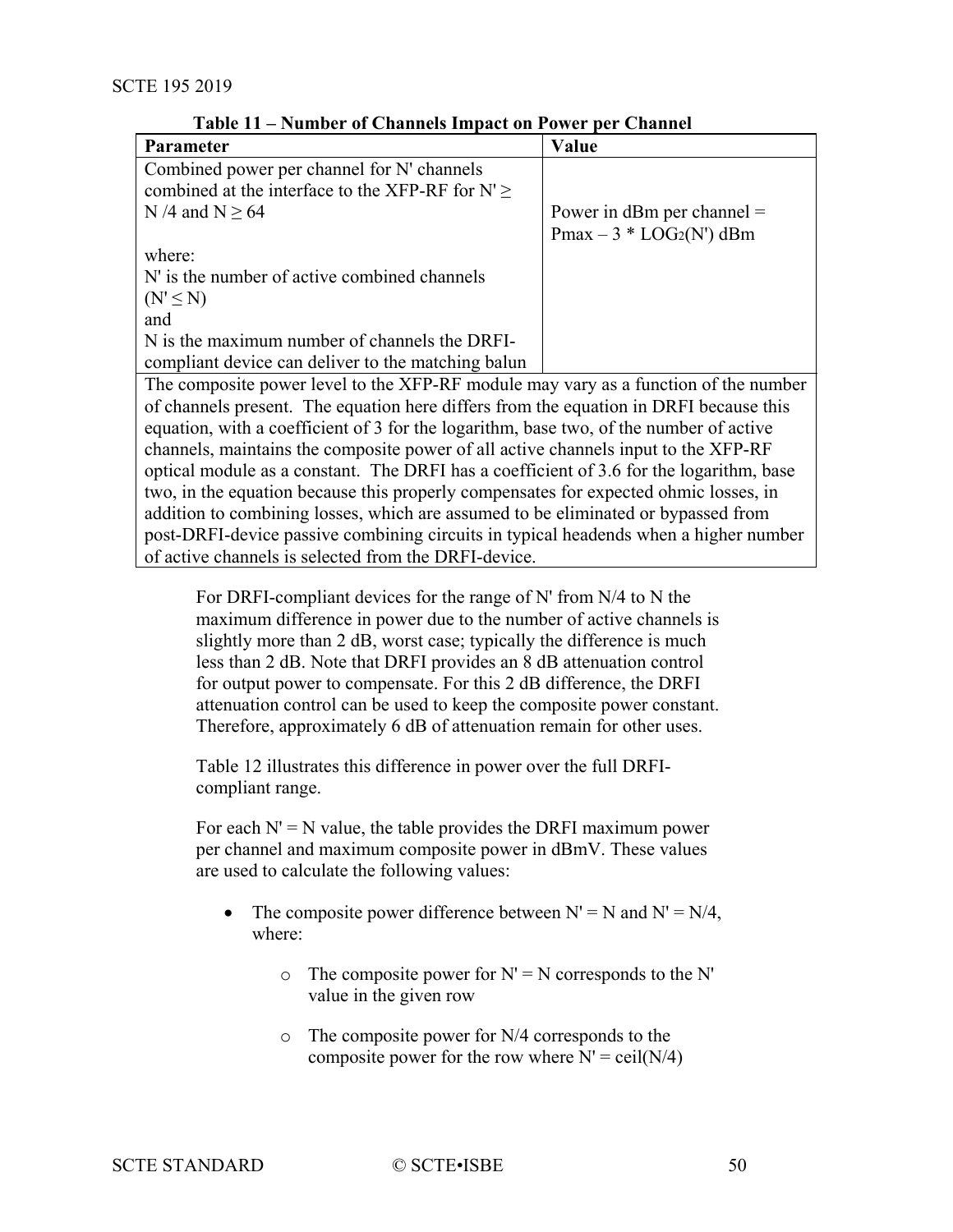- The maximum composite power and minimum composite power over N/4 to N, where the range for the Max and Min is for the rows corresponding to the given row  $(N' = N)$  and the row for  $N' = \text{ceil}(N/4)$ .
- The difference between the maximum and minimum composite power value for N/4 to N, which shows the difference between the column containing the maximum composite power over the range, and the minimum composite power over the range.

The rows that have the highest difference between  $N' = N$  and  $N' = N/4$ are highlighted in the table; note the following:

- The largest difference in DRFI composite max between N'=N and N'=N/4 for N ranging from 9 to 158 is 2.09 dB with ceil( $N/4$ ) = 10 and  $N = 39$ .
- The largest difference in DRFI composite max between  $N'=N$ and N'=N/4 for N ranging from 64 to 158 is 2.08 dB with ceil(N/4) = 32 and N = 125.
- The largest difference in DRFI composite as N' varies over N'=N to N'=N/4 is 2.12 dB. Note that this difference occurs for five different values of N as shown in the table, with  $N = 124$ through  $N = 128$  all having this maximum difference in composite powers as N' varies over N'=N down to N'=N/4.

<span id="page-50-0"></span>

|                | <b>DRFI Max</b><br>per Channel | <b>DRFI</b><br>Max<br>Composite | Composite<br><b>Power Delta</b><br>between $N' = N$<br>and $N' = N/4$ | Max<br>Composite<br><b>Power</b><br>over N/4<br>to N | Min<br>Composite<br><b>Power</b><br>over $N/4$<br>to N | $Max - Min$<br>Composite<br>Power<br>over $N/4$ to |
|----------------|--------------------------------|---------------------------------|-----------------------------------------------------------------------|------------------------------------------------------|--------------------------------------------------------|----------------------------------------------------|
| $N' = N$       | (dBmV)                         | (dBmV)                          | (dB)                                                                  | (dBmV)                                               | (dBmV)                                                 | N(dB)                                              |
| $\mathfrak{Z}$ | 54.00                          | 58.77                           |                                                                       |                                                      |                                                        |                                                    |
| $\overline{4}$ | 52.00                          | 58.02                           | 1.98                                                                  |                                                      |                                                        |                                                    |
| 5              | 51.00                          | 57.99                           | 1.02                                                                  |                                                      |                                                        |                                                    |
| 6              | 50.00                          | 57.78                           | 1.23                                                                  |                                                      |                                                        |                                                    |
| 7              | 49.00                          | 57.45                           | 1.56                                                                  |                                                      |                                                        |                                                    |
| 8              | 49.00                          | 58.03                           | 0.98                                                                  |                                                      |                                                        |                                                    |
| 9              | 48.00                          | 57.54                           | 1.23                                                                  | 58.77                                                | 57.45                                                  | 1.32                                               |
| 10             | 48.00                          | 58.00                           | 0.77                                                                  | 58.77                                                | 57.45                                                  | 1.32                                               |
| 11             | 47.00                          | 57.41                           | 1.36                                                                  | 58.77                                                | 57.41                                                  | 1.36                                               |
| 12             | 47.00                          | 57.79                           | 0.98                                                                  | 58.77                                                | 57.41                                                  | 1.36                                               |
| 13             | 46.00                          | 57.14                           | 0.88                                                                  | 58.03                                                | 57.14                                                  | 0.89                                               |
| 14             | 46.00                          | 57.46                           | 0.56                                                                  | 58.03                                                | 57.14                                                  | 0.89                                               |

|  | Table 12 – DRFI Output Composite Power Comparison |
|--|---------------------------------------------------|
|--|---------------------------------------------------|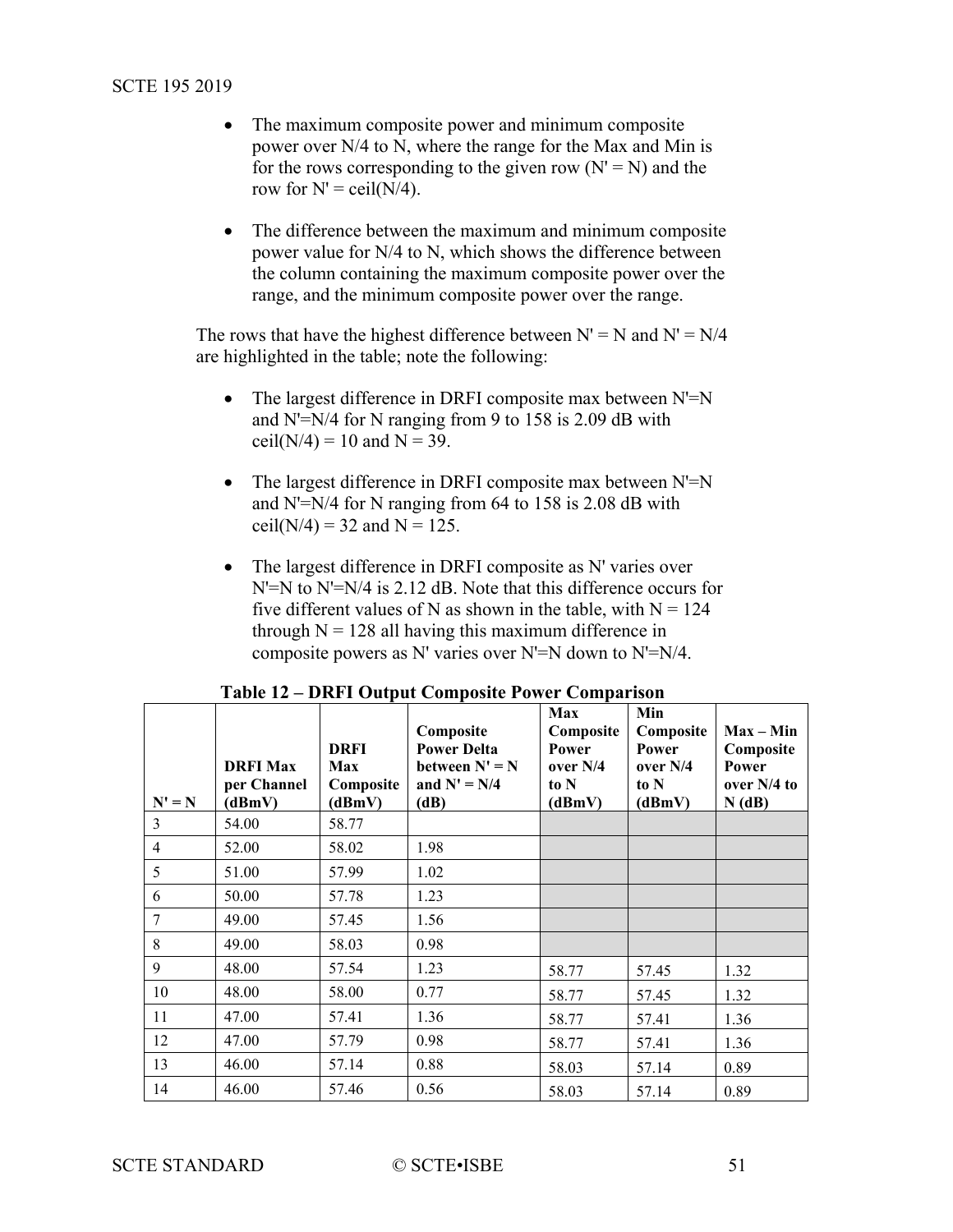|          | <b>DRFI Max</b><br>per Channel | <b>DRFI</b><br>Max<br>Composite | Composite<br><b>Power Delta</b><br>between $N' = N$<br>and $N' = N/4$ | Max<br>Composite<br>Power<br>over N/4<br>to N | Min<br>Composite<br>Power<br>over N/4<br>to N | $Max - Min$<br>Composite<br>Power<br>over N/4 to |
|----------|--------------------------------|---------------------------------|-----------------------------------------------------------------------|-----------------------------------------------|-----------------------------------------------|--------------------------------------------------|
| $N' = N$ | (dBmV)                         | (dBmV)                          | (dB)                                                                  | (dBmV)                                        | (dBmV)                                        | N(dB)                                            |
| 15       | 45.00                          | 56.76                           | 1.26                                                                  | 58.03                                         | 56.76                                         | 1.27                                             |
| 16       | 45.00                          | 57.04                           | 0.98                                                                  | 58.03                                         | 56.76                                         | 1.27                                             |
| 17       | 45.00                          | 57.30                           | 0.69                                                                  | 58.03                                         | 56.76                                         | 1.27                                             |
| 18       | 44.00                          | 56.55                           | 1.44                                                                  | 58.03                                         | 56.55                                         | 1.48                                             |
| 19       | 44.00                          | 56.79                           | 1.20                                                                  | 58.03                                         | 56.55                                         | 1.48                                             |
| 20       | 44.00                          | 57.01                           | 0.98                                                                  | 58.03                                         | 56.55                                         | 1.48                                             |
| 21       | 44.00                          | 57.22                           | 0.56                                                                  | 58.03                                         | 56.55                                         | 1.48                                             |
| 22       | 43.00                          | 56.42                           | 1.36                                                                  | 58.03                                         | 56.42                                         | 1.61                                             |
| 23       | 43.00                          | 56.62                           | 1.16                                                                  | 58.03                                         | 56.42                                         | 1.61                                             |
| 24       | 43.00                          | 56.80                           | 0.98                                                                  | 58.03                                         | 56.42                                         | 1.61                                             |
| 25       | 43.00                          | 56.98                           | 0.47                                                                  | 58.03                                         | 56.42                                         | 1.61                                             |
| 26       | 43.00                          | 57.15                           | 0.30                                                                  | 58.03                                         | 56.42                                         | 1.61                                             |
| 27       | 42.00                          | 56.31                           | 1.14                                                                  | 58.03                                         | 56.31                                         | 1.72                                             |
| 28       | 42.00                          | 56.47                           | 0.98                                                                  | 58.03                                         | 56.31                                         | 1.72                                             |
| 29       | 42.00                          | 56.62                           | 1.41                                                                  | 58.03                                         | 56.31                                         | 1.72                                             |
| 30       | 42.00                          | 56.77                           | 1.26                                                                  | 58.03                                         | 56.31                                         | 1.72                                             |
| 31       | 42.00                          | 56.91                           | 1.12                                                                  | 58.03                                         | 56.31                                         | 1.72                                             |
| 32       | 42.00                          | 57.05                           | 0.98                                                                  | 58.03                                         | 56.31                                         | 1.72                                             |
| 33       | 41.00                          | 56.19                           | 1.36                                                                  | 58.00                                         | 56.19                                         | 1.81                                             |
| 34       | 41.00                          | 56.31                           | 1.23                                                                  | 58.00                                         | 56.19                                         | 1.81                                             |
| 35       | 41.00                          | 56.44                           | 1.10                                                                  | 58.00                                         | 56.19                                         | 1.81                                             |
| 36       | 41.00                          | 56.56                           | 0.98                                                                  | 58.00                                         | 56.19                                         | 1.81                                             |
| 37       | 41.00                          | 56.68                           | 1.32                                                                  | 58.00                                         | 56.19                                         | 1.81                                             |
| 38       | 41.00                          | 56.80                           | 1.20                                                                  | 58.00                                         | 56.19                                         | 1.81                                             |
| 39       | 40.00                          | 55.91                           | 2.09                                                                  | 58.00                                         | 55.91                                         | 2.09                                             |
| 40       | 40.00                          | 56.02                           | 1.98                                                                  | 58.00                                         | 55.91                                         | 2.09                                             |
| 41       | 40.00                          | 56.13                           | 1.29                                                                  | 57.79                                         | 55.91                                         | 1.88                                             |
| 42       | 40.00                          | 56.23                           | 1.18                                                                  | 57.79                                         | 55.91                                         | 1.88                                             |
| 43       | 40.00                          | 56.33                           | 1.08                                                                  | 57.79                                         | 55.91                                         | 1.88                                             |
| 44       | 40.00                          | 56.43                           | 0.98                                                                  | 57.79                                         | 55.91                                         | 1.88                                             |
| 45       | 40.00                          | 56.53                           | 1.26                                                                  | 57.79                                         | 55.91                                         | 1.88                                             |
| 46       | 40.00                          | 56.63                           | 1.16                                                                  | 57.79                                         | 55.91                                         | 1.88                                             |
| 47       | 40.00                          | 56.72                           | 1.07                                                                  | 57.79                                         | 55.91                                         | 1.88                                             |
| 48       | 39.00                          | 55.81                           | 1.98                                                                  | 57.79                                         | 55.81                                         | 1.98                                             |
| 49       | 39.00                          | 55.90                           | 1.24                                                                  | 57.46                                         | 55.81                                         | 1.65                                             |
| 50       | 39.00                          | 55.99                           | 1.15                                                                  | 57.46                                         | 55.81                                         | 1.65                                             |
| 51       | 39.00                          | 56.08                           | 1.06                                                                  | 57.46                                         | 55.81                                         | 1.65                                             |

SCTE STANDARD © SCTE•ISBE 52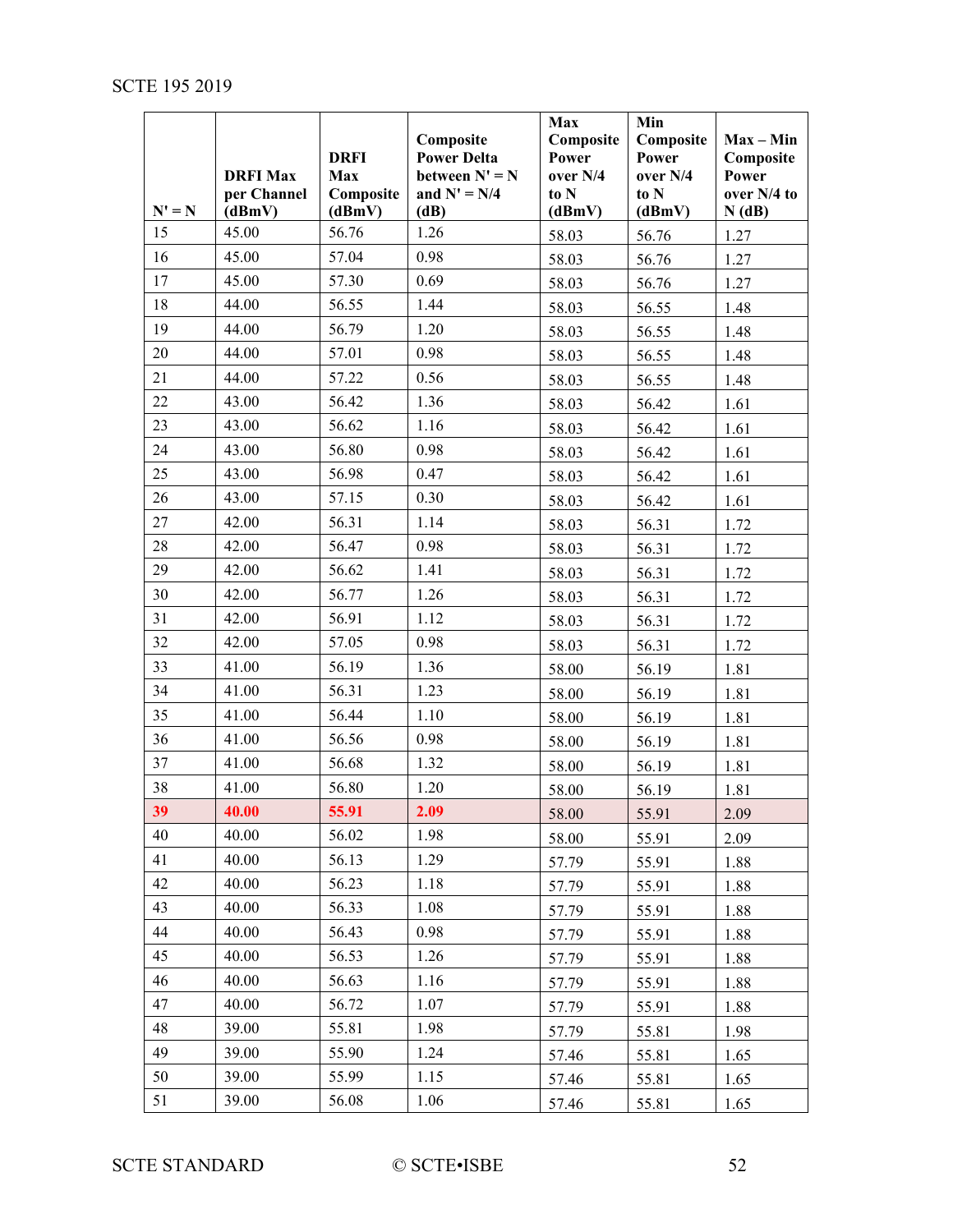|          |                 |                    | Composite                              | Max<br>Composite  | Min<br>Composite  | $Max - Min$        |
|----------|-----------------|--------------------|----------------------------------------|-------------------|-------------------|--------------------|
|          | <b>DRFI Max</b> | <b>DRFI</b><br>Max | <b>Power Delta</b><br>between $N' = N$ | Power<br>over N/4 | Power<br>over N/4 | Composite<br>Power |
|          | per Channel     | Composite          | and $N' = N/4$                         | to N              | to N              | over N/4 to        |
| $N' = N$ | (dBmV)          | (dBmV)             | (dB)                                   | (dBmV)            | (dBmV)            | N(dB)              |
| 52       | 39.00           | 56.16              | 0.98                                   | 57.46             | 55.81             | 1.65               |
| 53       | 39.00           | 56.24              | 1.22                                   | 57.46             | 55.81             | 1.65               |
| 54       | 39.00           | 56.32              | 1.14                                   | 57.46             | 55.81             | 1.65               |
| 55       | 39.00           | 56.40              | 1.06                                   | 57.46             | 55.81             | 1.65               |
| 56       | 39.00           | 56.48              | 0.98                                   | 57.46             | 55.81             | 1.65               |
| 57       | 39.00           | 56.56              | 0.20                                   | 57.30             | 55.81             | 1.49               |
| 58       | 38.00           | 55.63              | 1.13                                   | 57.30             | 55.63             | 1.67               |
| 59       | 38.00           | 55.71              | 1.05                                   | 57.30             | 55.63             | 1.67               |
| 60       | 38.00           | 55.78              | 0.98                                   | 57.30             | 55.63             | 1.67               |
| 61       | 38.00           | 55.85              | 1.19                                   | 57.30             | 55.63             | 1.67               |
| 62       | 38.00           | 55.92              | 1.12                                   | 57.30             | 55.63             | 1.67               |
| 63       | 38.00           | 55.99              | 1.05                                   | 57.30             | 55.63             | 1.67               |
| 64       | 38.00           | 56.06              | 0.98                                   | 57.30             | 55.63             | 1.67               |
| 65       | 38.00           | 56.13              | 1.18                                   | 57.30             | 55.63             | 1.67               |
| 66       | 38.00           | 56.20              | 1.11                                   | 57.30             | 55.63             | 1.67               |
| 67       | 38.00           | 56.26              | 1.04                                   | 57.30             | 55.63             | 1.67               |
| 68       | 38.00           | 56.33              | 0.98                                   | 57.30             | 55.63             | 1.67               |
| 69       | 38.00           | 56.39              | 0.16                                   | 57.22             | 55.63             | 1.59               |
| 70       | 37.00           | 55.45              | 1.10                                   | 57.22             | 55.45             | 1.77               |
| 71       | 37.00           | 55.51              | 1.04                                   | 57.22             | 55.45             | 1.77               |
| 72       | 37.00           | 55.57              | 0.98                                   | 57.22             | 55.45             | 1.77               |
| 73       | 37.00           | 55.63              | 1.15                                   | 57.22             | 55.45             | 1.77               |
| 74       | 37.00           | 55.69              | 1.10                                   | 57.22             | 55.45             | 1.77               |
| 75       | 37.00           | 55.75              | 1.04                                   | 57.22             | 55.45             | 1.77               |
| 76       | 37.00           | 55.81              | 0.98                                   | 57.22             | 55.45             | 1.77               |
| 77       | 37.00           | 55.86              | 1.15                                   | 57.22             | 55.45             | 1.77               |
| 78       | 37.00           | 55.92              | 1.09                                   | 57.22             | 55.45             | 1.77               |
| 79       | 37.00           | 55.98              | 1.03                                   | 57.22             | 55.45             | 1.77               |
| 80       | 37.00           | 56.03              | 0.98                                   | 57.22             | 55.45             | 1.77               |
| 81       | 37.00           | 56.08              | 1.14                                   | 57.22             | 55.45             | 1.77               |
| 82       | 37.00           | 56.14              | 1.08                                   | 57.22             | 55.45             | 1.77               |
| 83       | 37.00           | 56.19              | 1.03                                   | 57.22             | 55.45             | 1.77               |
| 84       | 36.00           | 55.24              | 1.98                                   | 57.22             | 55.24             | 1.98               |
| 85       | 36.00           | 55.29              | 1.13                                   | 57.15             | 55.24             | 1.91               |
| 86       | 36.00           | 55.34              | 1.08                                   | 57.15             | 55.24             | 1.91               |
| 87       | 36.00           | 55.40              | 1.03                                   | 57.15             | 55.24             | 1.91               |
| 88       | 36.00           | 55.44              | 0.98                                   | 57.15             | 55.24             | 1.91               |

SCTE STANDARD © SCTE•ISBE 53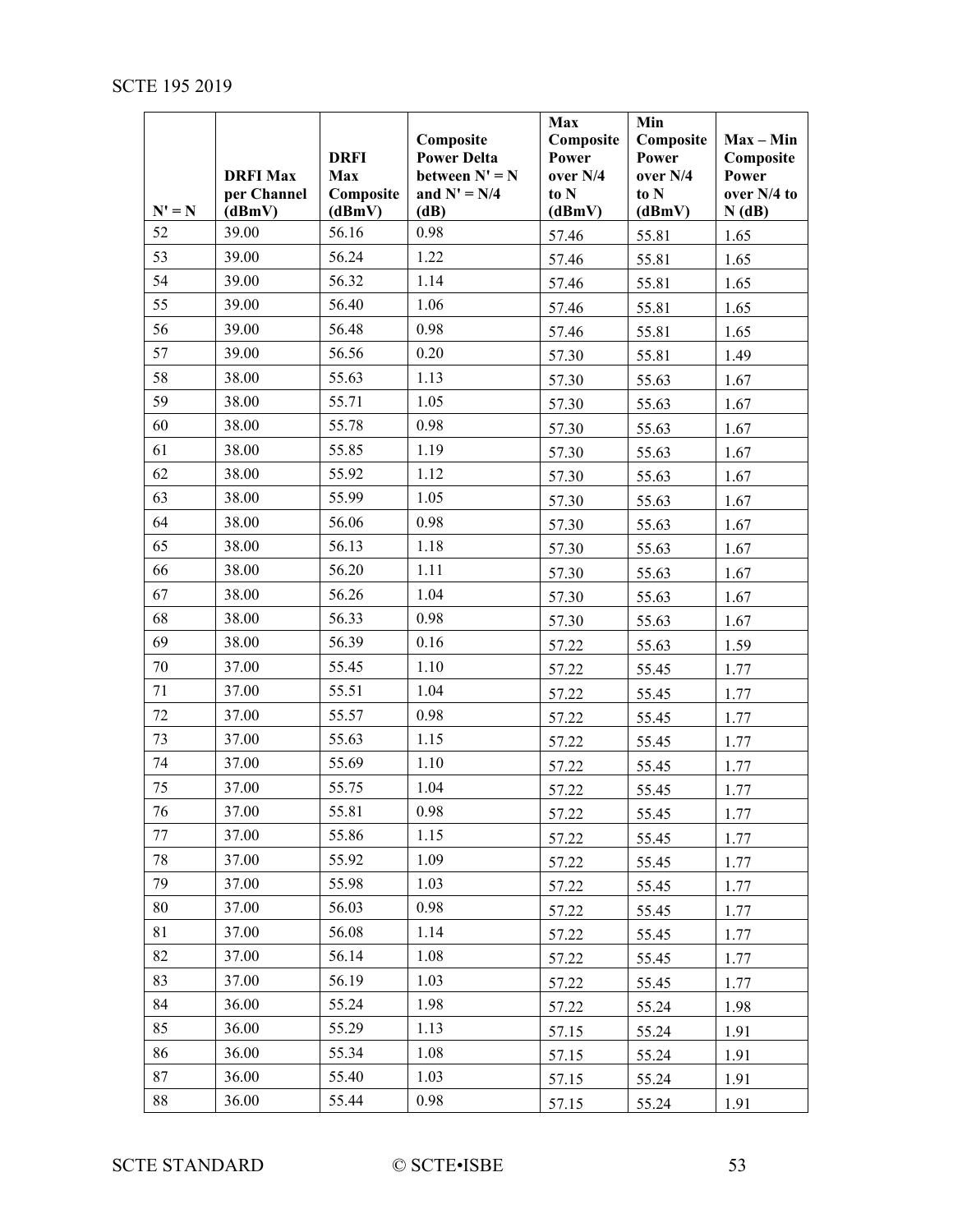|                | <b>DRFI Max</b><br>per Channel | <b>DRFI</b><br><b>Max</b><br>Composite | Composite<br><b>Power Delta</b><br>between $N' = N$<br>and $N' = N/4$ | Max<br>Composite<br>Power<br>over N/4<br>to N | Min<br>Composite<br>Power<br>over N/4<br>to N | $Max - Min$<br>Composite<br>Power<br>over N/4 to |
|----------------|--------------------------------|----------------------------------------|-----------------------------------------------------------------------|-----------------------------------------------|-----------------------------------------------|--------------------------------------------------|
| $N' = N$<br>89 | (dBmV)<br>36.00                | (dBmV)<br>55.49                        | (dB)<br>1.12                                                          | (dBmV)<br>57.15                               | (dBmV)<br>55.24                               | N(dB)<br>1.91                                    |
| 90             | 36.00                          | 55.54                                  | 1.07                                                                  | 57.15                                         | 55.24                                         | 1.91                                             |
| 91             | 36.00                          | 55.59                                  | 1.03                                                                  | 57.15                                         | 55.24                                         | 1.91                                             |
| 92             | 36.00                          | 55.64                                  | 0.98                                                                  | 57.15                                         | 55.24                                         | 1.91                                             |
| 93             | 36.00                          | 55.68                                  | 1.12                                                                  | 57.15                                         | 55.24                                         | 1.91                                             |
| 94             | 36.00                          | 55.73                                  | 1.07                                                                  | 57.15                                         | 55.24                                         | 1.91                                             |
| 95             | 36.00                          | 55.78                                  | 1.02                                                                  | 57.15                                         | 55.24                                         | 1.91                                             |
| 96             | 36.00                          | 55.82                                  | 0.98                                                                  | 57.15                                         | 55.24                                         | 1.91                                             |
| 97             | 36.00                          | 55.87                                  | 1.11                                                                  | 57.15                                         | 55.24                                         | 1.91                                             |
| 98             | 36.00                          | 55.91                                  | 1.07                                                                  | 57.15                                         | 55.24                                         | 1.91                                             |
| 99             | 36.00                          | 55.96                                  | 1.02                                                                  | 57.15                                         | 55.24                                         | 1.91                                             |
| 100            | 36.00                          | 56.00                                  | 0.98                                                                  | 57.15                                         | 55.24                                         | 1.91                                             |
| 101            | 36.00                          | 56.04                                  | 1.11                                                                  | 57.15                                         | 55.24                                         | 1.91                                             |
| 102            | 35.00                          | 55.09                                  | 2.06                                                                  | 57.15                                         | 55.09                                         | 2.06                                             |
| 103            | 35.00                          | 55.13                                  | 2.02                                                                  | 57.15                                         | 55.09                                         | 2.06                                             |
| 104            | 35.00                          | 55.17                                  | 1.98                                                                  | 57.15                                         | 55.09                                         | 2.06                                             |
| 105            | 35.00                          | 55.21                                  | 1.10                                                                  | 57.05                                         | 55.09                                         | 1.97                                             |
| 106            | 35.00                          | 55.25                                  | 1.06                                                                  | 57.05                                         | 55.09                                         | 1.97                                             |
| 107            | 35.00                          | 55.29                                  | 1.02                                                                  | 57.05                                         | 55.09                                         | 1.97                                             |
| 108            | 35.00                          | 55.33                                  | 0.98                                                                  | 57.05                                         | 55.09                                         | 1.97                                             |
| 109            | 35.00                          | 55.37                                  | 1.10                                                                  | 57.05                                         | 55.09                                         | 1.97                                             |
| 110            | 35.00                          | 55.41                                  | 1.06                                                                  | 57.05                                         | 55.09                                         | 1.97                                             |
| 111            | 35.00                          | 55.45                                  | 1.02                                                                  | 57.05                                         | 55.09                                         | 1.97                                             |
| 112            | 35.00                          | 55.49                                  | 0.98                                                                  | 57.05                                         | 55.09                                         | 1.97                                             |
| 113            | 35.00                          | 55.53                                  | 1.09                                                                  | 57.05                                         | 55.09                                         | 1.97                                             |
| 114            | 35.00                          | 55.57                                  | 1.05                                                                  | 57.05                                         | 55.09                                         | 1.97                                             |
| 115            | 35.00                          | 55.61                                  | 1.02                                                                  | 57.05                                         | 55.09                                         | 1.97                                             |
| 116            | 35.00                          | 55.64                                  | 0.98                                                                  | 57.05                                         | 55.09                                         | 1.97                                             |
| 117            | 35.00                          | 55.68                                  | 1.09                                                                  | 57.05                                         | 55.09                                         | 1.97                                             |
| 118            | 35.00                          | 55.72                                  | 1.05                                                                  | 57.05                                         | 55.09                                         | 1.97                                             |
| 119            | 35.00                          | 55.76                                  | 1.02                                                                  | 57.05                                         | 55.09                                         | 1.97                                             |
| 120            | 35.00                          | 55.79                                  | 0.98                                                                  | 57.05                                         | 55.09                                         | 1.97                                             |
| 121            | 35.00                          | 55.83                                  | 1.09                                                                  | 57.05                                         | 55.09                                         | 1.97                                             |
| 122            | 35.00                          | 55.86                                  | 1.05                                                                  | 57.05                                         | 55.09                                         | 1.97                                             |
| 123            | 35.00                          | 55.90                                  | 1.01                                                                  | 57.05                                         | 55.09                                         | 1.97                                             |
| 124            | 34.00                          | 54.93                                  | 1.98                                                                  | 57.05                                         | 54.93                                         | 2.12                                             |
| 125            | 34.00                          | 54.97                                  | 2.08                                                                  | 57.05                                         | 54.93                                         | 2.12                                             |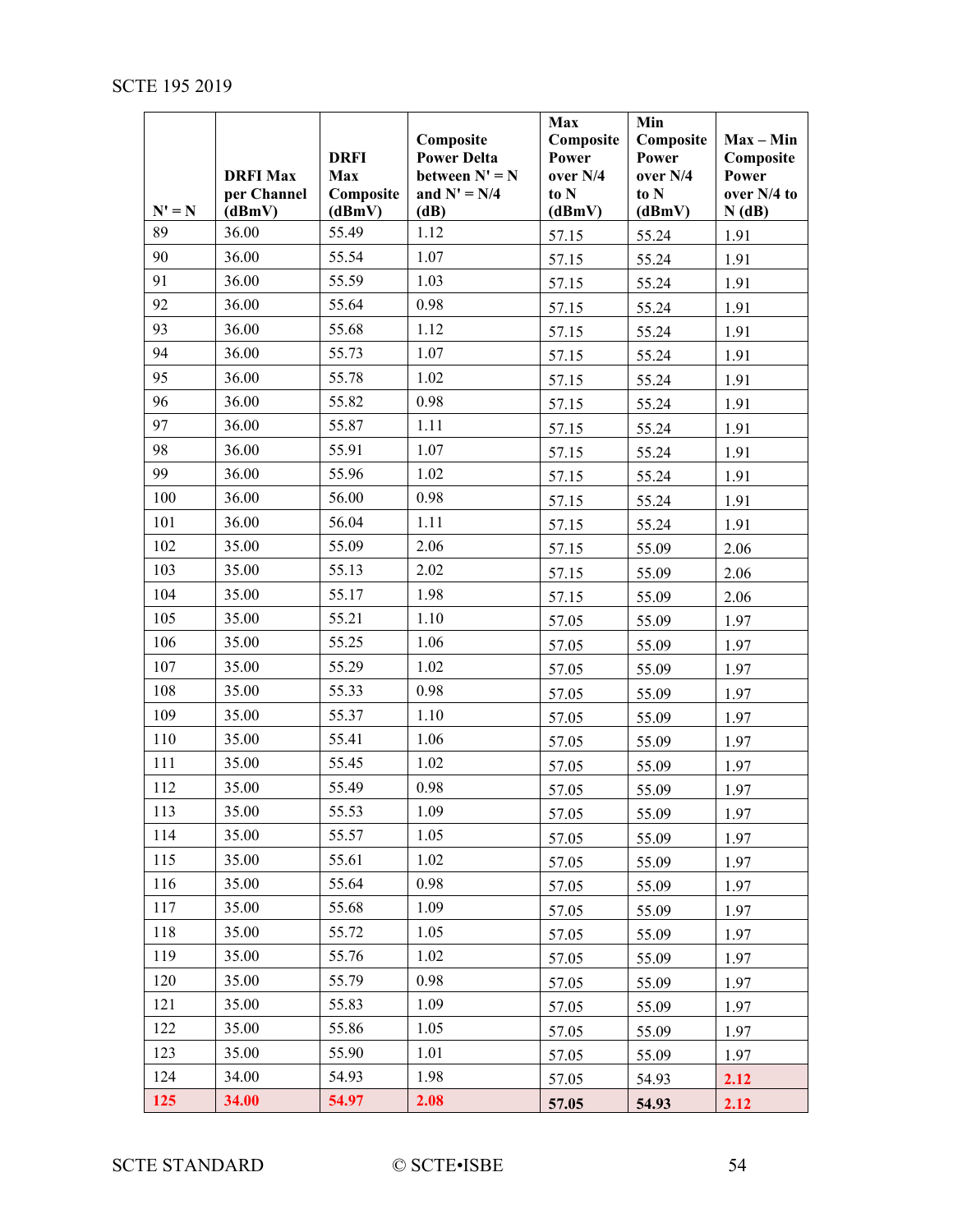<span id="page-54-0"></span>

| $N' = N$ | <b>DRFI Max</b><br>per Channel<br>(dBmV) | <b>DRFI</b><br>Max<br>Composite<br>(dBmV) | Composite<br><b>Power Delta</b><br>between $N' = N$<br>and $N' = N/4$<br>(dB) | Max<br>Composite<br>Power<br>over N/4<br>to N<br>(dBmV) | Min<br>Composite<br>Power<br>over N/4<br>to N<br>(dBmV) | $Max - Min$<br>Composite<br>Power<br>over N/4 to<br>N(dB) |
|----------|------------------------------------------|-------------------------------------------|-------------------------------------------------------------------------------|---------------------------------------------------------|---------------------------------------------------------|-----------------------------------------------------------|
| 126      | 34.00                                    | 55.00                                     | 2.05                                                                          | 57.05                                                   | 54.93                                                   | 2.12                                                      |
| 127      | 34.00                                    | 55.04                                     | 2.01                                                                          | 57.05                                                   | 54.93                                                   | 2.12                                                      |
| 128      | 34.00                                    | 55.07                                     | 1.98                                                                          | 57.05                                                   | 54.93                                                   | 2.12                                                      |
| 129      | 34.00                                    | 55.11                                     | 1.08                                                                          | 56.80                                                   | 54.93                                                   | 1.86                                                      |
| 130      | 34.00                                    | 55.14                                     | 1.05                                                                          | 56.80                                                   | 54.93                                                   | 1.86                                                      |
| 131      | 34.00                                    | 55.17                                     | 1.01                                                                          | 56.80                                                   | 54.93                                                   | 1.86                                                      |
| 132      | 34.00                                    | 55.21                                     | 0.98                                                                          | 56.80                                                   | 54.93                                                   | 1.86                                                      |
| 133      | 34.00                                    | 55.24                                     | 1.08                                                                          | 56.80                                                   | 54.93                                                   | 1.86                                                      |
| 134      | 34.00                                    | 55.27                                     | 1.04                                                                          | 56.80                                                   | 54.93                                                   | 1.86                                                      |
| 135      | 34.00                                    | 55.30                                     | 1.01                                                                          | 56.80                                                   | 54.93                                                   | 1.86                                                      |
| 136      | 34.00                                    | 55.34                                     | 0.98                                                                          | 56.80                                                   | 54.93                                                   | 1.86                                                      |
| 137      | 34.00                                    | 55.37                                     | 1.07                                                                          | 56.80                                                   | 54.93                                                   | 1.86                                                      |
| 138      | 34.00                                    | 55.40                                     | 1.04                                                                          | 56.80                                                   | 54.93                                                   | 1.86                                                      |
| 139      | 34.00                                    | 55.43                                     | 1.01                                                                          | 56.80                                                   | 54.93                                                   | 1.86                                                      |
| 140      | 34.00                                    | 55.46                                     | 0.98                                                                          | 56.80                                                   | 54.93                                                   | 1.86                                                      |
| 141      | 34.00                                    | 55.49                                     | 1.07                                                                          | 56.80                                                   | 54.93                                                   | 1.86                                                      |
| 142      | 34.00                                    | 55.52                                     | 1.04                                                                          | 56.80                                                   | 54.93                                                   | 1.86                                                      |
| 143      | 34.00                                    | 55.55                                     | 1.01                                                                          | 56.80                                                   | 54.93                                                   | 1.86                                                      |
| 144      | 34.00                                    | 55.58                                     | 0.98                                                                          | 56.80                                                   | 54.93                                                   | 1.86                                                      |
| 145      | 34.00                                    | 55.61                                     | 1.07                                                                          | 56.80                                                   | 54.93                                                   | 1.86                                                      |
| 146      | 34.00                                    | 55.64                                     | 1.04                                                                          | 56.80                                                   | 54.93                                                   | 1.86                                                      |
| 147      | 34.00                                    | 55.67                                     | 1.01                                                                          | 56.80                                                   | 54.93                                                   | 1.86                                                      |
| 148      | 34.00                                    | 55.70                                     | 0.98                                                                          | 56.80                                                   | 54.93                                                   | 1.86                                                      |
| 149      | 34.00                                    | 55.73                                     | 1.07                                                                          | 56.80                                                   | 54.93                                                   | 1.86                                                      |
| 150      | 33.00                                    | 54.76                                     | 2.04                                                                          | 56.80                                                   | 54.76                                                   | 2.04                                                      |
| 151      | 33.00                                    | 54.79                                     | 2.01                                                                          | 56.80                                                   | 54.76                                                   | 2.04                                                      |
| 152      | 33.00                                    | 54.82                                     | 1.98                                                                          | 56.80                                                   | 54.76                                                   | 2.04                                                      |
| 153      | 33.00                                    | 54.85                                     | 1.06                                                                          | 56.72                                                   | 54.76                                                   | 1.96                                                      |
| 154      | 33.00                                    | 54.88                                     | 1.04                                                                          | 56.72                                                   | 54.76                                                   | 1.96                                                      |
| 155      | 33.00                                    | 54.90                                     | 1.01                                                                          | 56.72                                                   | 54.76                                                   | 1.96                                                      |
| 156      | 33.00                                    | 54.93                                     | 0.98                                                                          | 56.72                                                   | 54.76                                                   | 1.96                                                      |
| 157      | 33.00                                    | 54.96                                     | 1.06                                                                          | 56.72                                                   | 54.76                                                   | 1.96                                                      |
| 158      | 33.00                                    | 54.99                                     | 1.03                                                                          | 56.72                                                   | 54.76                                                   | 1.96                                                      |
| 159      | 33.00                                    | 55.01                                     | 1.01                                                                          | 56.72                                                   | 54.76                                                   | 1.96                                                      |
| 160      | 33.00                                    | 55.04                                     | 0.98                                                                          | 56.72                                                   | 54.76                                                   | 1.96                                                      |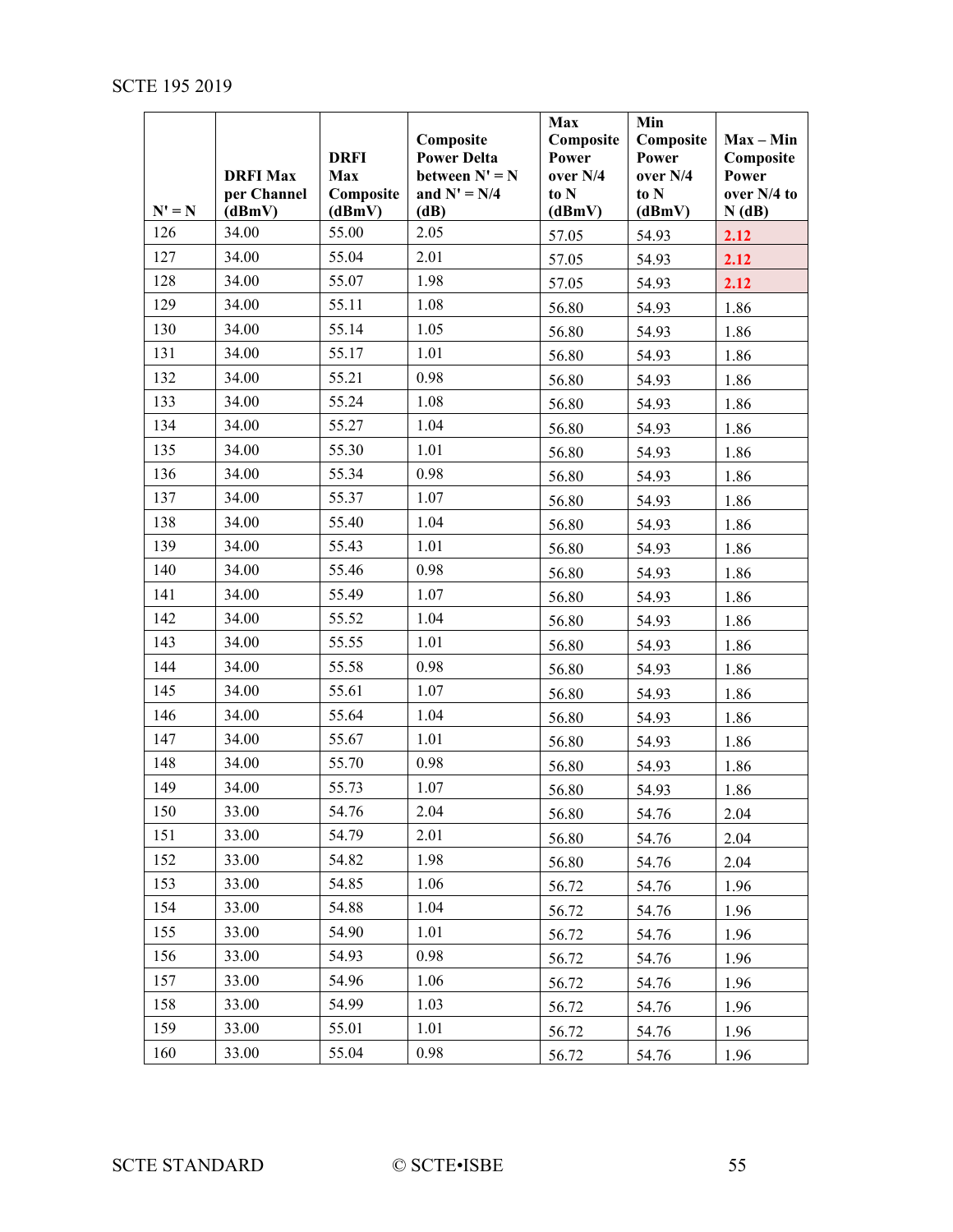## **APPENDIX B: EXAMPLE POWER CHANGES INTO THE MODULE AS A FUNCTION OF THE NUMBER OF ACTIVE CHANNELS**

The following examples illustrate the changes in power applied to the module from the host when the number of active channels changes.

In the first example, when using maximum composite power  $Pmax =$ 3 dBm, the power changes per number of RF channels, where power is equal for all channels, as shown in the [Table 13.](#page-55-0) If an operator planned on eventually deploying 128 channels, but is starting with 40, the power per channel could be set at -18 dBm, making the composite power -2 dBm initially. Then, when the operator activates all 128 channels, the power per channel stays constant, while the composite power increases to the maximum of 3 dBm.

<span id="page-55-0"></span>

| Number of<br><b>Channels</b> | <b>Maximum</b><br><b>Power Per</b><br><b>Channel</b> (dBm) | <b>Maximum</b><br>Composite<br>Power<br>(dBm) | <b>Minimum</b><br><b>Power Per</b><br><b>Channel</b> (dBm) | <b>Minimum</b><br>Composite<br>Power<br>(dBm) |
|------------------------------|------------------------------------------------------------|-----------------------------------------------|------------------------------------------------------------|-----------------------------------------------|
| 40                           | $-12.97$                                                   |                                               | $-18.97$                                                   | $-3$                                          |
| 64                           | $-15.00$                                                   |                                               | $-21.00$                                                   | $-3$                                          |
| 100                          | $-16.93$                                                   |                                               | $-22.93$                                                   | $-3$                                          |
| 128                          | $-18.00$                                                   |                                               | $-24.00$                                                   | $-3$                                          |
| 158                          | $-18.91$                                                   |                                               | $-24.91$                                                   | $-3$                                          |

**Table 13 – Composite Power when Pmax = 3 dBm**

The required power per channel is the minimum compliant power level at the top of the adjustment range, and at least 6 dB adjustment range is required.

The next example illustrates the power changes per number of RF channels, where power is equal for all channels, when  $Pmax = 6$  dBm.

| Number of<br><b>Channels</b> | <b>Maximum</b><br><b>Power Per</b><br><b>Channel</b> (dBm) | <b>Maximum</b><br>Composite<br>Power<br>(dBm) | <b>Minimum</b><br><b>Power Per</b><br><b>Channel</b> (dBm) | <b>Minimum</b><br>Composite<br>Power<br>(dBm) |
|------------------------------|------------------------------------------------------------|-----------------------------------------------|------------------------------------------------------------|-----------------------------------------------|
| 40                           | $-9.97$                                                    |                                               | $-15.97$                                                   |                                               |
| 64                           | $-12.00$                                                   |                                               | $-18.00$                                                   |                                               |
| 100                          | $-13.93$                                                   |                                               | $-19.93$                                                   |                                               |
| 128                          | $-15.00$                                                   |                                               | $-21.00$                                                   |                                               |
| 158                          | $-15.91$                                                   |                                               | $-21.91$                                                   |                                               |

<span id="page-55-1"></span>**Table 14 – Composite Power when Pmax = 6 dBm**